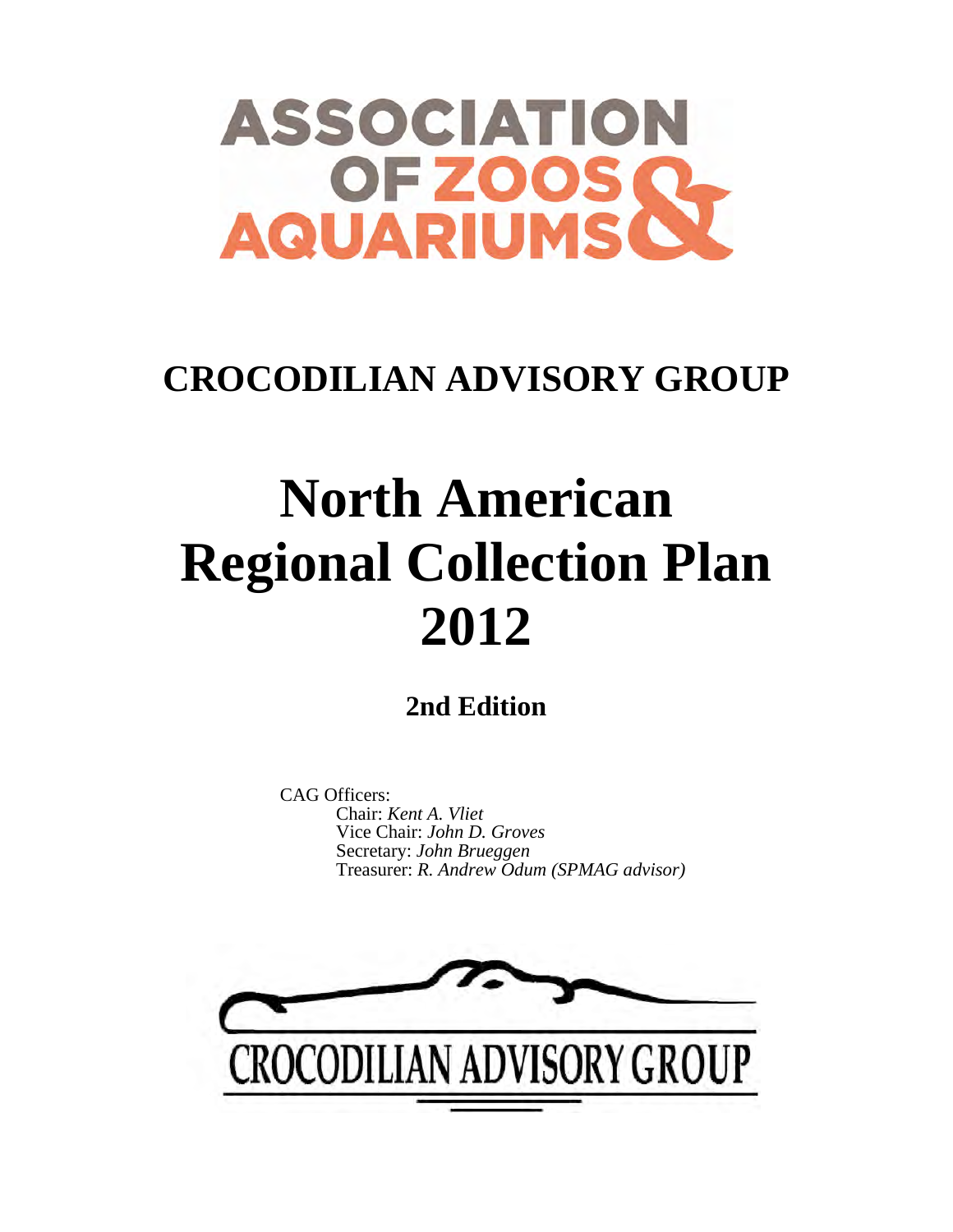# **Table of Contents**

| CROCODILIAN RCP DECISION TREE FOR PRIORITIZATION OF TAXA 9                                                                                                                                                                                                                                                                                                                                                    |  |
|---------------------------------------------------------------------------------------------------------------------------------------------------------------------------------------------------------------------------------------------------------------------------------------------------------------------------------------------------------------------------------------------------------------|--|
|                                                                                                                                                                                                                                                                                                                                                                                                               |  |
| TABLE 1. RESPONSES TO THE WCMC PROGRAM SELECTION CRITERIA QUESTIONS BY THE CAG<br>STEERING COMMITTEE AND THE RESULTING DECISIONS ON LEVEL OF MANAGEMENT FOR<br>TARGETED SPECIES, INCLUDING BOTH TRADITIONAL AND NEW SUSTAINABILITY LEVELS 11                                                                                                                                                                  |  |
|                                                                                                                                                                                                                                                                                                                                                                                                               |  |
|                                                                                                                                                                                                                                                                                                                                                                                                               |  |
| TABLE 2. ASSESSMENT OF CAPTIVE PROPAGATION PROGRAMS FOR CROCODILIAN SPECIES AND<br>NEED FOR CAPTIVE PROGRAMS. REINTRODUCTION POTENTIAL, EXISTENCE AND VIABILITY OF<br>CAPTIVE POPULATIONS, AND SCIENTIFIC AND RESEARCH POTENTIAL CATEGORIES ARE<br>TABLE 3. ASSESSMENT OF RELEVANT FACTORS AND CROCODILIAN ADVISORY GROUP<br>RECOMMENDATIONS FOR MANAGEMENT CATEGORIES OF CROCODILIAN SPECIES HELD IN NORTH   |  |
| TABLE 4. CROCODILIAN ADVISORY GROUP RECOMMENDATIONS FOR CAPTIVE MANAGEMENT OF<br>CROCODILIAN SPECIES HELD IN NORTH AMERICAN ZOOLOGICAL COLLECTIONS AND AZA<br>CONTACT PERSON FOR EACH SPECIES. CONTACT INFORMATION IS PROVIDED IN APPENDIX II.  16<br>TABLE 5. SUMMARY OF CROCODILIAN ADVISORY GROUP RECOMMENDATIONS, PROGRAM<br>TABLE 6. CROCODILIAN ADVISORY GROUP PROGRAM STATUS SUMMARY FOR MANAGED TAXA. |  |
|                                                                                                                                                                                                                                                                                                                                                                                                               |  |
|                                                                                                                                                                                                                                                                                                                                                                                                               |  |
|                                                                                                                                                                                                                                                                                                                                                                                                               |  |

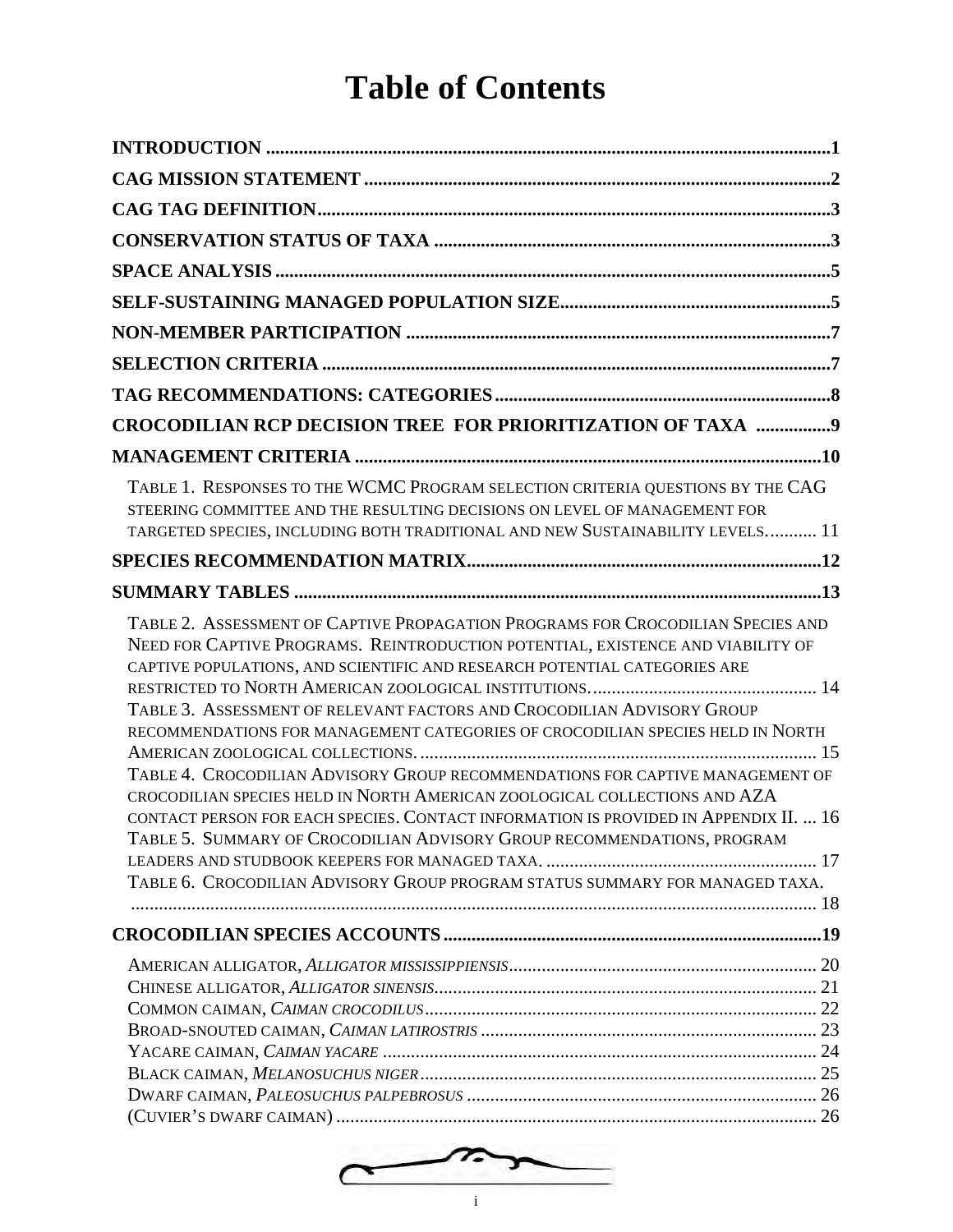| TABLE 7. SPACE CURRENTLY ALLOCATED TO CROCODILIANS AND POTENTIAL ADDITIONAL SPACE<br>THAT COULD BE DEVOTED TO CROCODILIANS IN 122 INSTITUTIONS RESPONDING TO THE CAG<br>SPACE SURVEY. THE SURVEY WAS CONDUCTED BY KENT VLIET AND COMPILED AND ORGANIZED<br>TABLE 8. POTENTIAL FUTURE CROCODILIAN EXHIBIT SPACE, TABULATED BY SIZE AND<br>ZOOGEOGRAPHIC CATEGORIES, INDICATED BY 122 INSTITUTIONS RESPONDING TO THE CAG<br>SPACE SURVEY. THE SURVEY WAS CONDUCTED KENT VLIET AND COMPILED AND ORGANIZED BY |  |
|-----------------------------------------------------------------------------------------------------------------------------------------------------------------------------------------------------------------------------------------------------------------------------------------------------------------------------------------------------------------------------------------------------------------------------------------------------------------------------------------------------------|--|
|                                                                                                                                                                                                                                                                                                                                                                                                                                                                                                           |  |

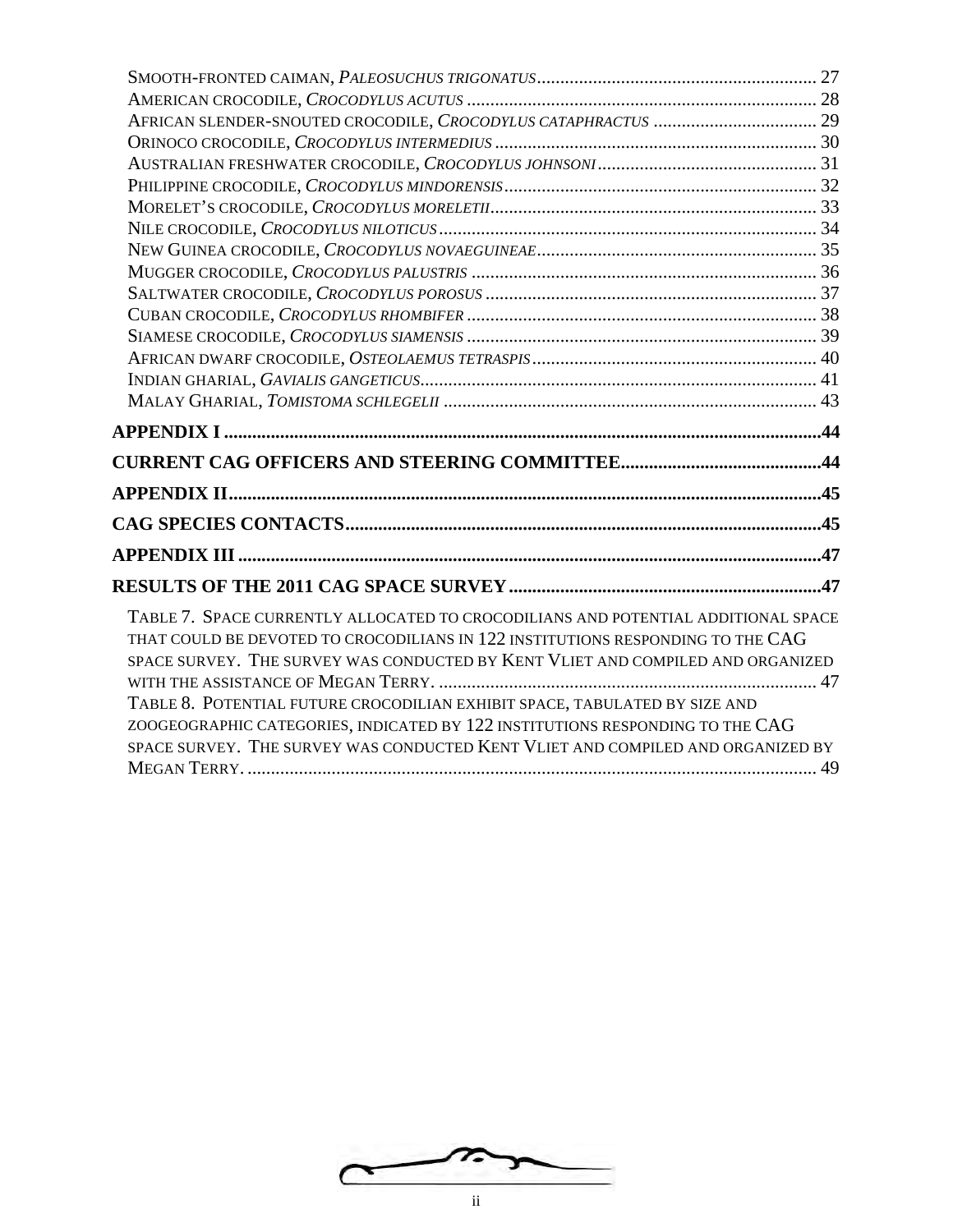## **Introduction**

The Crocodilian Advisory Group (CAG) is the Association of Zoos and Aquariums' oldest taxon advisory group, sanctioned by the WCMC in 1986. This document is the CAG's 2012 update of the North American Regional Collection Plan for crocodilians (the Crocodylia), including alligators and caiman, crocodiles, and gharials. Due largely to unregulated hunting of many of these animals for their hides, as well as unrelenting persecution of crocodilians as predators, many crocodilian species have faced possible extinction. In the 1970's and early 1980's, no less than 18 of the 23 recognized species were considered endangered or vulnerable to extinction. In the intervening years, however, the status of a large number of these species has brightened, improving from endangered to vulnerable or lesser risk. This improvement was due largely to the development of management programs, the application of sustainable utilization as a conservation strategy, and international regulation of trade in crocodilian products. However, not all species of crocodilians have benefited from these changes. Seven species of crocodilians are still endangered or critically endangered or have continued a long decline to critically endangered status. These seven include five Asian species: the Chinese alligator (*Alligator sinensis*), the Siamese crocodile (*Crocodylus siamensis*), the Philippine crocodile (*C. mindorensis*), and two species of gharial, the Indian gharial (*Gavialis gangeticus*) and the Tomistoma or Malay gharial (*Tomistoma schlegelii*). Additionally, two Neotropical crocodiles are also critically endangered: the Cuban crocodile (*Crocodylus rhombifer*), and the Orinoco crocodile (*C. intermedius*). Although the factors responsible for the precarious status of each of these species vary, generally these species are of low economic value and have not benefited from the sustainable utilization model that has worked with so many other crocodilians. Hunting of these animals for their hides is no longer the primary cause of their demise – habitat loss and degradation is the principle factor leading to the decline of most of these species.

Captive breeding of critically endangered species in managed propagation programs can be a powerful conservation strategy. Several endangered species of crocodilians can be assisted by captive breeding programs, including programs within our North American living institutions. The greatest challenge to date for the CAG has been the marshaling of the necessary space and resources for the captive management of imperiled crocodilian species. Generally, crocodilian programs have been given a relatively low priority for construction funds in most North American zoos. Unfortunately, in the case of crocodilians, there does not appear to be enough room in AZA institutions for us to develop programs for all of the endangered forms. This situation is made worse due to the large portion of current AZA space resources that is being utilized by non-targeted taxa. Relocating these non-targeted specimens out of AZA facilities can greatly increase the needed space for programs with endangered crocodilians. The CAG is cognizant of the impediments these space limitations impose and has redirected some of its attention to include more focus on education and the promotion of *in situ* conservation efforts.

Another critical difficulty that the CAG has encountered with our regional crocodilian programs has been a lack of zoo professionals with expertise in the management of this unique group of reptiles. The CAG's voting body consists of the Chair plus 15 steering committee members (Appendix 1). Historically, this comprised a significant part of the entire pool of individuals with expertise in crocodilians in AZA zoos. For this reason, the CAG, with the AZA Board of Regents, developed the Crocodilian Biology and Captive Management (CBCM) Training School. Over 200 individuals have been trained through this program over the last eleven years. CBCM appears to be achieving the results we hoped of it – increased interest in crocodilians in AZA institutions, increasing numbers of exhibits devoted to crocodilians, and the recruitment of new young professionals with an interest in crocodilians into the CAG. More than one quarter of the CAG steering committee is now made up of CBCM graduates.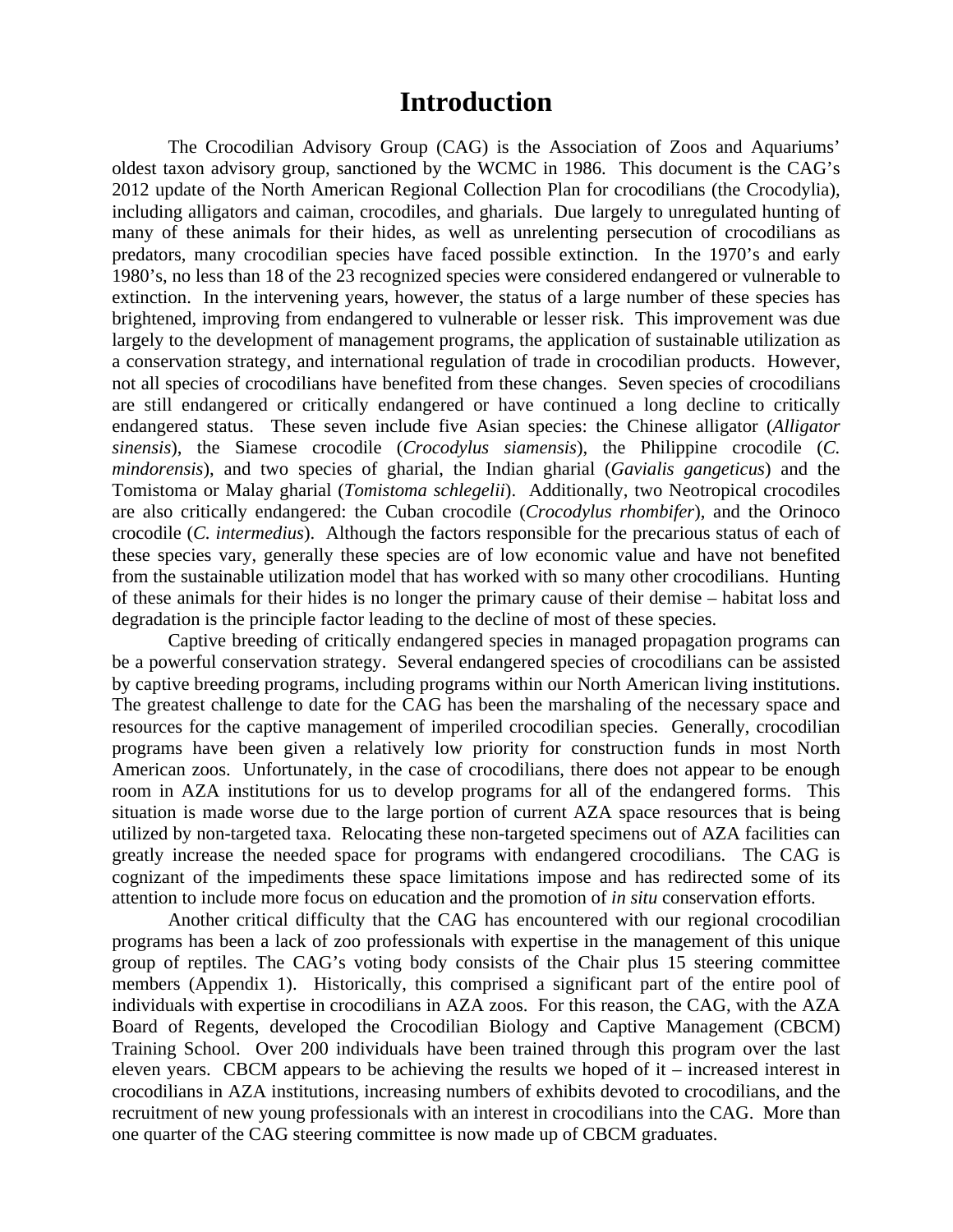The CAG has also taken a very proactive approach in the management of AZA crocodilian programs. Eight taxa are designated for SSP or Red studbook management. These taxa are reviewed yearly for appropriate pairings and placement by the CAG working members and an SPMAG representative in a population management plan. Again, if the limited amount of space in American zoos for crocodilians is considered, this proactive management approach by the CAG for all crocodilians is essential to guarantee that captive space is allocated efficiently for all AZA crocodilian programs.

Finally, we are making a plea for space and resource allocation in North American institutions for crocodilians. The Crocodylia represent the sole survivors of an ancient group. Some taxa are among the most endangered vertebrates in the world. Crocodilians make spectacular displays and draw great interest from the visiting public. Yet members of this group are often omitted from new zoo projects where they could be incorporated. Consideration must be given to more resource allocation for crocodilians if the AZA is going to make a long-term contribution to the conservation of these most endangered archosaurians.

A special thanks to Colette Adams for overseeing the revision of the species accounts herein and a modernization of the CAG Mission Statement, to Megan Terry for organizing, compiling and summarizing the results of our latest space survey, and to Chad Peeling for formulating our Sustainability Statement. Final revisions of the document were managed by an RCP review committee consisting of Colette Adams, Nate Nelson, Chad Peeling, Kevin Torregrosa, Bill Zeigler, and Kent Vliet.

This RCP has been posted on the AZA web site and made available to the institutional representatives of the CAG for a 30-day review period prior to publication.

# **CAG Mission Statement**

To promote conservation of the world's crocodilians and their habitats through species management, education, and research.

The objectives of the CAG are as follows:

- Develop, conduct, and support programs to further crocodilian conservation by
	- o Monitoring the status of wild crocodilian species and recommending supportive AZA programs
	- o Serving as a management advisory group for target species, developing studbooks and SSP programs where appropriate
	- o Monitoring captive populations of crocodilians
	- o Managing surplus captive crocodilians in accordance with AZA guidelines for sustainable exhibits and breeding populations
	- o Analyzing data generated from monitoring wild and captive crocodilian populations and their supportive programs
	- o Providing financial support for crocodilian conservation activities
	- o Supporting engaging educational opportunities
- Facilitate cooperation and collaboration between zoos, the scientific community, government agencies, and the private sector
- Serve as a resource for information concerning crocodilian species management, education, and research
- Support the goals of the AZA

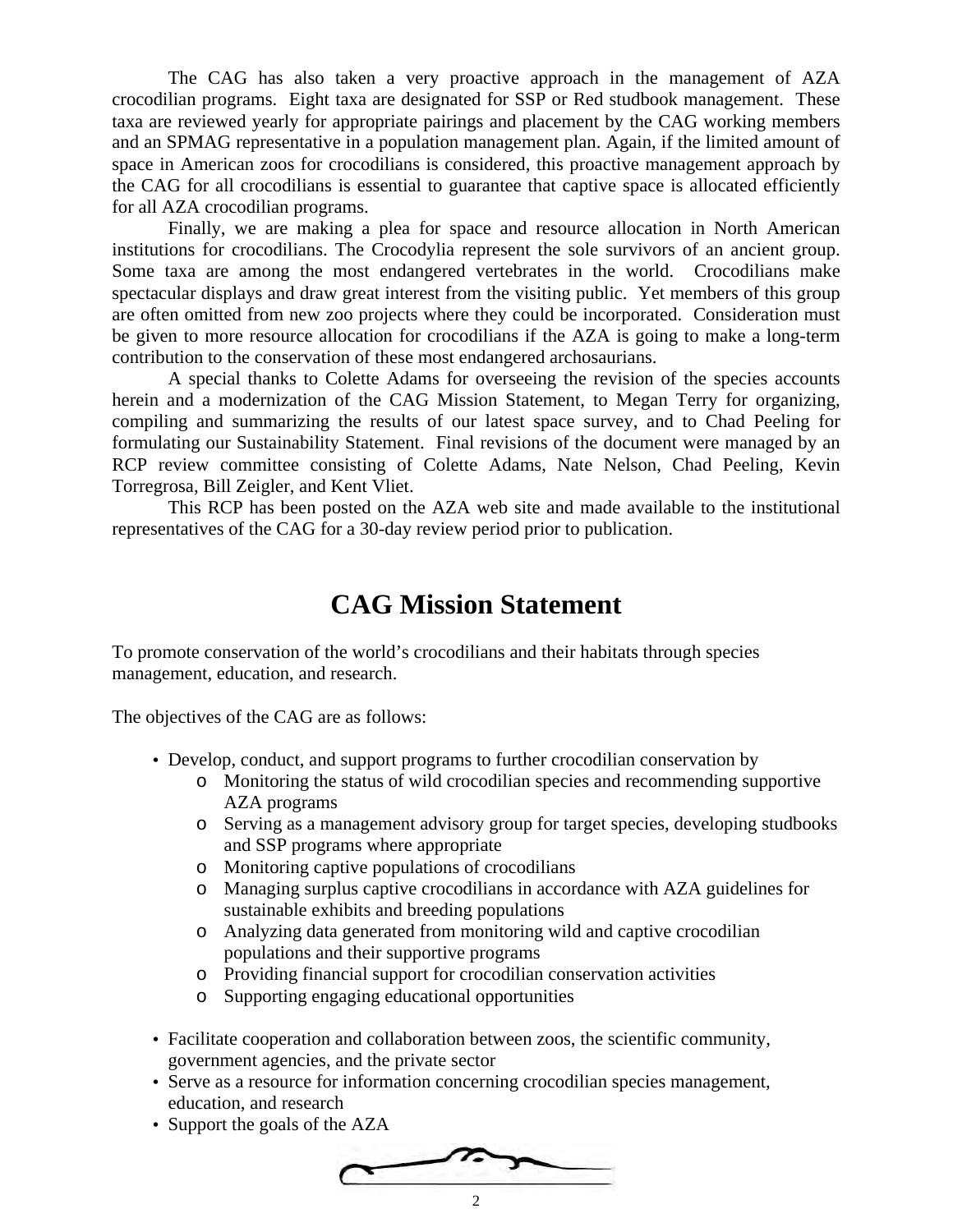# **CAG TAG Definition**

There are generally recognized 23 living species of crocodilians. The extant Crocodylia consist of three families: the Alligatoridae, Crocodylidae, and Gavialidae. The alligatorids include alligators and caimans. *Alligator* includes not only our own familiar American alligator (*Alligator mississippiensis*) but the small, critically endangered Chinese alligator (*A. sinensis*) as well. The eight or so species of caiman are included in three genera – *Caiman*, *Melanosuchus*, and *Paleosuchus*. Living crocodylids, the true crocodiles, are organized into three genera. At present, 11 species of *Crocodylus* are recognized. New research in molecular systematics of crocodilians is revealing a greater diversity of forms than was previously recognized. As our understanding of this diversity improves, we will need to modify our programs in response. In some cases, this will require us to diagnose the specific identify of our existing specimens and re-evaluate our past reproductive events and current pairings and, ultimately, redirect our conservation breeding programs in light of these new revelations. The African crocodiles are a case in point. The genus *Osteolaemu*s, the African dwarf crocodiles, has recently been considered to be a single species, with two subspecies. New evidence suggests that this genus may include at least three closely related species. Similarly, the Nile crocodile (*Crocodylus niloticus*) includes a second, cryptic West African form. There are zoogeographic reasons to suspect that more diversity may exist in the African slender-snouted crocodile (*Crocodylus cataphractus*) as well. Gavialids include the gharial. Often considered a monotypic family consisting only the Indian gharial (*Gavialis gangeticus*), recent molecular and biochemical studies strongly, almost overwhelmingly, suggest that the Malay gharial (*Tomistoma schlegelii*), is in fact a gharial and not a longirostrine crocodile as previously thought.

A complete list of the 23 currently recognized species of crocodilians, complete purview of the Crocodilian Advisory Group, is given below, including both common and scientific names. Species accounts for each of these species begin on page 19.

# **Conservation Status of Taxa**

The conservation status of each of the crocodilian taxa considered in this document is detailed in the Species Accounts section, beginning on page 19.

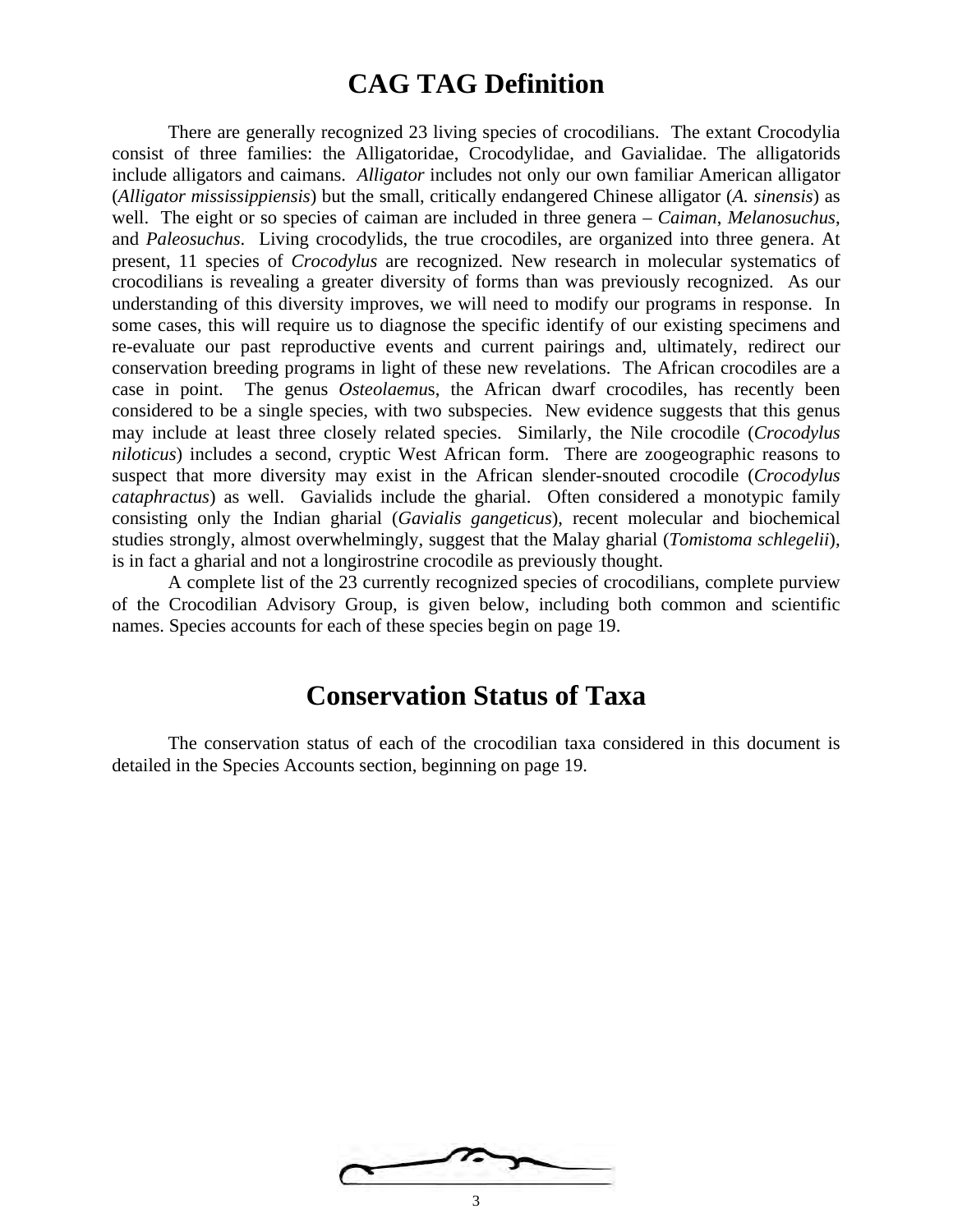#### CROCODYLIA

#### ALLIGATORIDAE

American alligator *Alligator mississippiensis* Chinese alligator *Alligator sinensis* Common caiman *Caiman crocodilus* Broad-snouted caiman *Caiman latirostris* Yacare caiman *Caiman yacare* Black caiman *Melanosuchus niger* Dwarf caiman *Paleosuchus palpebrosus* Smooth-fronted caiman *Paleosuchus trigonatus* CROCODYLIDAE American crocodile *Crocodylus acutus* African slender-snouted crocodile *Crocodylus cataphractus* Orinoco crocodile *Crocodylus intermedius* Australian freshwater crocodile *Crocodylus johnsoni* Philippine crocodile *Crocodylus mindorensis* Morelet's crocodile *Crocodylus moreletii* Nile crocodile *Crocodylus niloticus* New Guinea crocodile *Crocodylus novaeguineae* Mugger crocodile *Crocodylus palustris* Saltwater crocodile *Crocodylus porosus* Cuban crocodile *Crocodylus rhombifer* Siamese crocodile *Crocodylus siamensis* African dwarf crocodile *Osteolaemus tetraspis* GAVIALIDAE Indian gharial *Gavialis gangeticus*

Malay gharial *Tomistoma schlegelii*

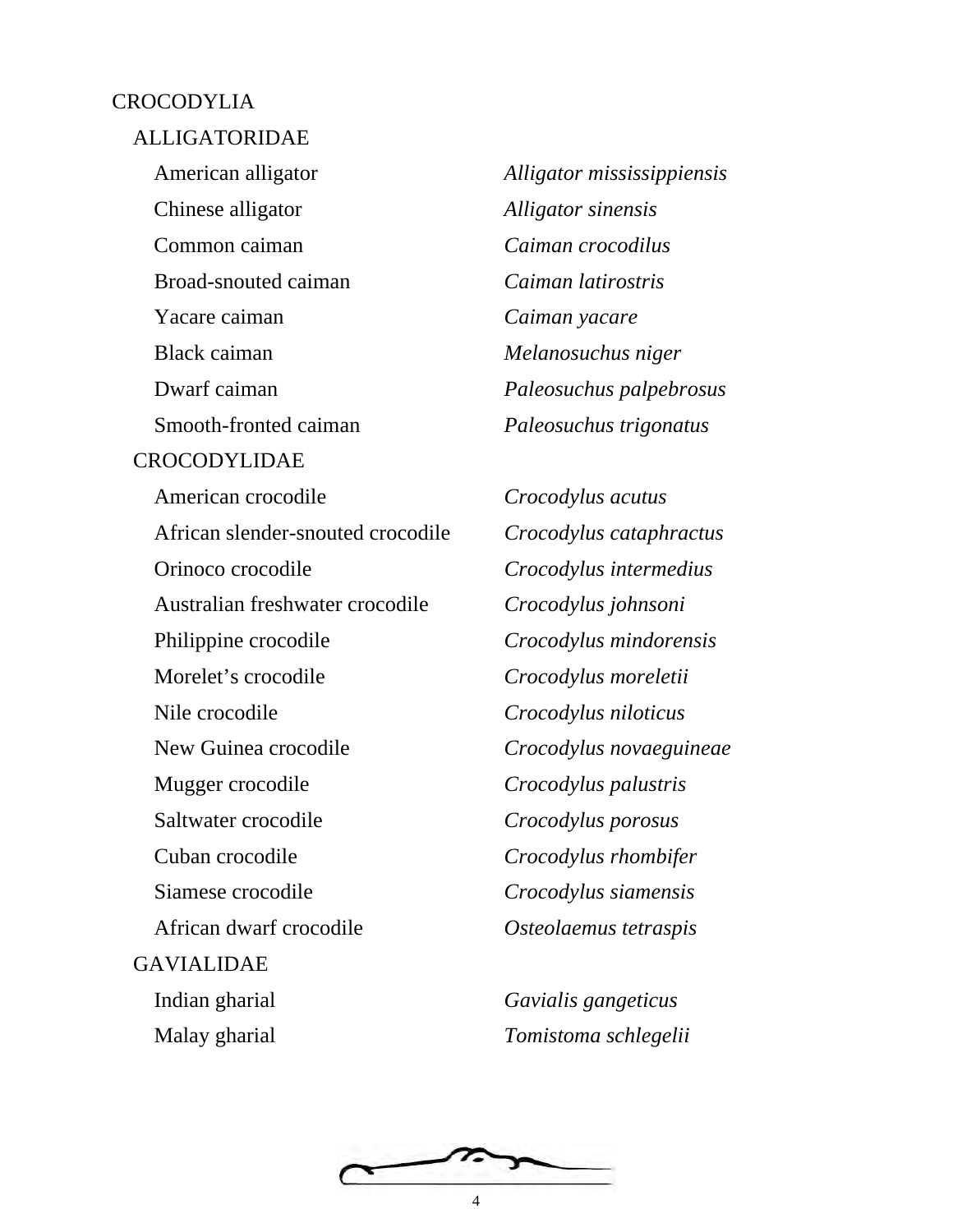# **Space Analysis**

Available space estimations were made using an electronic space survey through the AZA institutional representative (IR) list server in summer 2010 and winter 2010-2011. This survey ultimately included responses from 122 of the 137 institutions with CAG IRs, representing >89% of all institutions that have CAG institutional representatives. This includes many institutions that do not currently hold crocodilians, or have only one or two specimens. More than 5% of the IRs on the list could not be contacted because of erroneous contact info. So, this survey represents the bulk of all AZA institutions with crocodilians. This IR list was used because it contains all institutions that have made their interest in crocodilian programs known to the CAG by designating an IR. These survey results represent a substantial increase in the number of institutions and number of crocodilian specimens reported over the space survey in the 2006 RCP. Also, a draft of this RCP was posted on the AZA website for final review and no AZA institution without a designated IR provided any response to the draft. This is another indication of the inclusiveness of crocodilian interests represented on the IR list server. The allocation numbers indicated in the tables below were made based on these 122 responding AZA institutions. The survey included both current and future holding capacities. Results of the space survey are tabulated in Appendix III. Other sources of data used to allocate space included ISIS, published studbooks and the individual expertise of the members of the CAG. Kent Vliet, CAG Chair, conducted the survey and produced the final tabulated results. The CAG acknowledges with much appreciation the work by Megan Terry, in tabulating and summarizing much of the current space survey.

Current census of data are provided for each species from studbooks, where available, or ISIS for non-studbook species.

# **Self-Sustaining Managed Population Size**

Crocodilians present unique potential among the vertebrates for long-term genetic management of captive populations. There are no existing studbook databases that include the entire lifespan of any crocodilian. To model this population potential, the Cuban crocodile studbook was used in ZooRisk to represent a generic crocodilian. These data were modified by increasing the life expectancy to 75 years, an adult probability of any adult female breeding at 10%, and increasing mortality rates to reflect that 5% of the animals will die per decade between 35 and 65 years of age. These animals are long lived (>75 years), have high fecundity, are reproductive to a late age  $(565 \text{ years})$ , lay eggs, and have temperature-dependent sex determination which allows the sex of the offspring to be predetermined during incubation. In ZooRisk, this generic crocodile was evaluated as at "low risk" in all categories except "reproduction in the last generation" where they are considered endangered because less than five pairs are expected to reproduce in each generation. This is not unexpected considering the longevity of these species in which they are reproductive for five plus decades. This issue was not considered a significant problem. In general, a target of 75 is the minimum carrying capacity assigned SSP species in this RCP. This was increased if there was substantial interest to maintain a taxon by AZA institutions (*e.g*., Chinese alligators). Studbook programs may be managed with fewer animals (or greater if they are of interest to AZA institutions, *i.e*., Nile crocodiles) and lower genetic goals. If a good unrelated founder base can be established (*i.e*., minimum of 10 pairs), and the founders are maintained until they are no longer reproductive, 90% of gene diversity can be easily maintained for 100 years with a population size of less than 75 animals.

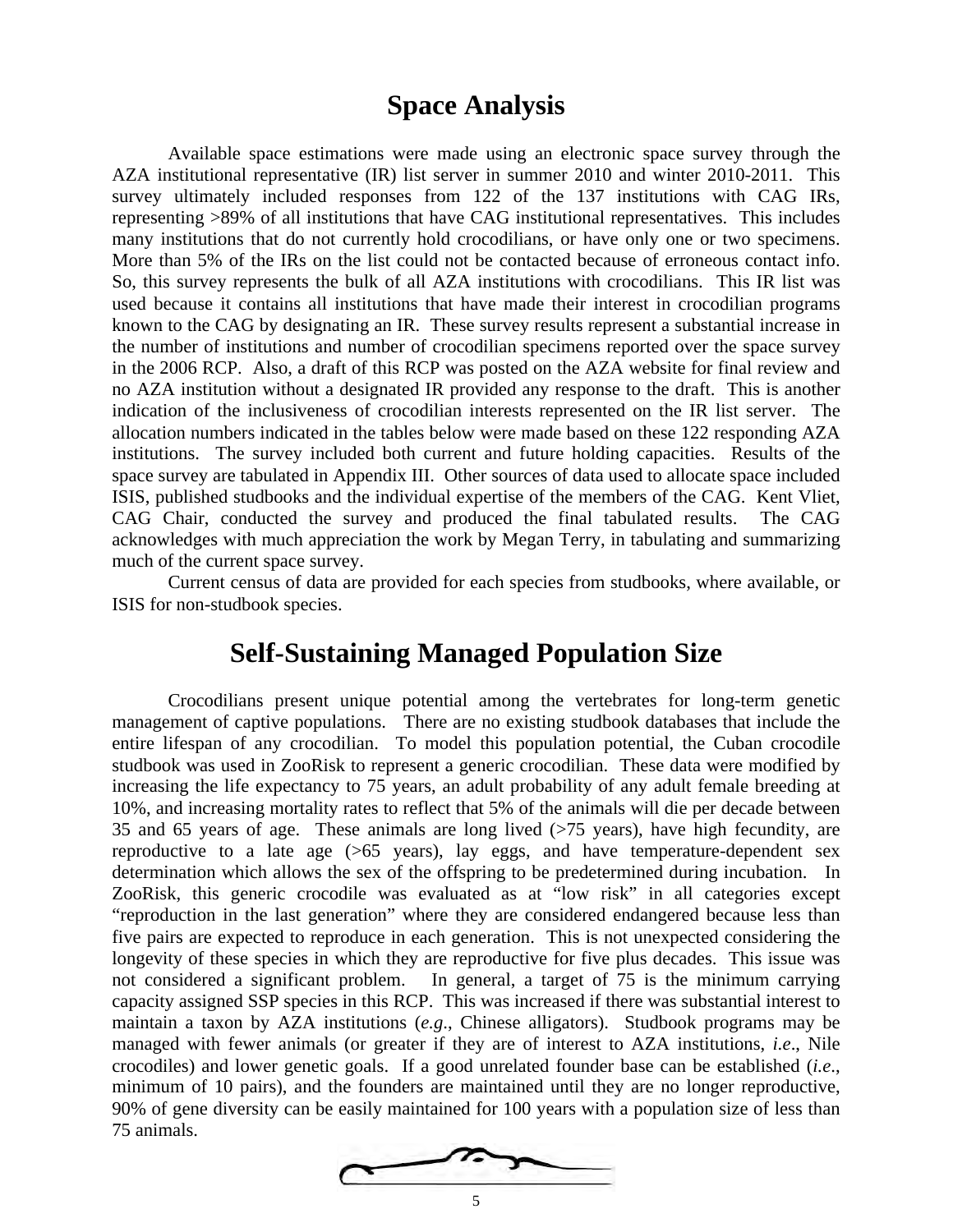# **Sustainability Statement**

Sustainability in zoo and aquarium collections has become a topic of great concern, as we face the limitations—internal and external—imposed on our institutions. Sustainability has two meanings in this context: *conservation populations* and *exhibit populations*.

- Conservation sustainability implies adequate reproduction and genetic diversity for a captive population to maintain the unique character of its species, making it a viable reservoir for future re-introductions. Conservations populations are reserved for critically endangered taxa, where in-country assurance colonies are inadequate.
- Exhibit sustainability means continued availability of specimens to meet the exhibit and educational needs of our institutions. Exhibit populations are not necessarily endangered, but fill critical roles in our institutional missions. They require less intensive genetic management, and smaller population sizes may suffice.

Both categories of sustainability are threatened in the foreseeable future. It is self-evident that zoos and aquariums cannot maintain long-term viable conservation populations for more than a small fraction of species due to space constraints alone. The global decline in biodiversity has made the gap between conservation needs and our ability to serve as "arks" poignant. We are simply outgunned on a tremendous scale.

We also face an ever-more-restrictive regulatory environment. Moving ESA and CITES I species internationally has become extremely difficult, effectively isolating US zoos from the opportunity to exchange genetically valuable animals with foreign zoos, further shrinking an already small pool of resources. Many AZA institutions set additional self-imposed constraints on disposition of surplus animals and culling, making population management challenging.

Given these limitations, difficult choices must be made to ensure sustainable captive populations of a few species at the expense of the vast majority of others. The CAG's role is to maximize the contributions of captive crocodilian populations to conservation, to science, and to meeting the exhibit and educational missions of our institutions. The CAG is addressing population sustainability in the following ways:

- Continued intensive management of *conservation populations* for a few critically endangered species, and work to address weaknesses within these programs—particularly advocacy for importation permits to bring in needed genetic stock.
- Evaluation of potential managed *exhibit populations* to ensure availability of species widely used/needed in exhibits and educational programs. Our most recent space survey (Appendix III) indicates far more space for small crocodilian species in AZA institutions than was previously recognized. Since our conservation populations consist primarily of larger species, we see an opportunity for one or more small species being managed as exhibit populations.
- Continued communication with AZA members via an informative RCP and access to crocodilian experts.
- Grooming the next generation of crocodilian professionals in our field through the ongoing AZA Crocodilian Biology and Captive Management School.

Crocodilians in AZA institutions have existed as relatively closed populations for decades. Few importations of wild specimens or genetic exchanges with foreign zoos have been possible. This, coupled with spotty reproduction in some species, has led to steady declines in some of the conservation populations identified in the RCP.

Sustainability is not a subject that may be written away with a few paragraphs of hyperbole. It is a challenge that will occupy the attention of zoo and aquarium professionals into the distant future. While AZA is refining its policies on sustainability, we have maintained this RCP in its original format. The CAG is actively engaged in sustainability planning, however, and we view the RCP as an evolving document, subject to change and re-evaluation.

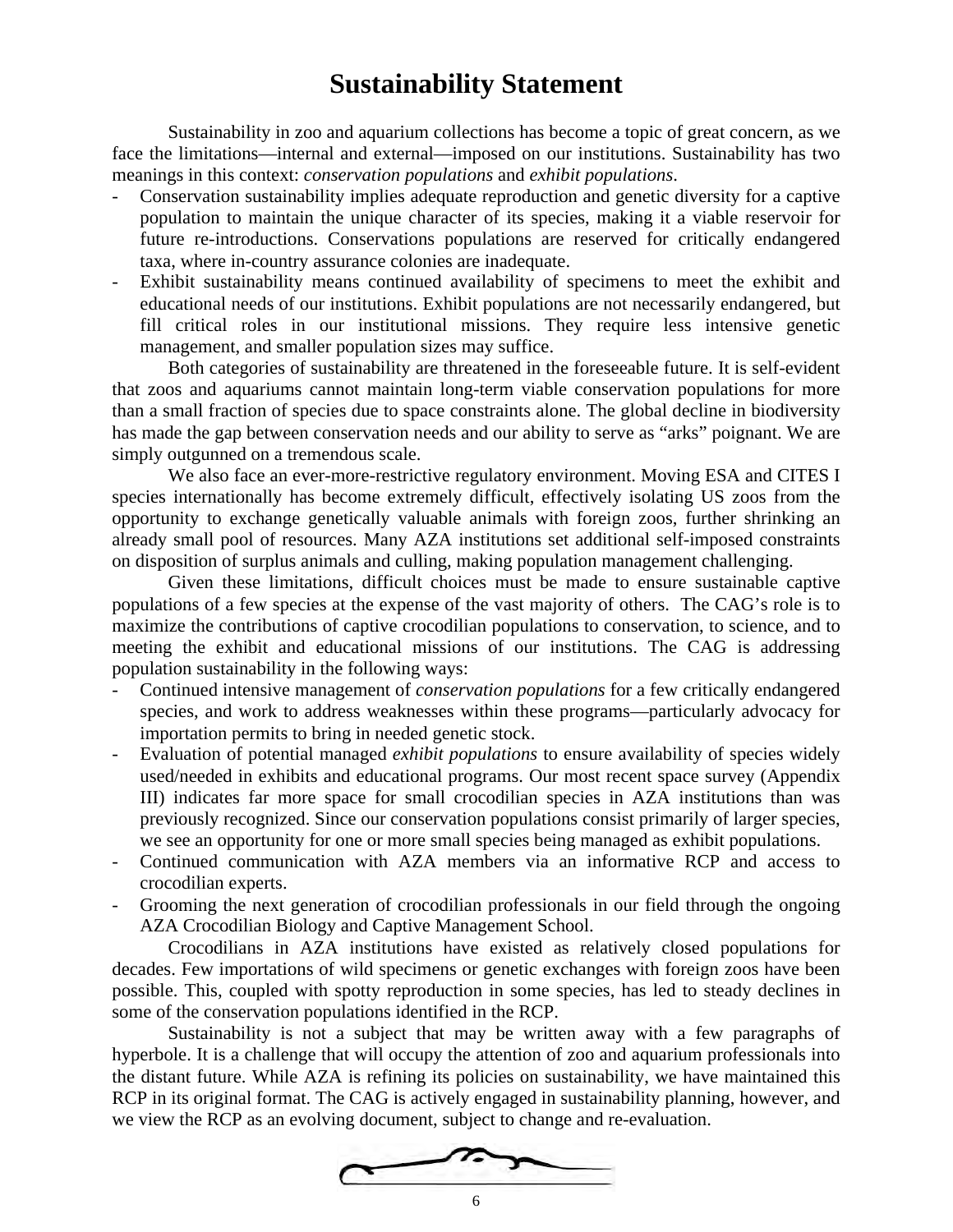## **Non-member Participation**

As indicated in the Introduction to this document, the lack of sufficient captive space is a significant factor affecting the development of captive breeding programs for crocodilians in North American collections. In light of this trend, and in addition to utilizing all space made available to crocodilian programs in AZA institutions, the CAG has recruited space in the private sector to hold and, in some cases, to breed animals for AZA conservation programs. These private facilities also provide critical space to hold less important specimens that would otherwise take valuable zoo space away from targeted species. For many years, a few private and non-commercial facilities, including non-AZA participants, have cooperated and collaborated with the CAG and its programs, offering expertise, advise, captive specimens and space resources for our programs. These individuals and facilities are keenly aware of AZA policies and procedures and are committed to the conservation of these animals and the programs the CAG and AZA have established to further these goals. In the past, two facilities have been actively involved in CAG SSP programs. These two private non-member participants have been registered and inspected by CAG members to comply with AZA standards for non-member participants, and both of these non-member participants are involved with our two current Yellow SSPs (Chinese alligator and Cuban crocodile). Other non-member participants currently hold other specimens of SSP animals (Chinese alligators). As this is a Yellow SSP program, these animals can remain with these participants based on the current WCMC policies for nonmember participation. Non-member participants do contribute to other (*i.e.,* non-SSP) programs as well. Most importantly, these private collaborators offer space resources most AZA institutions cannot or have not made available for crocodilians. The additional space made available by non-member participants allows non-targeted species, surplus specimens, and excess progeny from breeding programs to be moved out of AZA exhibits and holding spaces, relieving some AZA crocodilian space limitations and allowing the CAG to expand certain programs within AZA institutions.

# **Species Selection Criteria**

The Crocodilian Advisory Group (CAG) has prioritized species for inclusion in North American collections based on several factors. First, endangered taxa that do not have adequate *in situ* protection and recovery programs were given highest priority. Second, the probability of successfully contributing to the conservation of an endangered taxon was factored in (*e.g.,* availability of founders for captive propagation, the prospects of aiding the conservation of the species in the wild, existing husbandry expertise, etc.). Third, consideration was given to the biological uniqueness of each taxon to produce a regional collection plan that will represent the diversity of the Crocodylia. In some cases when several closely related taxa fell into the same categories, the CAG has initiated and supported *in situ* conservation efforts (*e.g*., Morelet's crocodile, *Crocodylus moreletii*) while recommending that these animals not be maintained in AZA institutions. Fourth, consideration was given to ongoing and future proposed research projects for crocodilians in zoos. There is still a great deal that can be learned about these animals and, in many cases, can be learned more easily in captive situations (*e.g*., social and parental behavior, temperature-dependent sex determination). Finally, the CAG recognizes that there are many reasons why an institution might consider exhibiting species other than those specified in this document as program species. Zoogeographic exhibits, space requirements, husbandry requirements, and popularity all come into play. Specific geographical considerations and individual institutional needs must be considered in the allocation of crocodilian space.

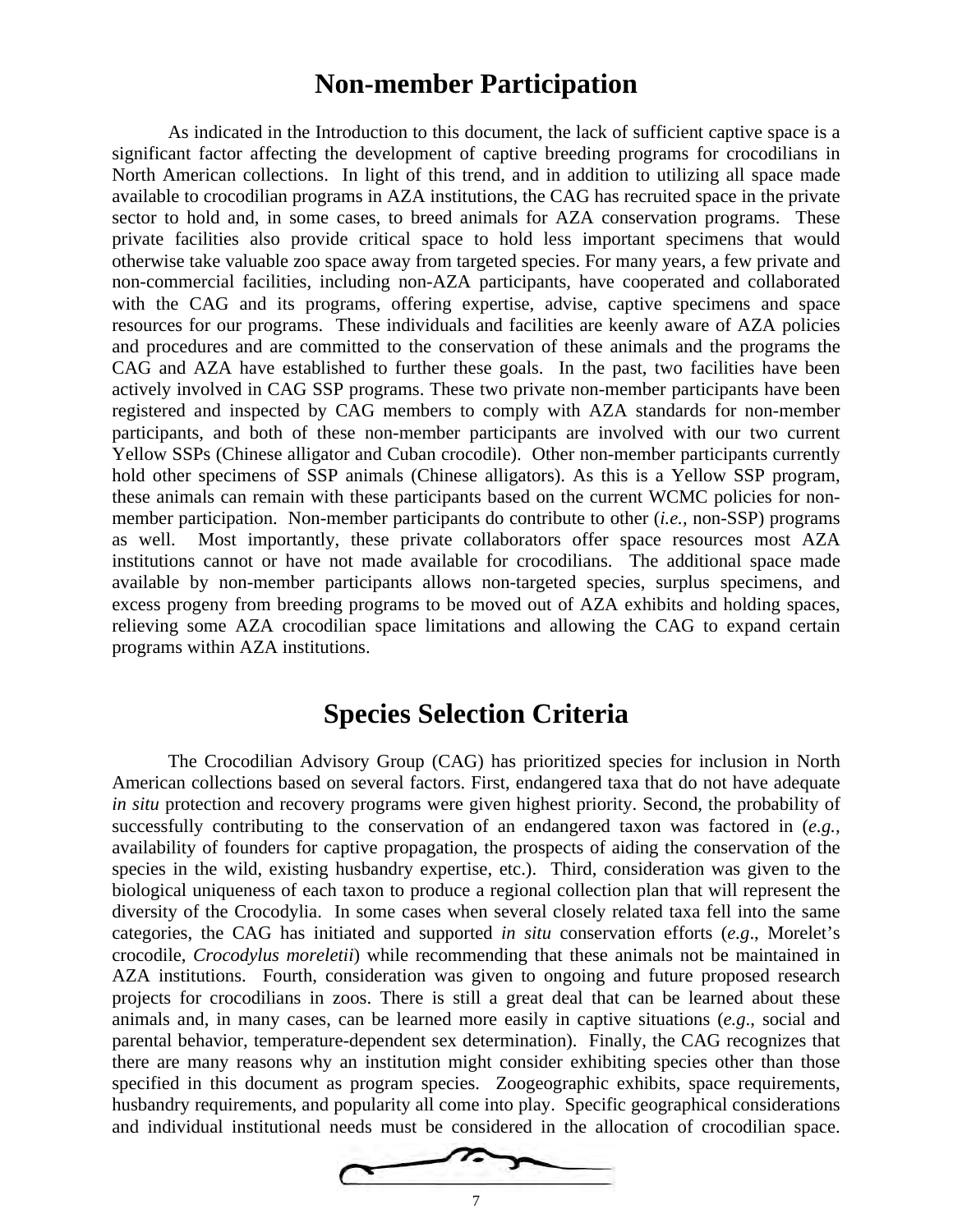These considerations might necessitate displaying the American alligator (*Alligator mississippiensis*), rather than more valuable program species. Whenever possible, however, the CAG strongly encourages a reduction in numbers of these non-program species in North American zoos to best use limited space resources toward more endangered taxa.

To further this process, a decision tree was developed to categorize crocodilian species by level of management (page 9). WCMC Program selection criteria questions (page 10) were also used to classify species as to the type of management deemed necessary in AZA institutions. A summary of the CAG steering committee's responses to those criteria questions for species targeted for conservation programs is also provided in Table 1 (page 11).

To aid collection managers at individual institutions in the selection of species, a recommendation matrix is also provided (page 12). This matrix can be used in the decision process in the development of an Institutional Collection Plan. Both targeted and untargeted taxa are present in this matrix. It is strongly suggested that institutions dedicate resources for the targeted species but, when this is not possible because of zoogeographic or space limitations, alternatives are suggested to meet the institution's goals.

# **TAG Recommendations: Categories**

The following is a list of CAG recommendation categories used in this regional Collection Plan:

#### • **SSP Population**

Intense management Studbook necessary Maintain 90% genetic diversity for 100 years or 10 generations Participating institutions sign MOP Compliance by participating institutions expected Make breeding recommendations and develop Masterplan Management Group

#### • **Studbook Population**

Moderate management Long-term objective to maintain population Studbook necessary No MOP Encourage institutional compliance Breeding recommendations offered Masterplan not required No Management Group

#### • **DERP: Display/Education/Research Population**

No studbook

Long-term genetic/demographic management not required

#### • **Phase Out Population**

Moratorium on breeding and acquisition Species champion monitors phase-out through ISIS

#### • **Phase In Population**

Species not currently in AZA institutions TAG hopes or plans to import founders Once in North America Population will be reassigned to another category

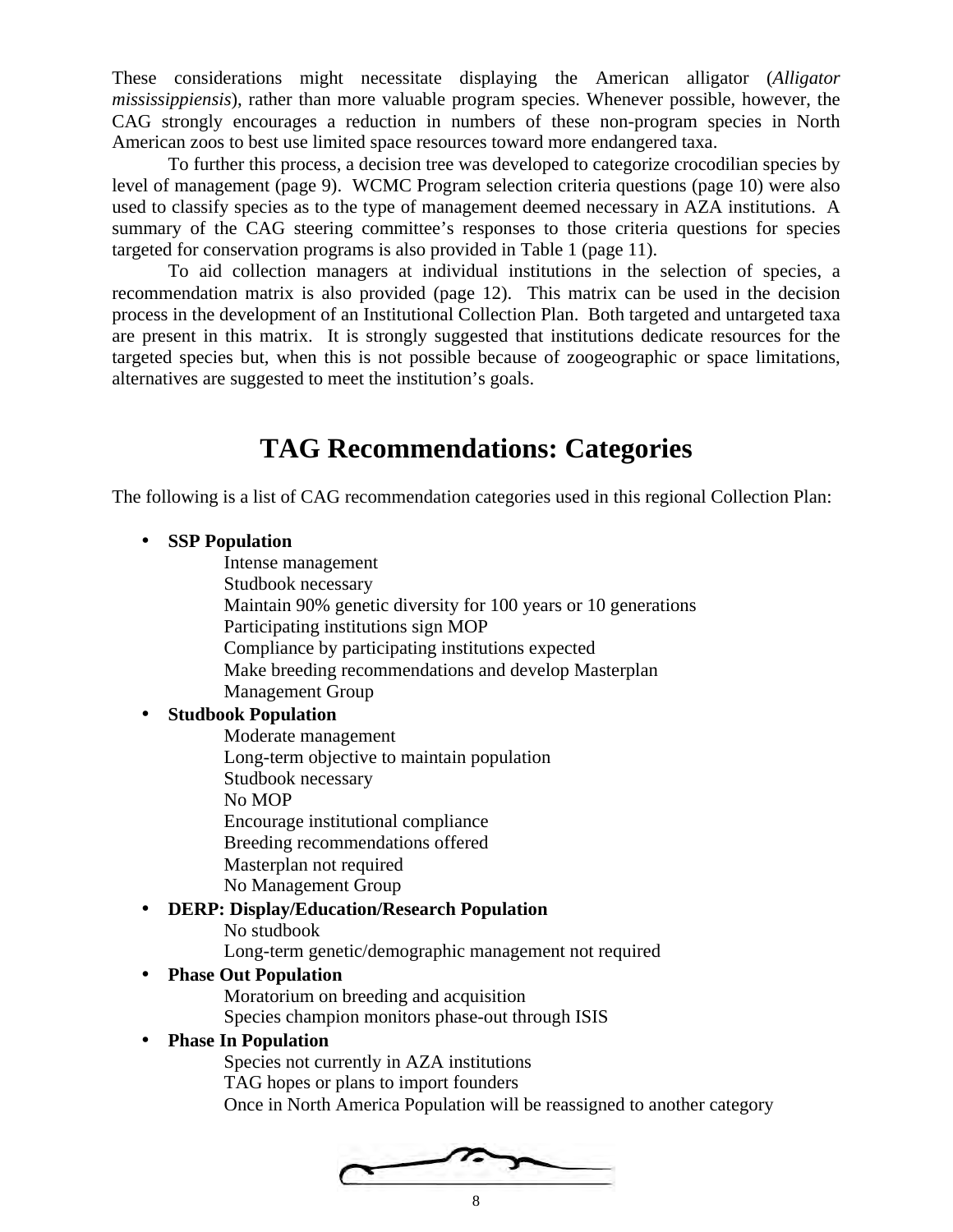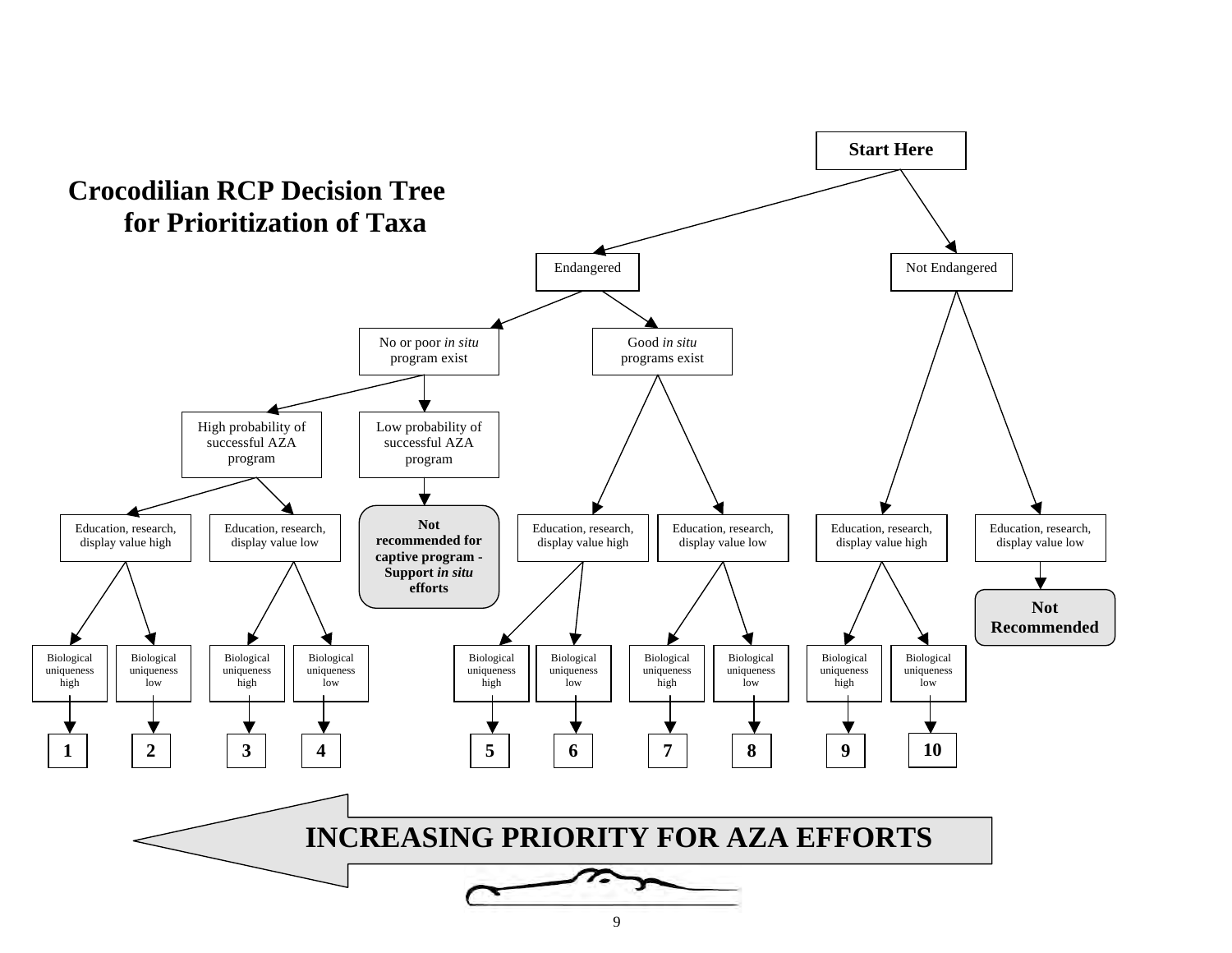# **Management Criteria**

- 1. What is the availability of the species/taxon in AZA collections?
- 2. What is the availability of the species/taxon outside AZA collections?
- 3. What is the extinction risk for the species/taxon within AZA collections if it is not managed?
- 4. In what direction does the extinction risk within AZA collections move if it is?
- 5. What is the demand for the species/taxon within AZA collections (from survey)?
- 6. What is the institutional commitment to the species/taxon within AZA membership (from survey)?
- 7. How easy is it to breed the species/taxon?
- 8. What is the extinction risk for the species/taxon in the wild?
- 9. What are the program operating costs for this species/taxon?
- 10. Is there an international conservation/management program for this species/taxon?
- 11. What type of link would a management program have to conservation of this species/taxon in the wild (outlined in species account)?

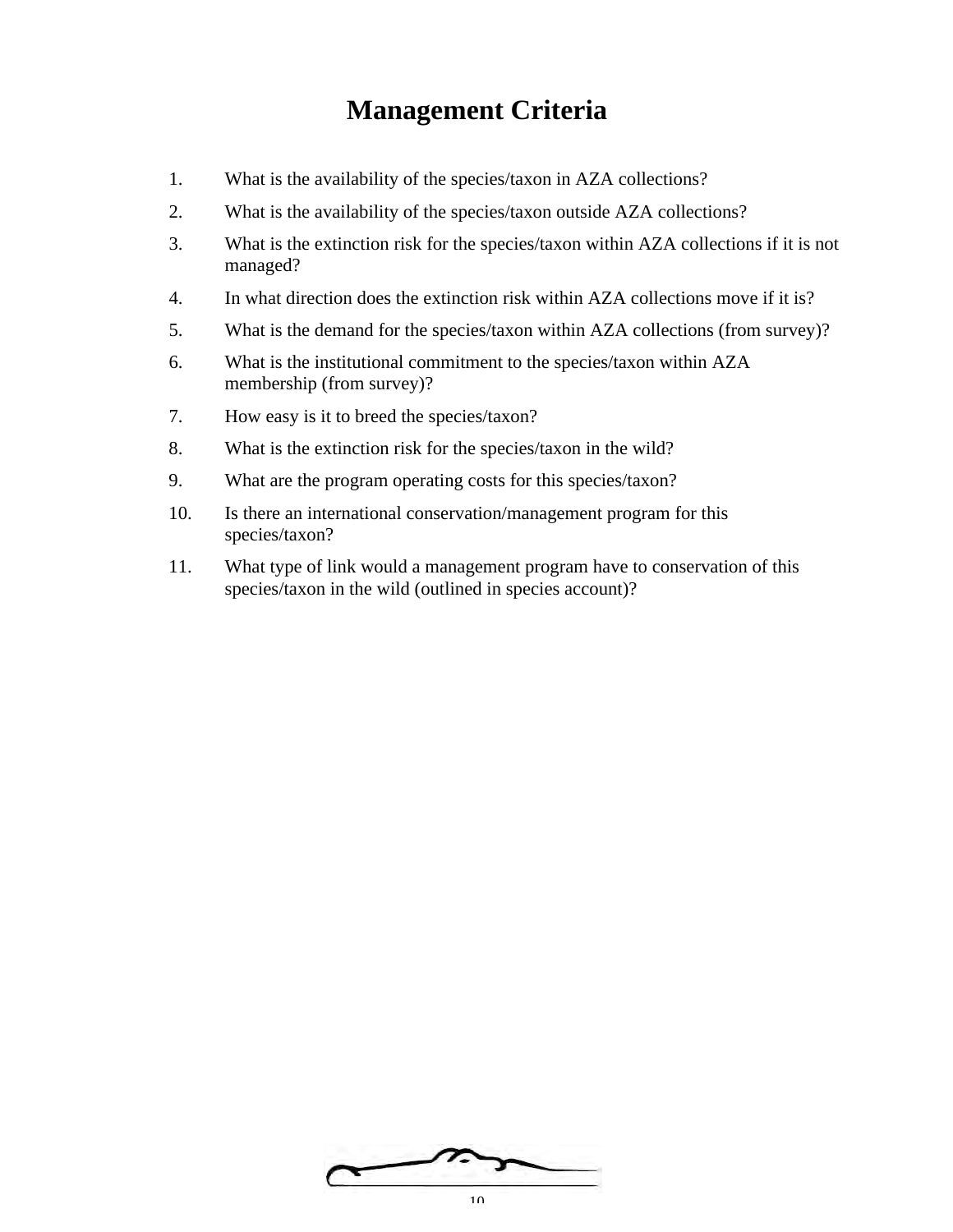## **Table 1. Responses to the WCMC Program selection criteria questions by the CAG steering committee and the resulting decisions on level of management for targeted species, including both traditional and new Sustainability levels.**

| Taxon                                                | Availability<br>AZA | Availability<br>Non-AZA | Extinction<br>$Risk - Not$<br>managed | Extinction<br>$Risk - Management$ | Demand in<br>AZA | AZA<br>Institutional<br>Commitment | Ease of<br>Breeding | Extinction<br>Risk in<br>Wild | Program<br>Operating<br>Costs | International<br>Conservation<br>Programs | Link to<br>Management<br>Program  | Level of<br>Management          |
|------------------------------------------------------|---------------------|-------------------------|---------------------------------------|-----------------------------------|------------------|------------------------------------|---------------------|-------------------------------|-------------------------------|-------------------------------------------|-----------------------------------|---------------------------------|
| Alligator sinensis<br>Chinese alligator              | Moderate            | Low                     | Very high                             | Much lower                        | High             | Very high                          | Moderate            | Critically<br>endangered      | Moderate                      | Yes                                       | Direct support,<br>reintroduction | Yellow SSP                      |
| Crocodylus cataphractus<br>Slender-snouted crocodile | Moderate            | Low                     | Moderate                              | Stable                            | High             | Moderate                           | High                | Vulnerable                    | Moderate                      | N <sub>0</sub>                            | No                                | <b>Red Studbook</b>             |
| Crocodylus intermedius<br>Orinoco crocodile          | Extremely<br>low    | Low                     | Moderate                              | Decreases                         | Moderate         | High                               | Moderate            | Critically<br>endangered      | Moderate                      | Yes                                       | Direct support,<br>reintroduction | Red Studbook                    |
| Crocodylus mindorensis<br>Philippine crocodile       | Extremely<br>low    | Low                     | Very high                             | Decreases                         | Moderate         | High                               | Low                 | Critically<br>endangered      | Moderate                      | Yes                                       | Yes                               | <b>Red Studbook</b><br>(future) |
| Crocodylus rhombifer<br>Cuban crocodile              | Moderate            | Low                     | Critical                              | Decreases                         | Moderate         | High                               | Moderate            | Critically<br>endangered      | Moderate                      | Yes                                       | Yes                               | Yellow SSP                      |
| Crocodylus siamensis<br>Siamese crocodile            | High                | Moderate                | Moderate                              | Stable                            | Moderate         | Moderate                           | High                | Critically<br>endangered      | Moderate                      | Yes                                       | Yes                               | <b>Red Studbook</b>             |
| Gavialis gangeticus<br>Indian gharial                | Low                 | Very low                | Critical                              | Decreases                         | High             | High                               | Moderate/low        | Critically<br>endangered      | High                          | Yes                                       | Yes                               | <b>Red Studbook</b>             |
| Tomistoma schlegelii<br>Malay gharial                | Low                 | Very low                | Very high                             | Decreases/stable                  | High             | High                               | Very low            | Endangered                    | High                          | Yes, a few                                | Yes                               | <b>Red Studbook</b>             |

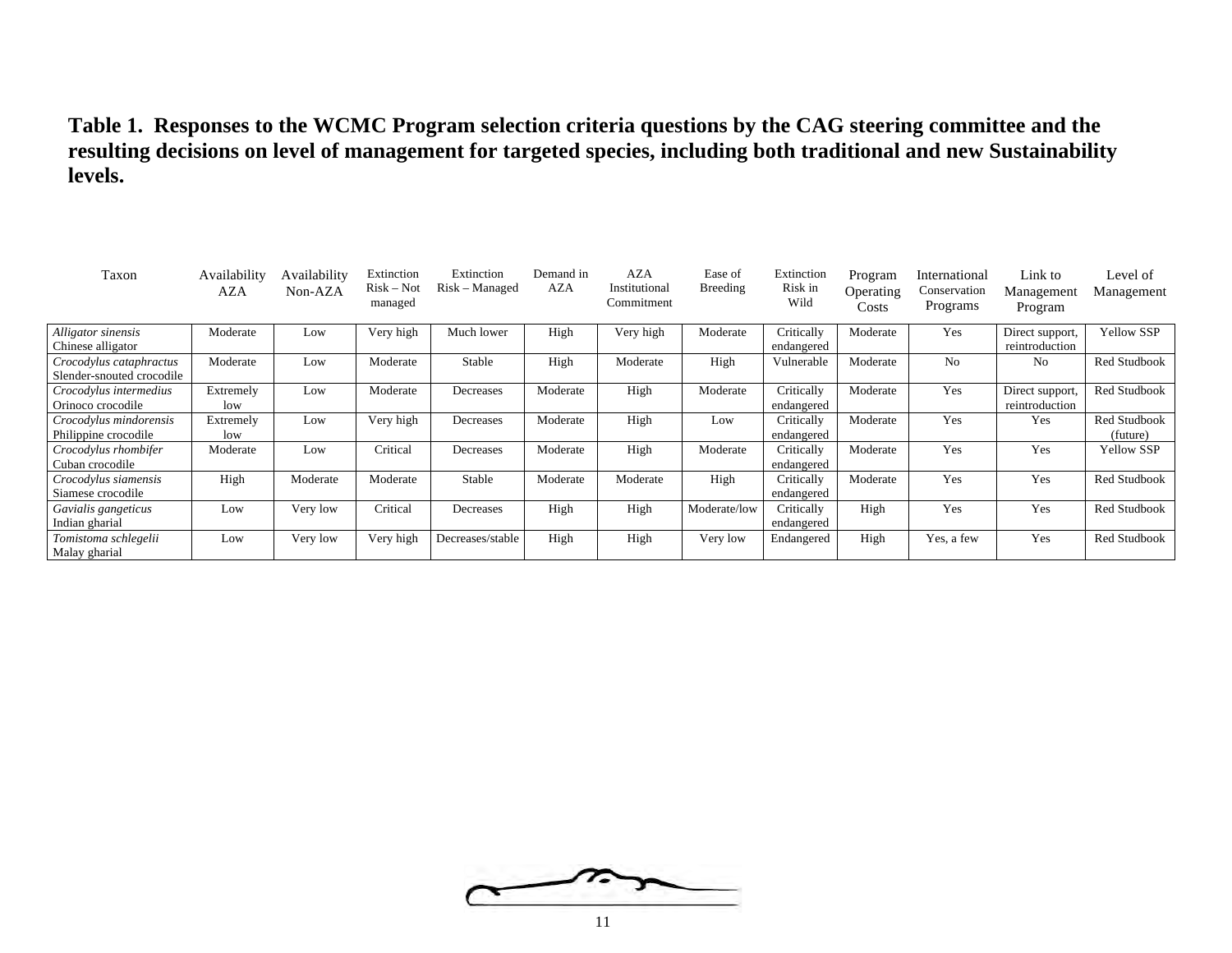# **Species Recommendation Matrix**

The CAG designed this matrix to assist institutions in species selection decision. The following decision matrix can be used to aid the selection of crocodilian species for an individual institution to meet specific needs and limitations. Selections of species indicated in dark boxes are strongly encouraged and targeted for cooperative programs by the Crocodilian Advisory Group. If space requirements limit selection to a small species of crocodilian, and if zoogeographic restraints prevent selection of a targeted Asian species, species indicated in bold text are suggested. Species indicated in light text are discouraged by the CAG but are provided as suggestions if specimen size or zoogeographic requirements prevent selection of targeted species.

|      |               |                           | <b>GEOGRAPHIC REGION</b>                |                  |                       |
|------|---------------|---------------------------|-----------------------------------------|------------------|-----------------------|
|      |               | <b>AFRICA</b>             | <b>ASIA</b>                             | <b>AUSTRALIA</b> | <b>AMERICAS</b>       |
|      | <b>SMALL</b>  | <i><b>Osteolaemus</b></i> | <b>Alligator sinensis</b>               | Crocodylus       | Paleosuchus           |
|      |               | tetraspis (African        | (Chinese alligator)                     | johnsoni         | <i>palpebrosus</i> or |
|      |               | dwarf crocodile)          |                                         | (Australian      | P. trigonatus         |
|      |               |                           |                                         | freshwater       | (Dwarf caimans)       |
|      |               |                           |                                         | crocodile)       | or Caiman             |
|      |               |                           |                                         |                  | <i>latirostris</i>    |
|      |               |                           |                                         |                  | (Broad-snouted        |
|      |               |                           |                                         |                  | caiman)               |
|      |               | <b>Crocodylus</b>         | Crocodylus mindorensis                  | Crocodylus       | <b>Crocodylus</b>     |
| SIZE | <b>MEDIUM</b> | cataphractus              | (Philippine crocodile)                  | johnsoni         | rhombifer             |
|      |               | (Slender-snouted          | (highest priority)                      | (Australian      | (Cuban                |
|      |               | crocodile)                | or                                      | freshwater       | crocodile)            |
|      |               |                           | Crocodylus siamensis                    | crocodile)       |                       |
|      |               |                           | (Siamese crocodile)<br>(lower priority) |                  |                       |
|      |               | Crocodylus                | Tomistoma schlegelii                    | Crocodylus       | <b>Crocodylus</b>     |
|      | <b>LARGE</b>  | niloticus (Nile           | (Malay gharial)                         | porosus          | <i>intermedius</i>    |
|      |               | crocodile)                | or                                      | (Saltwater       | (Orinoco              |
|      |               |                           | Gavialis gangeticus                     | crocodile)       | crocodile) or         |
|      |               |                           | (Indian gharial)                        |                  | Crocodylus            |
|      |               |                           |                                         |                  | $\overline{acutus}$   |
|      |               |                           |                                         |                  | (American             |
|      |               |                           |                                         |                  | crocodile)            |

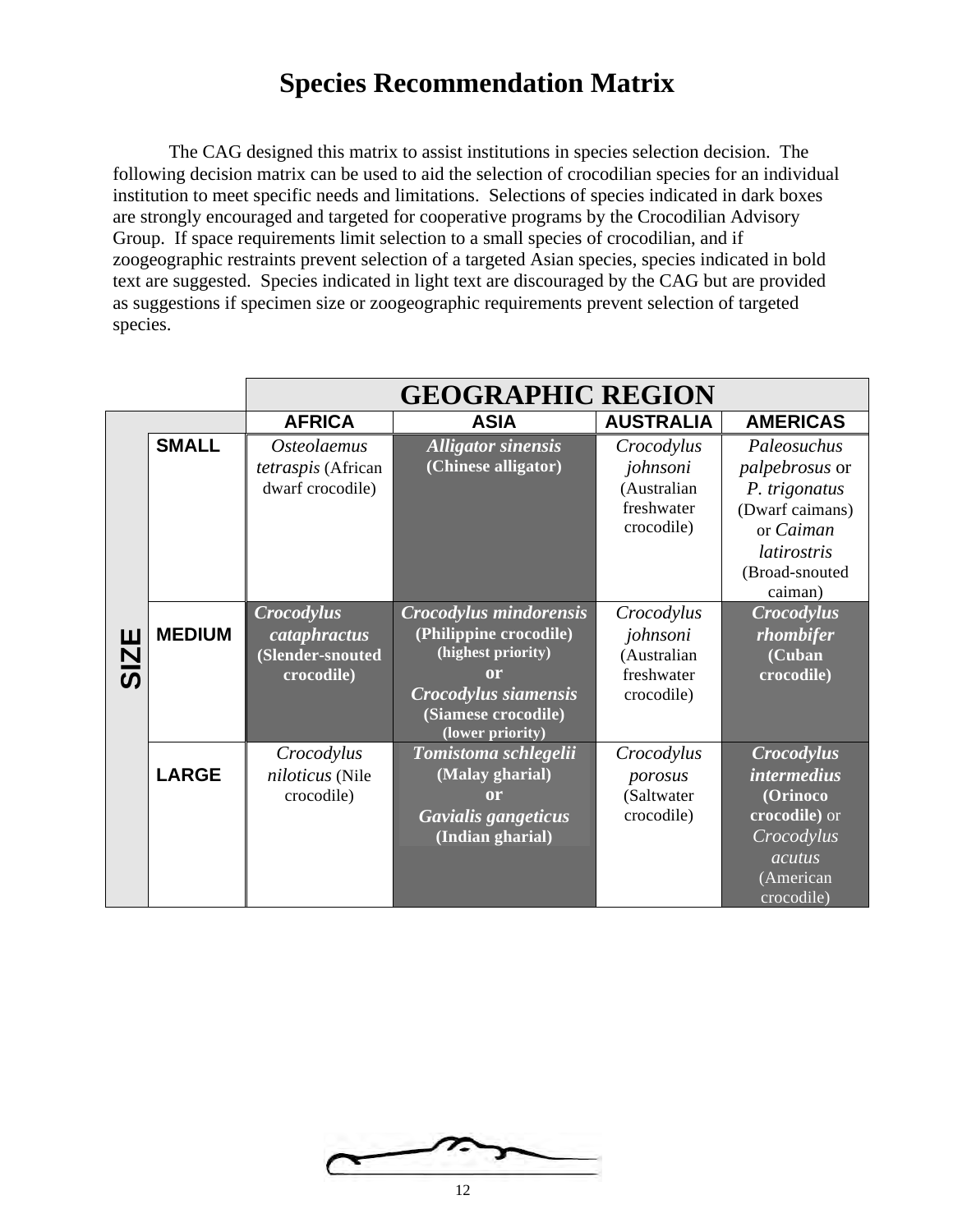# **Summary Tables**

*The next pages contain tables that summarize assessments for all crocodilian species and those used in the selection of taxa, the recommendations for AZA institutions, the programs themselves, and contact information:*

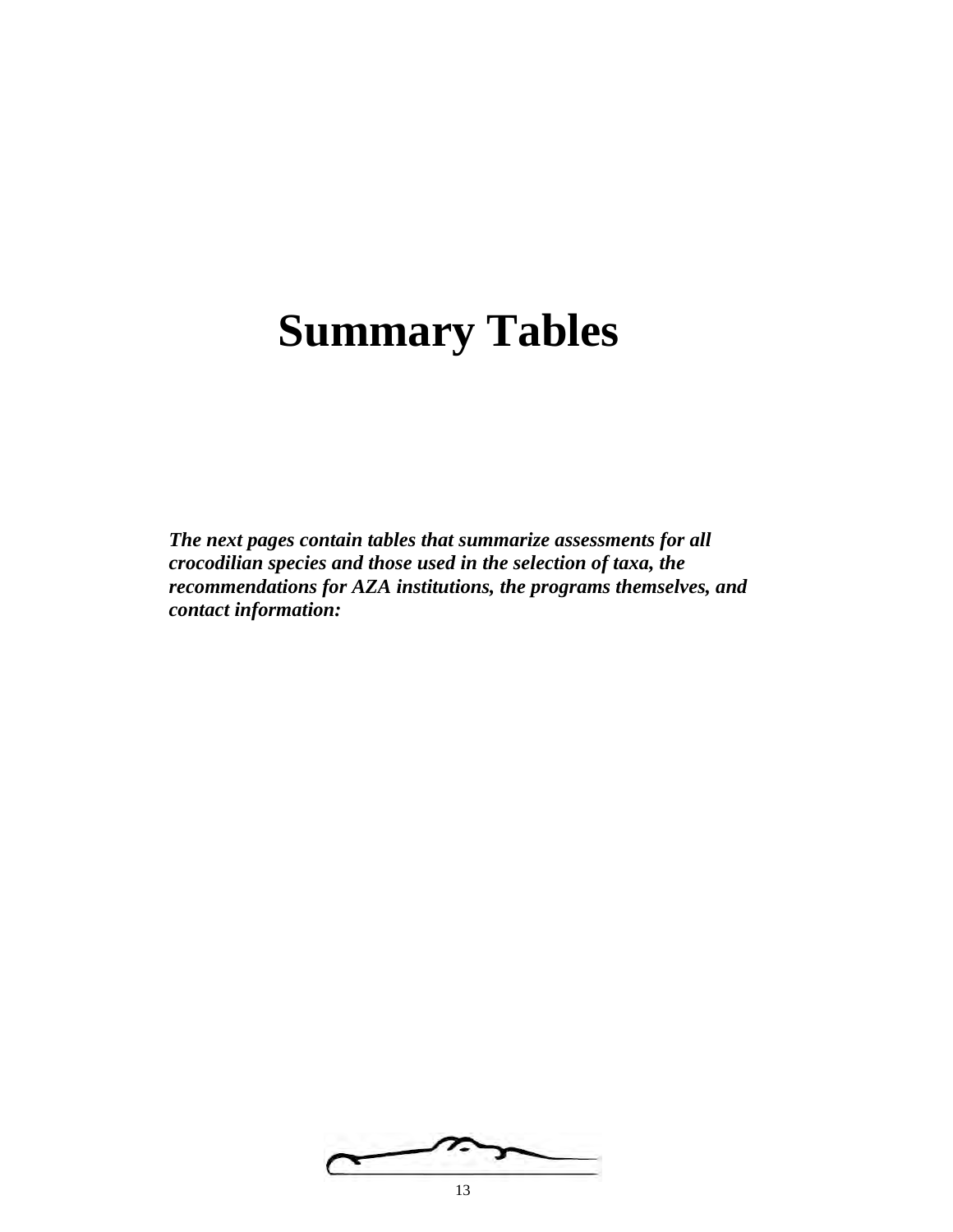## **Table 2. Assessment of Captive Propagation Programs for Crocodilian Species and Need for Captive Programs. Reintroduction potential, existence and viability of captive populations, and scientific and research potential categories are restricted to North American zoological institutions.**

| Taxon                                                  | Conservation<br><b>Status</b>       | Reintroduction<br>Potential            | <b>Existence and Viability</b><br>of Captive Populations | Scientific and Research<br>Potential    | Other Regional Captive<br>Propagation grams                            | Exhibit<br>Value | Husbandry<br>Expertise |
|--------------------------------------------------------|-------------------------------------|----------------------------------------|----------------------------------------------------------|-----------------------------------------|------------------------------------------------------------------------|------------------|------------------------|
| Alligator mississippiensis<br>American alligator       | <b>IUCN-Low Risk</b>                | Not needed                             | Yes<br>Hundreds                                          | High - Large research base              | Extensive farming and ranching in<br><b>United States</b>              |                  | Excellent              |
| Alligator sinensis<br>Chinese alligator                | <b>IUCN-</b> Critical               | Poor/No Habitat                        | Yes, Yellow SSP<br>35.40.3                               | Conservation program with<br>China      | Large captive breeding programs in<br>China - Some animals in Europe   |                  | Good                   |
| Caiman crocodilus<br>Common caiman                     | <b>IUCN-Low Risk</b>                | Not needed                             | Yes<br>7.9.10                                            | Minor                                   | Farmed extensively in South American                                   | Low              | Very good              |
| Caiman latirostris<br>Broad-snouted caiman             | <b>IUCN-Low Risk</b>                | Not needed                             | Yes<br>7.3.5                                             | Minor                                   | Breeding programs in Brazil, Paraguay,<br>Uruguay and Argentina        | Moderate         | Very good              |
| Caiman yacare<br>Yacare caiman                         | <b>IUCN-Low Risk</b>                | Not needed                             | Probable<br>2.13.1                                       | Some taxonomic questions<br>remain      | Farming and ranching in Brazil                                         | Low              | Very good              |
| Melanosuchus niger<br>Black caiman                     | <b>IUCN-Endangered</b>              | None at present                        | No-too few animals,<br>0.2.3                             | Husbandry research                      | Ranching in Ecuador                                                    | High             | Low                    |
| Paleosuchus palpebrosus<br>Dwarf caiman                | <b>IUCN-Low Risk</b>                | None                                   | Yes<br>32.40.26                                          | Minor                                   | None                                                                   | Moderate         | Good                   |
| Paleosuchus trigonatus<br>Smooth-fronted caiman        | <b>IUCN-Low Risk</b>                | None                                   | Uncertain but probable<br>4.8.1                          | Minor                                   | None                                                                   | Moderate         | Good                   |
| Crocodylus acutus<br>American crocodile                | <b>IUCN-Vulnerable</b>              | Low                                    | Yes<br>7.9.6                                             | Good                                    | Central America/South America                                          | High             | Moderate               |
| Crocodylus cataphractus<br>Slender-snouted crocodile   | Indeterminate-<br>Prob. Endangered  | Not at present<br>Surveys needed       | Yes, Red Studbook<br>12.11.15                            | Yes, biology unknown,<br>Surveys needed | A few in captive collection,<br>e.g., St. Lucia, South Africa          | High             | Moderate               |
| Crocodylus intermedius<br>Orinoco crocodile            | <b>IUCN-Critical</b>                | High                                   | Developing, Red Studbook<br>9.61.35                      | Field research,<br>reintroductions      | Established captive breeding programs<br>in Venezuela, Columbia        | High             | Moderate               |
| Crocodylus johnsoni<br>Australian freshwater crocodile | <b>IUCN-Low Risk</b>                | Low                                    | Moderate<br>6.8.7                                        | Minor                                   | Raised on numerous farms in Australia                                  | Moderate         | Moderate               |
| Crocodylus mindorensis<br>Philippine crocodile         | <b>IUCN-Critical</b>                | Not at present<br>But in situ exchange | Developing, future studbook<br>3.10.18                   | Husbandry research                      | Programs exist for farming & research                                  | Moderate         | Moderate               |
| Crocodylus moreletii<br>Morelet's crocodile            | Indeterminate-<br>Possibly Low Risk | Low                                    | N <sub>o</sub><br>0.4.3                                  | Minor                                   | Large populations in Mexican<br>institutions                           | Low              | High                   |
| Crocodylus niloticus<br>Nile crocodile                 | <b>IUCN-Low Risk</b>                | Not needed                             | Yes<br>38.18.4                                           | Minor                                   | Extensive farming program in Africa                                    | High             | High                   |
| Crocodylus novaeguineae<br>New Guinea crocodile        | <b>IUCN-Low Risk</b>                | Low                                    | No<br>4.2.0                                              | Minor                                   | Ranching and farming programs in<br>Papua New Guinea                   | Moderate         | Moderate               |
| Crocodylus palustris<br>Mugger crocodile               | <b>IUCN-Vulnerable</b>              | Low                                    | No<br>1.1.0                                              | Minor                                   | Numerous government and private<br>breeding facilities in India        | Moderate         | High                   |
| Crocodylus porosus<br>Saltwater crocodile              | <b>IUCN-Low Risk</b>                | Low                                    | Improbable<br>4.5.6                                      | Minor                                   | Extensive programs in Australia, PNG,<br>India, Indonesia, etc.        | High             | Moderate               |
| Crocodylus rhombifer<br>Cuban crocodile                | <b>IUCN-Critical</b>                | Moderate                               | Yes, Yellow SSP<br>9.23.1                                | Cooperate with in situ<br>programs      | Large captive population in Cuba                                       | High             | High                   |
| Crocodylus siamensis<br>Siamese crocodile              | <b>IUCN-Critical</b>                | Low                                    | Yes, Red Studbook<br>4.15.18                             | Minor                                   | Large captive population in Asian<br>institutions                      | Moderate         | Excellent              |
| Osteolaemus tetraspis<br>African dwarf crocodile       | <b>IUCN-Vulnerable</b>              | Not at present                         | Yes<br>15.24.24                                          | Taxonomic questions                     | Abidjan Zoo, Ivory coast,<br>St. Lucia, South Africa                   | Moderate         | Excellent              |
| Gavialis gangeticus<br>Indian gharial                  | <b>IUCN-Critical</b>                | Low                                    | Good, Red Studbook<br>4.13.0                             | Husbandry research                      | Numerous government and private<br>breeding facilities in India/ Nepal | High             | Moderate               |
| Tomistoma schlegelii<br>Malay gharial                  | Indeterminate-<br>Prob. Endangered  | Low                                    | Low, need for founders,<br>Red Studbook<br>9.10.4        | Strong need for husbandry<br>research   | Held in several institutions in Asia                                   | High             | Low                    |

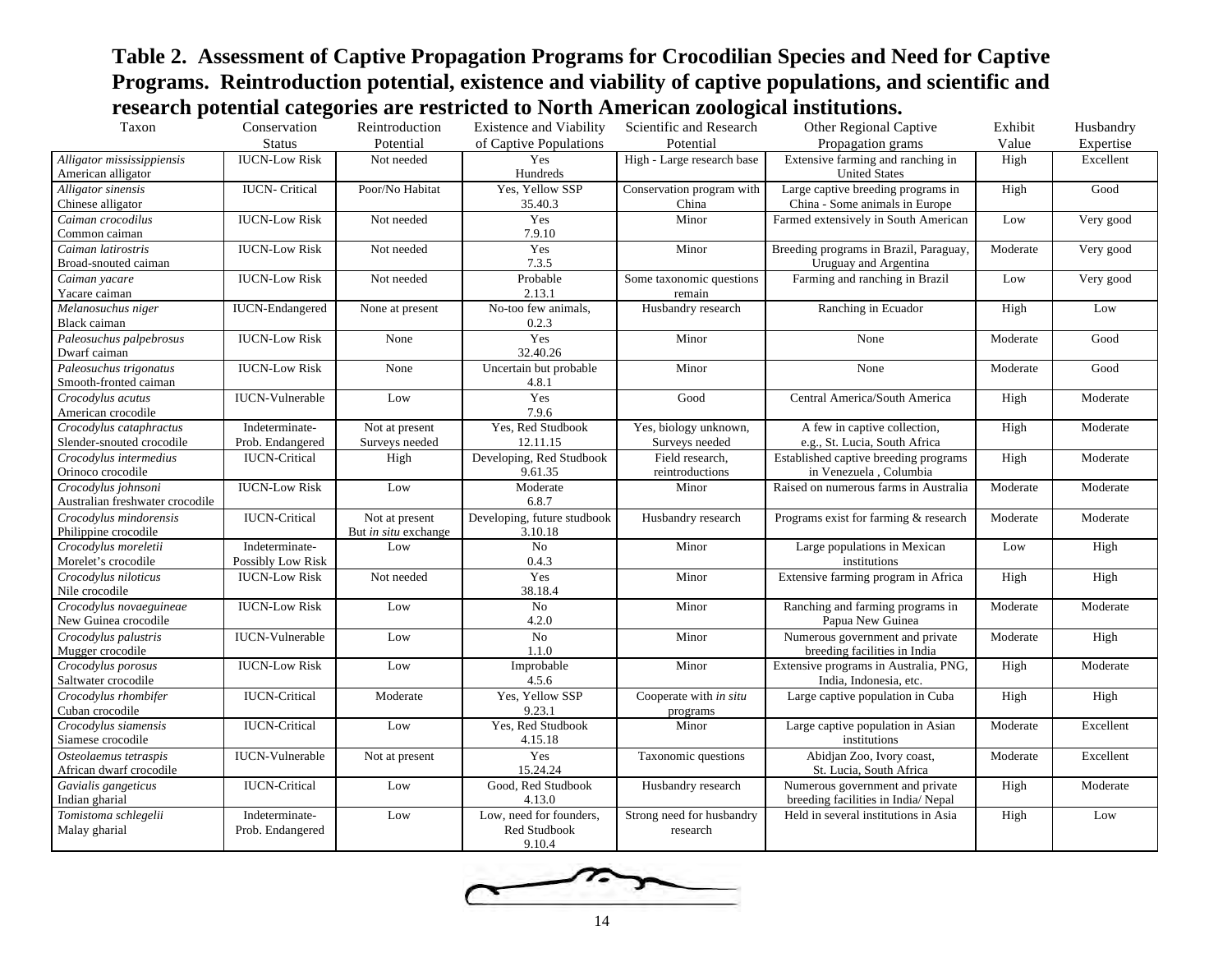# **Table 3. Assessment of relevant factors and Crocodilian Advisory Group recommendations for management categories of crocodilian species held in North American zoological collections.**

| Taxon                                                  | Education | Availability of    | Taxonomic and/or Morphological Uniqueness                    | Potential for in situ conservation of                                    | Decision       | Management               |
|--------------------------------------------------------|-----------|--------------------|--------------------------------------------------------------|--------------------------------------------------------------------------|----------------|--------------------------|
|                                                        | Value     | potential founders |                                                              | this species                                                             | tree rating    | Category                 |
| Alligator mississippiensis<br>American alligator       | High      | High               | Only alligatorid from United States                          | High<br>Established management programs                                  | 10             | <b>DERP</b>              |
| Alligator sinensis<br>Chinese alligator                | High      | Good               | Only Asian alligatorid                                       | Captive propagation programs<br>New potential for reintroduction         | $\overline{c}$ | Yellow SSP               |
| Caiman crocodilus<br>Common caiman                     | Low       | High               | Low                                                          | Moderate - sustainable harvest<br>Established management programs        | <b>NR</b>      | Phase out                |
| Caiman latirostris<br>Broad-snouted caiman             | Moderate  | Moderate           | Low - broadest snout                                         | Good<br>On going research                                                | 9              | <b>DERP</b>              |
| Caiman yacare<br>Yacare caiman                         | Low       | Good               | Taxonomic position unclear at this point                     | Yes<br>But extensive harvest                                             | <b>NR</b>      | Phase out                |
| Melanosuchus niger<br>Black caiman                     | Moderate  | Poor               | Largest tropical alligatorid<br>Taxonomy under investigation | Yes                                                                      | $\overline{1}$ | <b>DERP</b>              |
| Paleosuchus palpebrosus<br>Dwarf caiman                | Low       | High               | Smallest crocodilian                                         | Poor                                                                     | 9              | <b>DERP</b>              |
| Paleosuchus trigonatus<br>Smooth-fronted caiman        | Low       | High               | Low                                                          | Poor                                                                     | 9              | <b>DERP</b>              |
| Crocodylus acutus<br>American crocodile                | High      | High               | Low                                                          | High in Florida population                                               | 6              | <b>DERP</b>              |
| Crocodylus cataphractus<br>Slender-snouted crocodile   | High      | Good               | Monotypic genus                                              | Yes<br>Great need for surveys and research                               | $\mathbf{1}$   | Red Studbook             |
| Crocodylus intermedius<br>Orinoco crocodile            | High      | Moderate           | Low-moderate                                                 | High - reintroduction programs have<br>been established                  | $\overline{2}$ | Red studbook             |
| Crocodylus johnsoni<br>Australian freshwater crocodile | Low       | Low                | Narrow snout                                                 | High-large number of captive breeders<br>Established management programs | 9              | <b>DERP</b>              |
| Crocodylus mindorensis<br>Philippine crocodile         | High      | Possible in future | Low                                                          | Low<br>Strong need for captive propagation                               | $\mathbf{1}$   | Red Studbook<br>(future) |
| Crocodylus moreletii<br>Morelet's crocodile            | Low       | High               | Low                                                          | Good, ranching in Mexico                                                 | 8              | Phase out                |
| Crocodylus niloticus<br>Nile crocodile                 | Moderate  | High               | Low                                                          | High<br>Established management programs                                  | 10             | <b>DERP</b>              |
| Crocodylus novaeguineae<br>New Guinea crocodile        | Moderate  | Poor               | Possibility of sibling species                               | High, value added conservation                                           | 10             | Phase out                |
| Crocodylus palustris<br>Mugger crocodile               | Low       | Good               | Low                                                          | High<br>Established management programs                                  | $\overline{4}$ | Phase out                |
| Crocodylus porosus<br>Saltwater crocodile              | Good      | Moderate           | Widest ranging crocodilian taxon<br>Largest species          | Excellent<br>Established management programs                             | 10             | <b>DERP</b>              |
| Crocodylus rhombifer<br>Cuban crocodile                | High      | Good               | Low                                                          | High and ongoing                                                         | $\overline{1}$ | Yellow SSP               |
| Crocodylus siamensis<br>Siamese crocodile              | Moderate  | High               | Low                                                          | Low, but new surveys expanding<br>known distribution                     | $\overline{4}$ | <b>Red Studbook</b>      |
| Osteolaemus tetraspis<br>African dwarf crocodile       | Moderate  | High               | Taxonomy in need of investigation<br>Monotypic genus         | Uncertain<br>Need for surveys and research                               | 9              | <b>DERP</b>              |
| Gavialis gangeticus<br>Indian gharial                  | High      | Good               | Monotypic genus<br>Narrowest snout                           | High<br>Established management programs                                  | -1             | Red Studbook             |
| Tomistoma schlegelii<br>Malay gharial                  | High      | Low                | Monotypic genus,<br>Familial affiliation uncertain           | Low.<br>Need for regional conservation<br>programs                       | $\mathbf{1}$   | <b>Red Studbook</b>      |

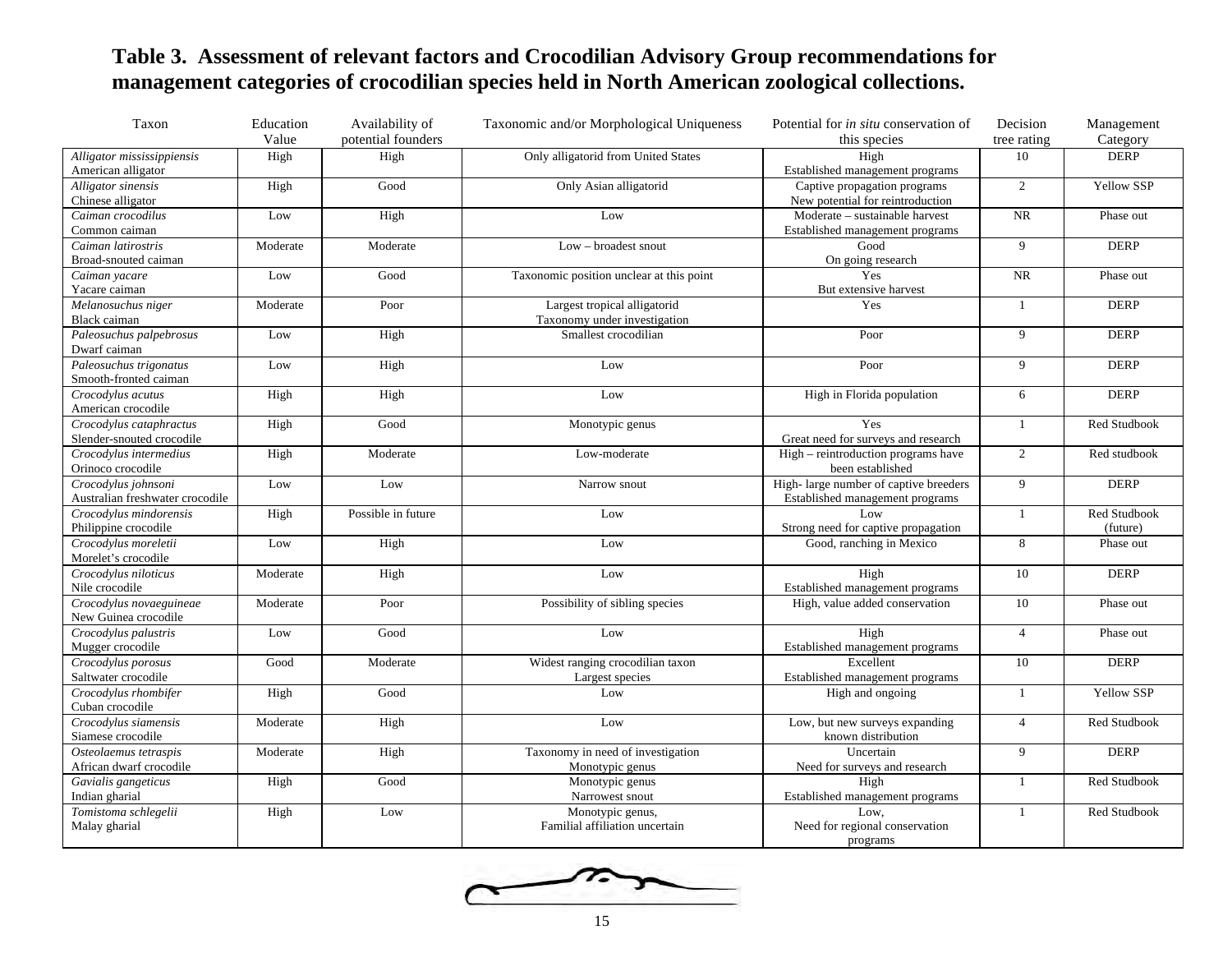#### **Table 4. Crocodilian Advisory Group recommendations for captive management of crocodilian species held in North American zoological collections and AZA contact person for each species. Contact information is provided in Appendix II.**

|                                 | Primary Role and Purpose of   | Target         |                                         |                                               |                             |
|---------------------------------|-------------------------------|----------------|-----------------------------------------|-----------------------------------------------|-----------------------------|
| Taxon                           | Taxon Recommended for         | Pop. Size      | Basis for listing and comments          | Recommendations                               | $AZA$ Contact $(s)$         |
|                                 | Captive Management            |                |                                         |                                               | (See Appendix II)           |
| Alligator mississippiensis      | Regional education programs   | 427            | North American dominant crocodilian     | Do not breed. Use for education or regional   | Kent Vliet                  |
| American alligator              | Conservation education        |                | species                                 | exhibits                                      |                             |
| Alligator sinensis              | Genetic reservoir             | 120            | One of the most critically endangered   | Maintain SSP                                  | Kevin Torregrosa            |
| Chinese alligator               |                               |                | crocodilian species                     | Identify and track new potential founders     | Bill Orrico, Melanie Litton |
| Caiman crocodilus               | Phase out                     | $\overline{0}$ | Space limitations                       | Phase out                                     | <b>Peter Brazaitis</b>      |
| Common caiman                   |                               |                |                                         |                                               |                             |
| Caiman latirostris              | Education                     | 15             | Education                               | Maintain only for education                   | <b>Bruce Shwedick</b>       |
| Broad-snouted caiman            | Small South American taxon    |                |                                         |                                               |                             |
| Caiman vacare                   | Phase out                     | $\overline{0}$ | Space limitations                       | Phase out                                     | Peter Brazaitis             |
| Yacare caiman                   |                               |                |                                         |                                               |                             |
| Melanosuchus niger              | Research population and       | 13             | Research for captive husbandry          | Work out captive husbandry. Support in situ   | <b>Bruce Shwedick</b>       |
| Black caiman                    | captive husbandry research    |                |                                         | projects                                      |                             |
| Paleosuchus palpebrosus         | Only if you must display      | 83             | Theme exhibits                          | Education                                     | John Brueggen               |
| Dwarf caiman                    | small American species        |                |                                         |                                               |                             |
| Paleosuchus trigonatus          | Education                     | $\Omega$       | Education                               | Education                                     | John Brueggen               |
| Smooth-fronted caiman           | Small South American taxon    |                | Zoogeographic representative            |                                               |                             |
| Crocodylus acutus               | Education                     | 42             | United State's only crocodile           | Education, in situ research in FL             | <b>Steve Conners</b>        |
| American crocodile              |                               |                |                                         |                                               |                             |
| Crocodylus cataphractus         | Need for management research  | 50             | Unique morphologically, endangered      | Continue studbook, Support in situ efforts,   | John Groves                 |
| Slender-snouted crocodile       |                               |                | status                                  | develop and complete survey                   |                             |
| Crocodylus intermedius          | Genetic reservoir.            | 28             | <b>Critically Endangered status</b>     | Explore management efforts in situ            | Luis Sigler                 |
| Orinoco crocodile               | captive propagation           |                | Theme exhibits                          |                                               |                             |
| Crocodylus johnsoni             | <b>DERP</b>                   | 32             | No conservation value in North          | Do not breed                                  | Jessi Krebs                 |
| Australian freshwater crocodile |                               |                | America.                                |                                               |                             |
| Crocodylus mindorensis          | Genetic reservoir.            | 75             | Most endangered crocodile,              | Acquire additional founders                   | Colette Adams               |
| Philippine crocodile            | captive propagation           |                | IUCN recommends captive program         |                                               |                             |
| Crocodylus moreletii            | Phase out                     | $\theta$       | Little exhibit or conservation value    | Do not breed                                  | John Brueggen               |
| Morelet's crocodile             |                               |                |                                         |                                               |                             |
| Crocodylus niloticus            | <b>DERP</b>                   | 100            | No conservation value in North          | Phase out                                     | Rick Hudson                 |
| Nile crocodile                  |                               |                | America.                                |                                               |                             |
| Crocodylus novaeguineae         | Phase out                     | $\overline{0}$ | Extensive farming/ranching programs     | Do not breed                                  | John Brueggen               |
| New Guinea crocodile            |                               |                | in situ                                 |                                               |                             |
| Crocodylus palustris            | Phase out                     | $\overline{0}$ | Limited space, large captive population | Phase out                                     | <b>Bruce Shwedick</b>       |
| Mugger crocodile                |                               |                | in India                                |                                               |                             |
| Crocodylus porosus              | Only if you must display      | 33             | Extensive farming/ranching programs     | Do not breed                                  | John Brueggen               |
| Saltwater crocodile             | large Australian species      |                | in situ, Space limitations              |                                               |                             |
| Crocodylus rhombifer            | Genetic reservoir             | 75             | Limited geographic distribution         | SSP Integrate program with Cuba               | <b>Bill McMahan</b>         |
| Cuban crocodile                 |                               |                |                                         |                                               | <b>Steve Conners</b>        |
| Crocodylus siamensis            | Genetic reservoir             | 75             | Critically endangered in the wild       | Maintain self-sustaining population           | Lonnie McCaskill            |
| Siamese crocodile               |                               |                |                                         |                                               |                             |
| Osteolaemus tetraspis           | Only if you must display      | 75             | Theme exhibit                           | Do not breed                                  | R. Andrew Odum              |
| African dwarf crocodile         | small African species         |                |                                         |                                               |                             |
| Gavialis gangeticus             | Conservation education,       | 75             | Taxonomically unique, distinct          | Import potential founders, reproduce          | Kent Vliet                  |
| Indian gharial                  | uniqueness                    |                |                                         |                                               |                             |
| Tomistoma schlegelii            | Genetic reservoir,            | 92             | Unique, need to conserve genetic        | Importation of founders, pairing of potential | <b>Scott Pfaff</b>          |
| Malay gharial                   | research husbandry techniques |                | diversity                               | founders, reproduction                        |                             |

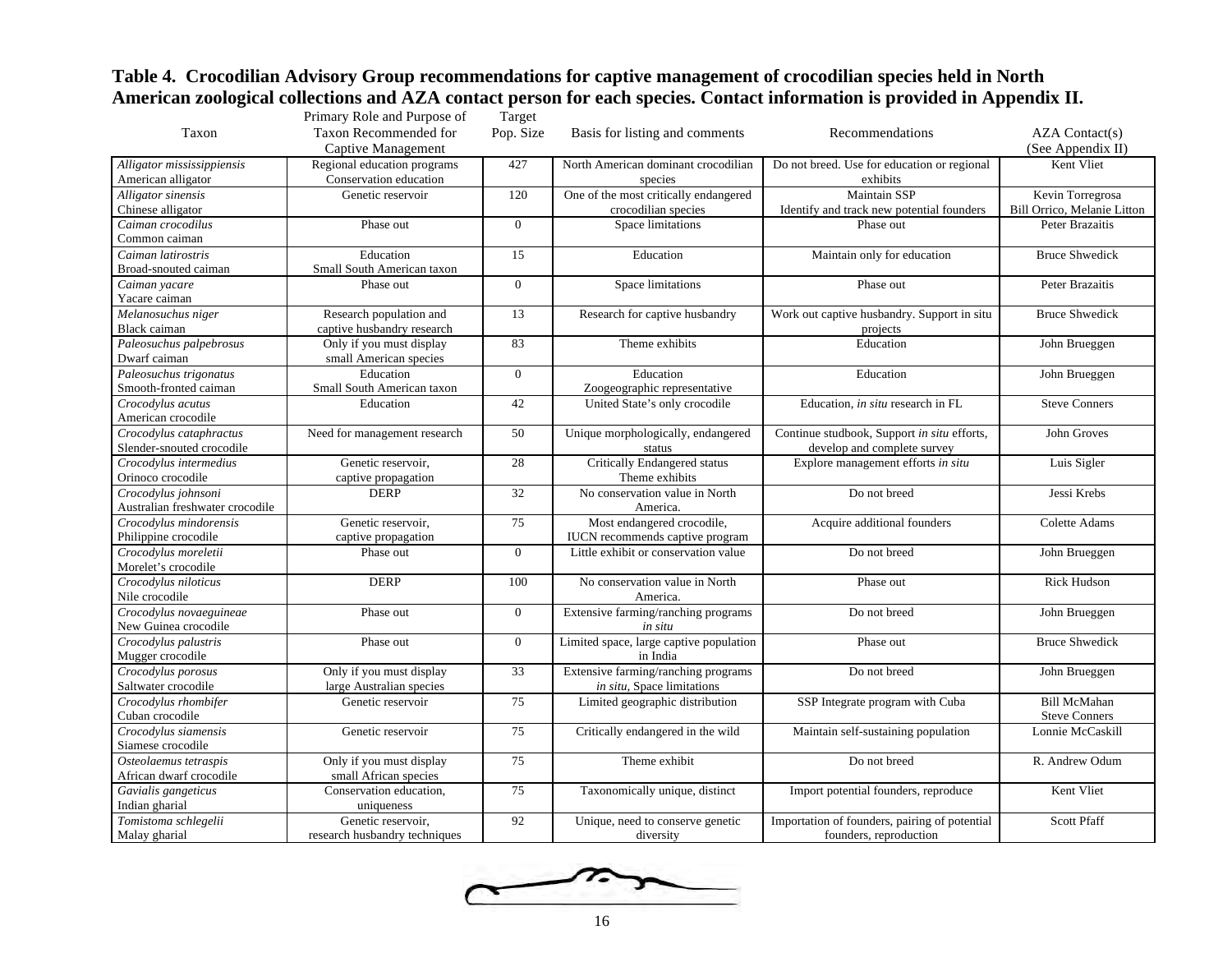# **Table 5. Summary of Crocodilian Advisory Group recommendations, program leaders and studbook keepers for managed taxa.**

| <b>Common Name</b>        | <b>Scientific Name</b>  | <b>Recommendation</b>  | <b>Program Leaders</b>                                                                                                                                                                                                                                                                                     |
|---------------------------|-------------------------|------------------------|------------------------------------------------------------------------------------------------------------------------------------------------------------------------------------------------------------------------------------------------------------------------------------------------------------|
| Chinese alligator         | Alligator sinensis      | <b>Yellow SSP</b>      | SSP Coordinator:<br>Kevin Torregrosa, St. Augustine Alligator Farm<br>904-824-3337, ext. 6, KevinT@alligatorfarm.com<br>SSP Vice-coordinator:<br>Bill Orrico, Bronx Zoo<br>716-220-5042, worrico@wcs.org<br>Studbook Keeper:<br>Melanie Litton, Audubon Zoo<br>504-212-5343, reptiles@auduboninstitute.org |
| Slender-snouted crocodile | Crocodylus cataphractus | Red Studbook           | Studbook Keeper:<br>John Groves, North Carolina Zoo<br>336-879-7620, john.groves@nczoo.org                                                                                                                                                                                                                 |
| Orinoco crocodile         | Crocodylus intermedius  | Red Studbook           | Studbook Keeper:<br>Luis Sigler, Dallas World Aquarium<br>214-720-2224, cocodriloblanco@yahoo.com                                                                                                                                                                                                          |
| Philippine crocodile      | Crocodylus mindorensis  | Red Studbook (future)  | <b>Species Contact:</b><br>Colette Adams, Gladys Porter Zoo<br>956-546-9431, cadams@gpz.org                                                                                                                                                                                                                |
| Cuban crocodile           | Crocodylus rhombifer    | <b>Yellow Studbook</b> | SSP Coordinator:<br>Bill McMahan, Louisville Zoological Gardens<br>502-459-2181, bill.mcmahan@louisvilleky.gov<br>Studbook Keeper:<br>Steve Conners, Miami MetroZoo<br>305-251-0401, sconner@miamidade.gov                                                                                                 |
| Siamese crocodile         | Crocodylus siamensis    | Red Studbook           | Studbook Keeper:<br>Lonnie McCaskill, Disney's Animal Kingdom<br>407-938-2805, Lonnie.McCaskill@disney.com                                                                                                                                                                                                 |
| Indian gharial            | Gavialis gangeticus     | Red Studbook           | Studbook Keeper:<br>Kent Vliet, St. Augustine Alligator Farm<br>352-392-8130, kvliet@ufl.edu                                                                                                                                                                                                               |
| Malay gharial             | Tomistoma schlegelii    | Red Studbook           | Studbook Keeper:<br>Scott Pfaff, Riverbanks Zoological Park<br>803-779-8717 x1119, spfaff@riverbanks.org                                                                                                                                                                                                   |

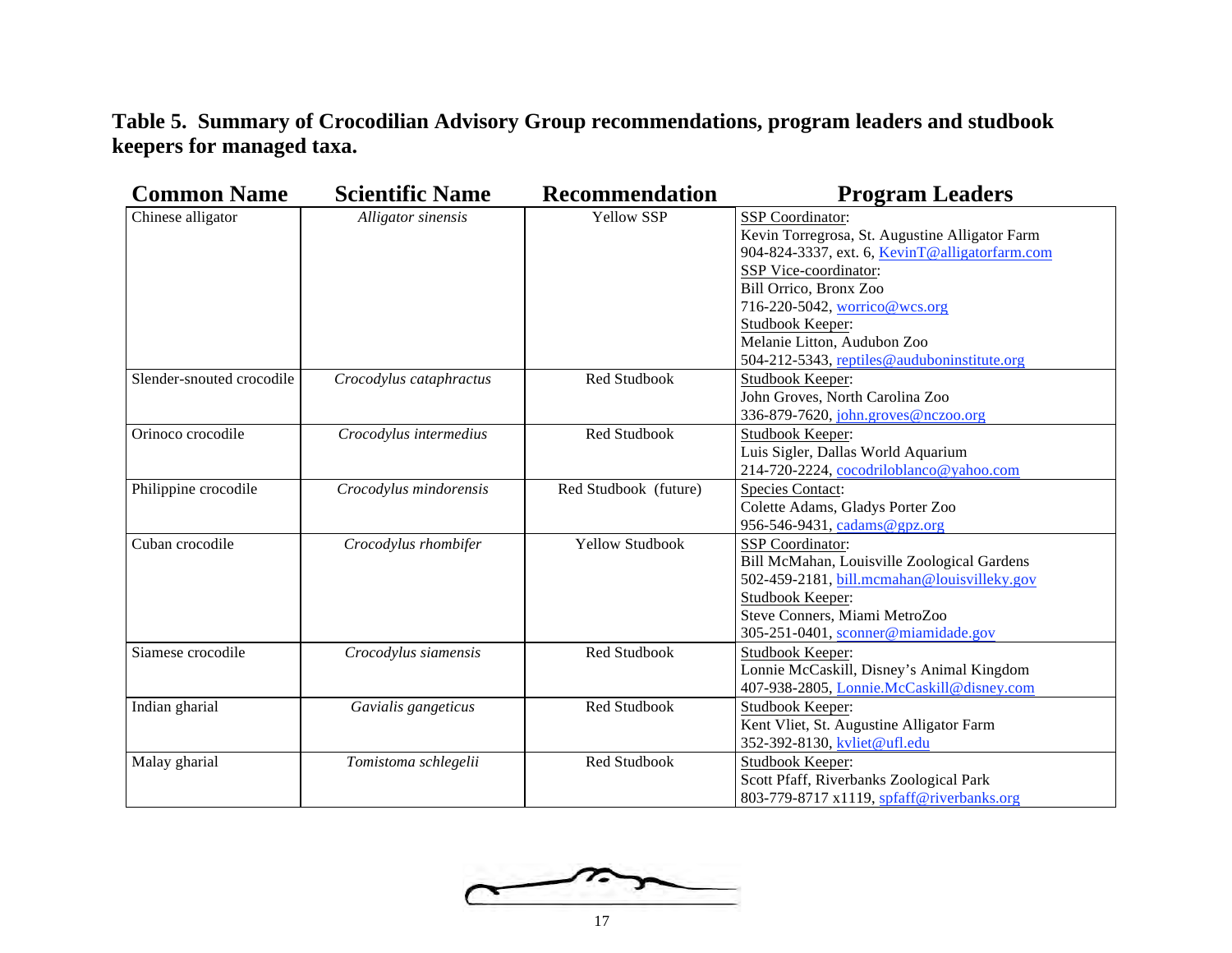| Program                                                                 | Date              | <b>Current</b>                                                                                                                                                                                           | <b>Date</b>    |               | Date of last Date of last | Date of last |
|-------------------------------------------------------------------------|-------------------|----------------------------------------------------------------------------------------------------------------------------------------------------------------------------------------------------------|----------------|---------------|---------------------------|--------------|
|                                                                         | <b>Program</b>    | <b>Program Leader</b>                                                                                                                                                                                    | Leadership     | studbook      | <b>PMP</b>                | master plan  |
|                                                                         | <b>Initiated</b>  |                                                                                                                                                                                                          | <b>Assumed</b> | update        | publication               | publication  |
| Chinese alligator<br>Alligator sinensis<br><b>Yellow SSP</b>            | 12/31/1982        | <b>SSP</b> Coordinator:<br>Kevin Torregrosa, St. Augustine<br>Vice-Coordinator:                                                                                                                          | 05/16/2012     | 6/30/1998     |                           | 02/04/2010   |
|                                                                         |                   | Bill Orrico, Bronx Zoo<br>Studbook Keeper:<br>Melanie Litton, Audubon Zoo                                                                                                                                |                |               |                           |              |
| Cuban crocodile<br>Crocodylus rhombifer<br>Yellow SSP                   | 12/17/1993        | SSP Coordinator:<br>Bill McMahan, Louisville Zoological<br>Gardens<br>Vice-Coordinator:<br>Mike Davenport, National Zoological<br>Park (2/27/2008)<br>Studbook Keeper:<br>Steve Conners, Miami Metro Zoo | 12/17/1993     | 10/09/2007    |                           | 04/28/2011   |
| Slender-snouted crocodile<br>Crocodylus cataphractus<br>Red Studbook    | 1/27/1997         | Studbook Keeper:<br>John Groves, North Carolina Zoo                                                                                                                                                      | 1/27/1997      | 02/07/2012    | 01/2009                   |              |
| Orinoco crocodile<br>Crocodylus intermedius<br>Red studbook             | 11/10/2011        | Studbook Keeper:<br>Luis Sigler, Dallas World Aquarium                                                                                                                                                   | 11/10/2011     | not published |                           |              |
| Philippine crocodile<br>Crocodylus mindorensis<br>Red Studbook (future) | future<br>program | <b>Species Contact:</b><br>Colette Adams, Gladys Porter Zoo                                                                                                                                              | future program | not published |                           |              |
| Siamese crocodile<br>Crocodylus siamensis<br>Red Studbook               | 4/13/1989         | Studbook Keeper:<br>Lonnie McCaskill, Disney's Animal<br>Kingdom                                                                                                                                         | 05/15/2010     | 11/18/2007    | 08/13/2008                |              |
| Indian gharial<br>Gavialis gangeticus<br>Red Studbook                   | 3/26/1992         | Studbook Keeper:<br>Kent Vliet, St. Augustine Alligator Farm                                                                                                                                             | 2/7/2000       | 08/09/2010    | not published             |              |
| Malay gharial<br>Tomistoma schlegelii<br>Red Studbook                   | 12/31/1995        | Studbook Keeper:<br>Scott Pfaff, Riverbanks Zoological Park                                                                                                                                              | 7/8/1996       | 06/15/11      | 06/15/11                  |              |

# **Table 6. Crocodilian Advisory Group program status summary for managed taxa.**

 $\sim$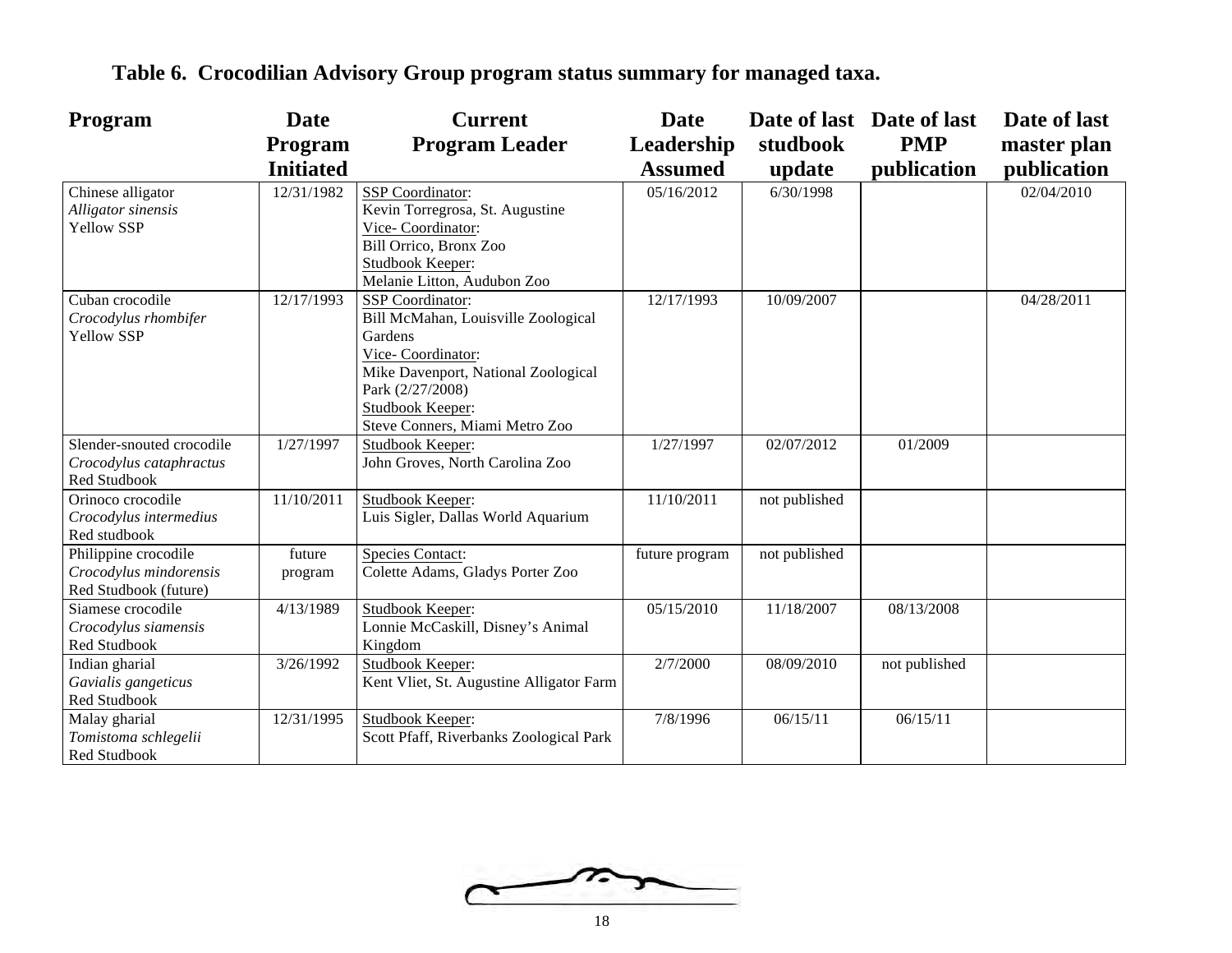# **CROCODILIAN SPECIES ACCOUNTS**

The Crocodilian Advisory Group gratefully acknowledges the extensive editorial work performed by Colette Adams, Gladys Porter Zoo, on these crocodilian species accounts. Colette assembled the accounts, configured them into a common format, edited their content, and inserted current ISIS numbers for each species.

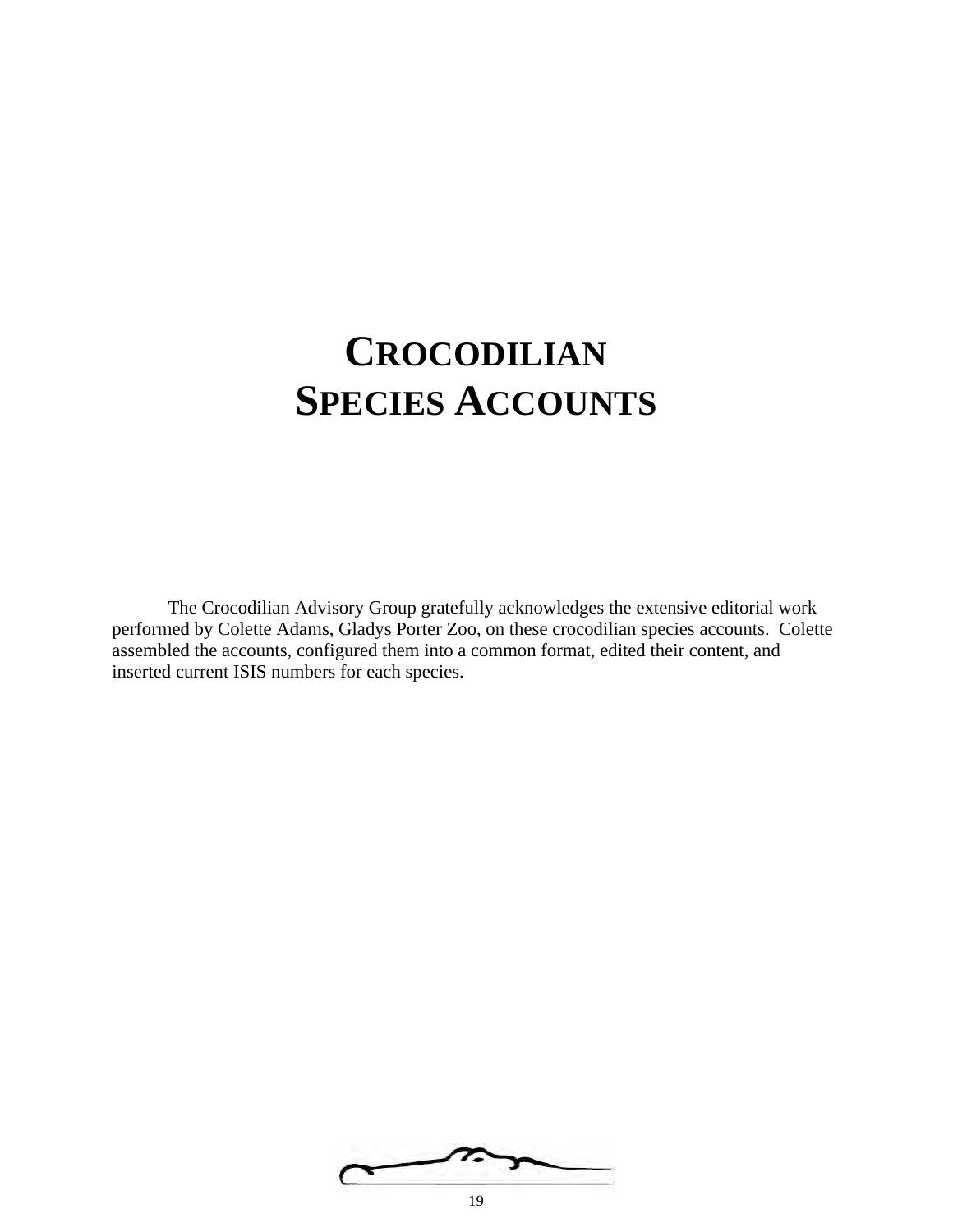#### **American alligator,** *Alligator mississippiensis*

| STATUS: | <b>IUCN</b> - Lower Risk, least concern |
|---------|-----------------------------------------|
|         | CITES - Appendix II                     |
|         | <b>ESA</b> - Similarity of Appearance   |

The American alligator is among the most temperate of crocodilians with a wide distribution in the southeastern United States. Although the maximum size of this species rarely exceeds 4.5 meters, records of much larger specimens exist. The alligator is principally a palustrine species, inhabiting swamps and marshes, though they may be found in virtually any freshwater and many brackish water habitats. Many alligators spend the winter months in dens dug into the banks. Females are known to allow hatchlings to over winter in these sites. In the northern portions of its range, the alligator may survive short periods of freezing weather with their snouts frozen in the surface ice, allowing them to breathe.

Both males and females attain sexual maturity at about 1.8 meters in length. Courtship occurs in the early spring months, typically April and May. Females build mound nests of soil and vegetation in which they lay 35-45 eggs. Nesting is highly synchronized in a population with almost all nests being laid within a two-week period in June. Incubation typically takes 65-68 days.

American alligators were very heavily exploited by humans in the 1800s and first half of the 1900s and were considered endangered by many in the 1950s and 1960s. They were listed as an endangered species in the U.S. Endangered Species Act in the early 1970s. Populations responded well to this protection and recovered rapidly. The American alligator has been reclassified as Threatened by Similarity of Appearance throughout its entire range. The current population of American alligators is large and may be more than 1.5 million. Several southern states have sustainable management plans involving harvest of adults, farming and ranching.

The North American captive population currently consists of 1,511 (315.330.866) in 127 institutions. This number has is up from 1,012 five years ago. The CAG will assist any institution trying to do so in placing these animals. Replace with targeted taxa.

#### **RECOMMENDATIONS: DERP – Display/Education/Research. Do Not Breed**

No cooperative captive management plan for this species is recommended. The CAG recommends that this species should be held only for education (e.g., to display an endemic species of crocodilian or as an example of a successful conservation program) or for other special reasons, such as collections with a zoogeographic theme. **Whenever possible, display and holding space should be reallocated to endangered species of crocodilians**. **Do not breed**.

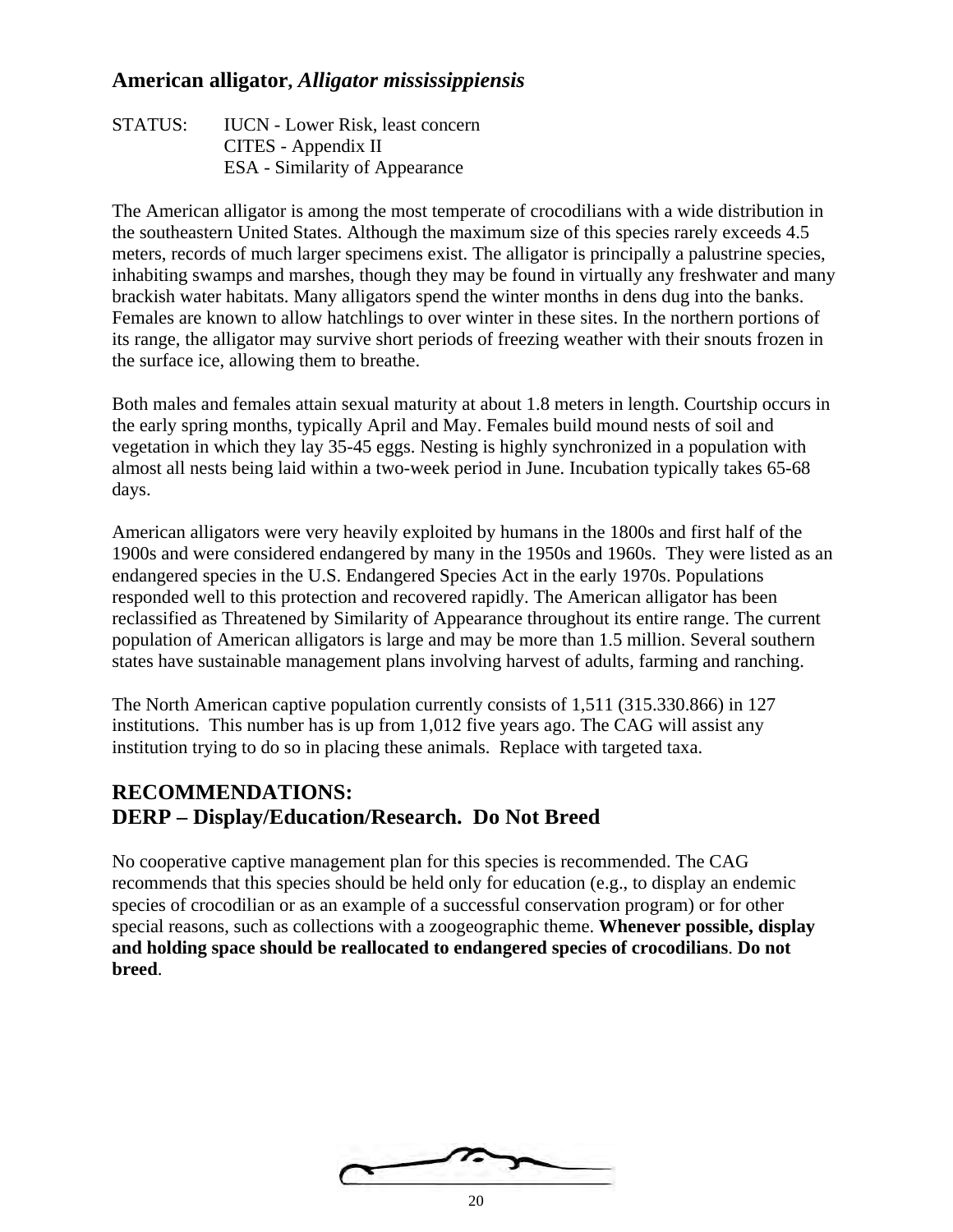#### **Chinese alligator,** *Alligator sinensis*

STATUS: IUCN - Critically Endangered CITES - Appendix I; Appendix II Captive bred population in China ESA - Endangered

This is a relatively small species, reaching lengths of about 2 meters. It is one of the world's most endangered crocodilians. Although they were once widely distributed in China's lower Yangzi River basin, individuals are now restricted to the southeastern Anhui Province. Wild populations have experienced severe declines, and there may be fewer than 125 adults left in the wild.

The Chinese alligator inhabits the area of climatic transition between subtropical and temperate regions of eastern China. They are inactive from late October through mid-April in subterranean dens dug into the edges of ponds, marshes, or rice paddies. Wetlands they formerly occupied have been lost to agriculture. The few remaining adults have little opportunity to reproduce. In 1999, only four females nested in the wild. Eggs were collected and taken to the Anhui Research Center for *Chinese Alligator* Reproduction (ARCCAR), a breeding center established in 1979. Adults continue to be persecuted. In recent times animals have been shot and poisoned or displaced from their last refuges by drought and floods.

Captive reproduction has proven very successful at ARCCAR, with 500 - 900 hatchlings produced some years. This species has also reproduced well in captive situations outside of China. The Bronx Zoo, Houston Zoo, St. Augustine Alligator Farm, and the Rockefeller Wildlife Refuge in the U.S. have produced hatchlings. This species was designated an SSP species in 1982. Kevin Torregrosa (St. Augustine Alligator Farm) serves as SSP Coordinator, C. Bill Orrico (Wildlife Conservation Society - Bronx Zoo) serves as SSP Vice-Coordinator, and Melanie Litton (Audubon Zoo) serves as Studbook Keeper.

The North American captive population currently consists of 78 (35.40.3) in 23 institutions.

## **RECOMMENDATIONS: SUSTAINABILITY LEVEL: YELLOW SSP**

Manage as SSP with long-term goals to preserve genetic diversity. There is a need for additional holding and exhibit space. This taxon should be considered as a high priority for space in American institutions.

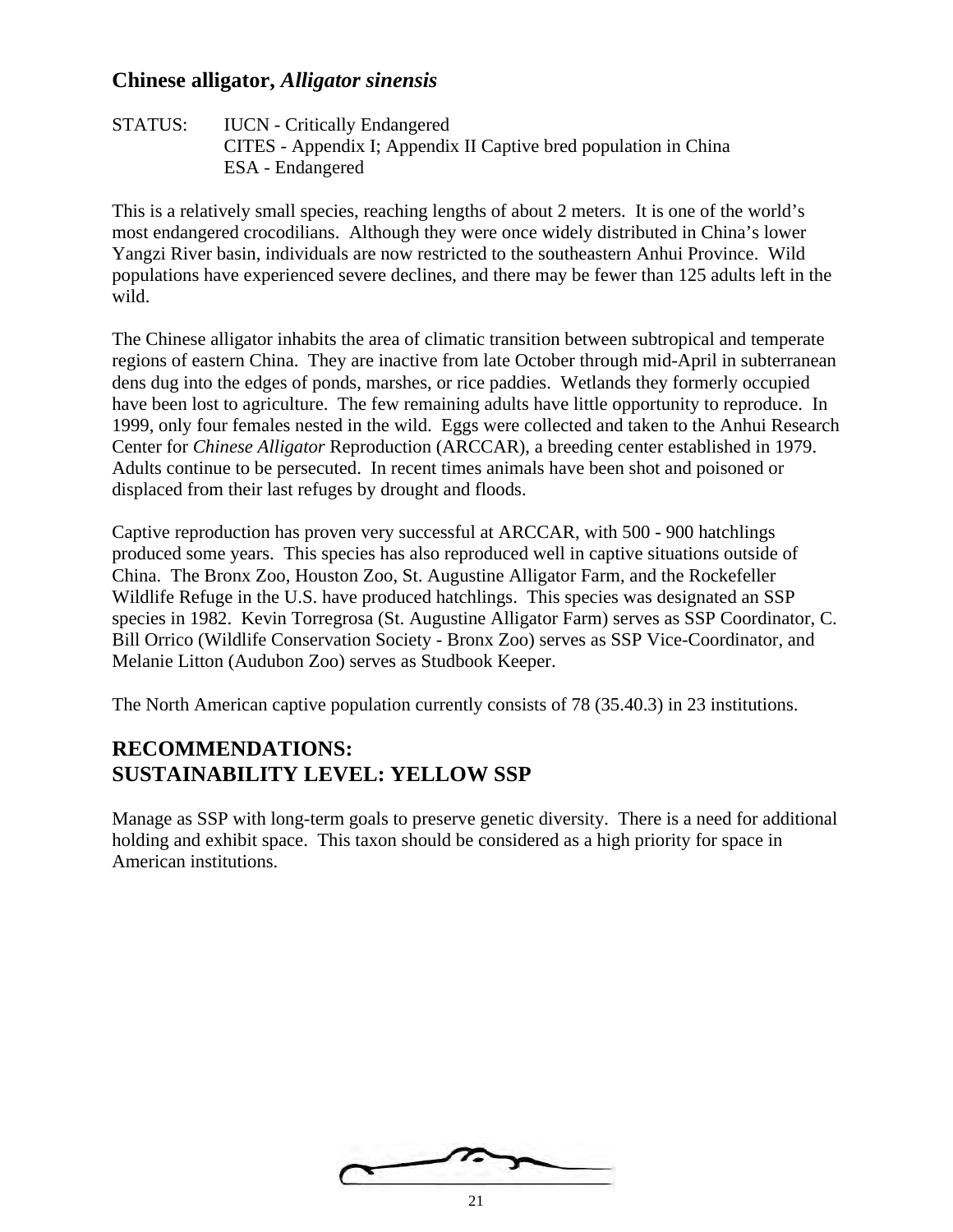#### **Common caiman,** *Caiman crocodilus*

STATUS: IUCN - Lower Risk CITES - Appendix II, except *C. c. apaporiensis*, Appendix I ESA - Not Listed, except *C. c. apaporiensis*, which is listed as Endangered

The taxonomy of the *Caiman crocodilus* complex remains unclear, based largely on geographic variation. *Caiman c. crocodilus* is the common form. The validity of *C. c. apaporiensis* is questioned by most authorities. *Caiman c. fuscus* and *C. c. chiapasius* may not be distinct from one another, but may, in fact, be a different species from *C. crocodilus*. *Caiman* species reach a maximum length of 2.8 meters in males, and are considered a small to medium-sized crocodilian. Female *Caiman* reach sexual maturity at just over a meter in length. They lay 20-40 eggs in a mound nest during the wet season.

The North American captive population currently consists of 26 (7.9.10) in 12 institutions.

**RECOMMENDATIONS: Phase Out. Do Not Breed**

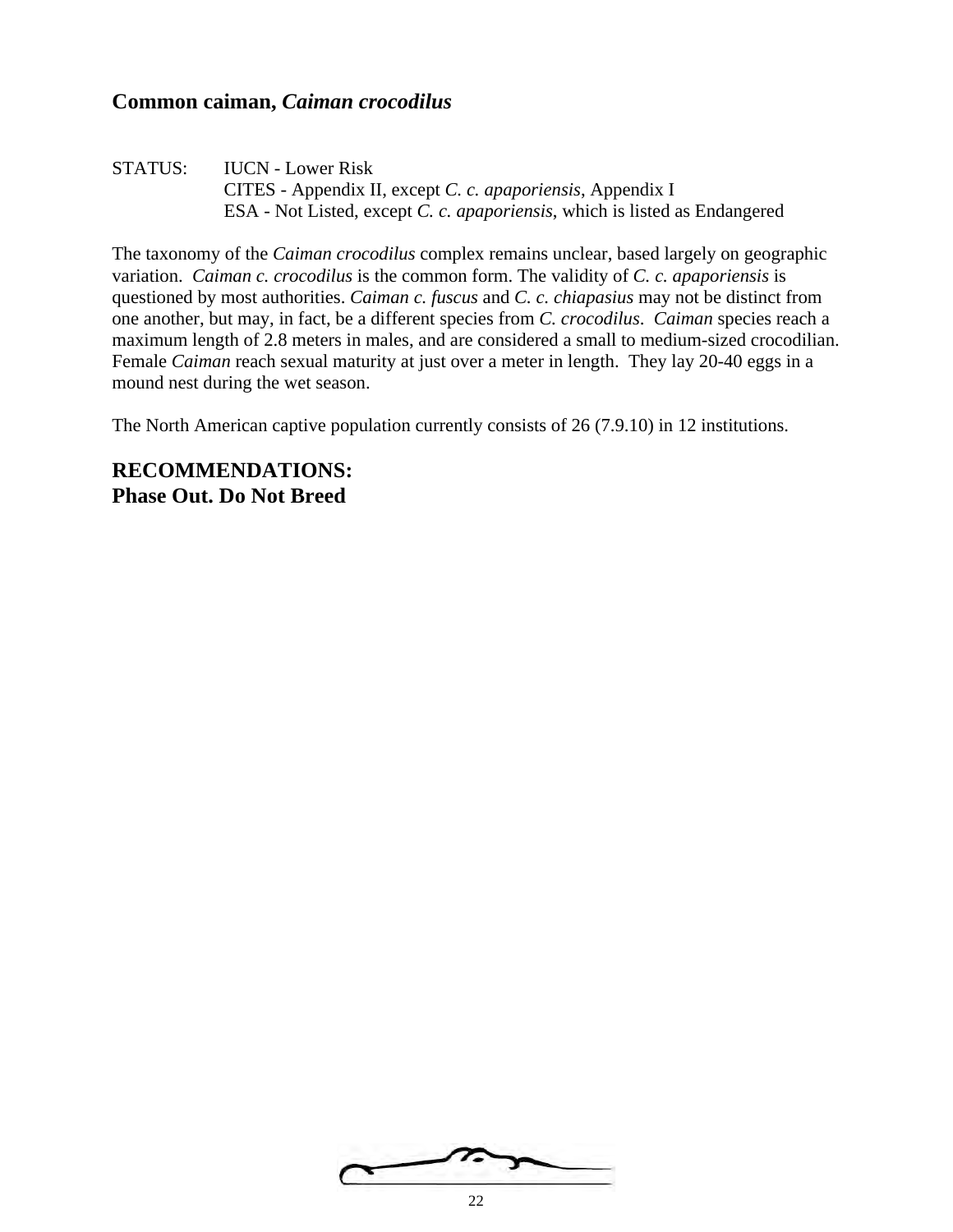### **Broad-snouted caiman,** *Caiman latirostris*

STATUS: IUCN - Not Listed, lower risk CITES - Appendix I, except in Argentina, where it is Appendix II (ranching) ESA - Endangered

*Caiman latirostris* may include *Caiman l. chocoensis* from northern Argentina. The broad-snouted caiman has proportionately the widest snout and robust body of any crocodilian. It is a medium-sized crocodilian, capable of attaining lengths of 3.5 meters, but it is rare to find an animal in the wild in excess of 2 meters. It ranges from northeast Argentina, through southern Bolivia, Paraguay and Uruguay. It inhabits Atlantic coast drainages from the eastern Brazil to northeast Uruguay. It is found in upland coastal regions as well as lowland wetlands, quiet waters, but has been known to colonize isolated cattle stock ponds.

The skin of this species is considered better for manufacturing goods than the other species of *Caiman*. Commercial hunting originally depleted wild populations. Currently, because of improved protection and the availability of legal skins becoming more attractive to traders, illegal hunting is no longer a major problem for this species. Habitat destruction and pollution currently pose the greatest threats to wild populations.

Sustainable use programs have been developed in Argentina and Brazil. This species has reproduced at several North American facilities.

Broad-snouted caiman are mound nesters, and 18 - 50 eggs are laid during the wet season.

The North American captive population currently consists of 15 (7.3.5) in 5 institutions.

#### **RECOMMENDATIONS: DERP – Display of small South American species.**

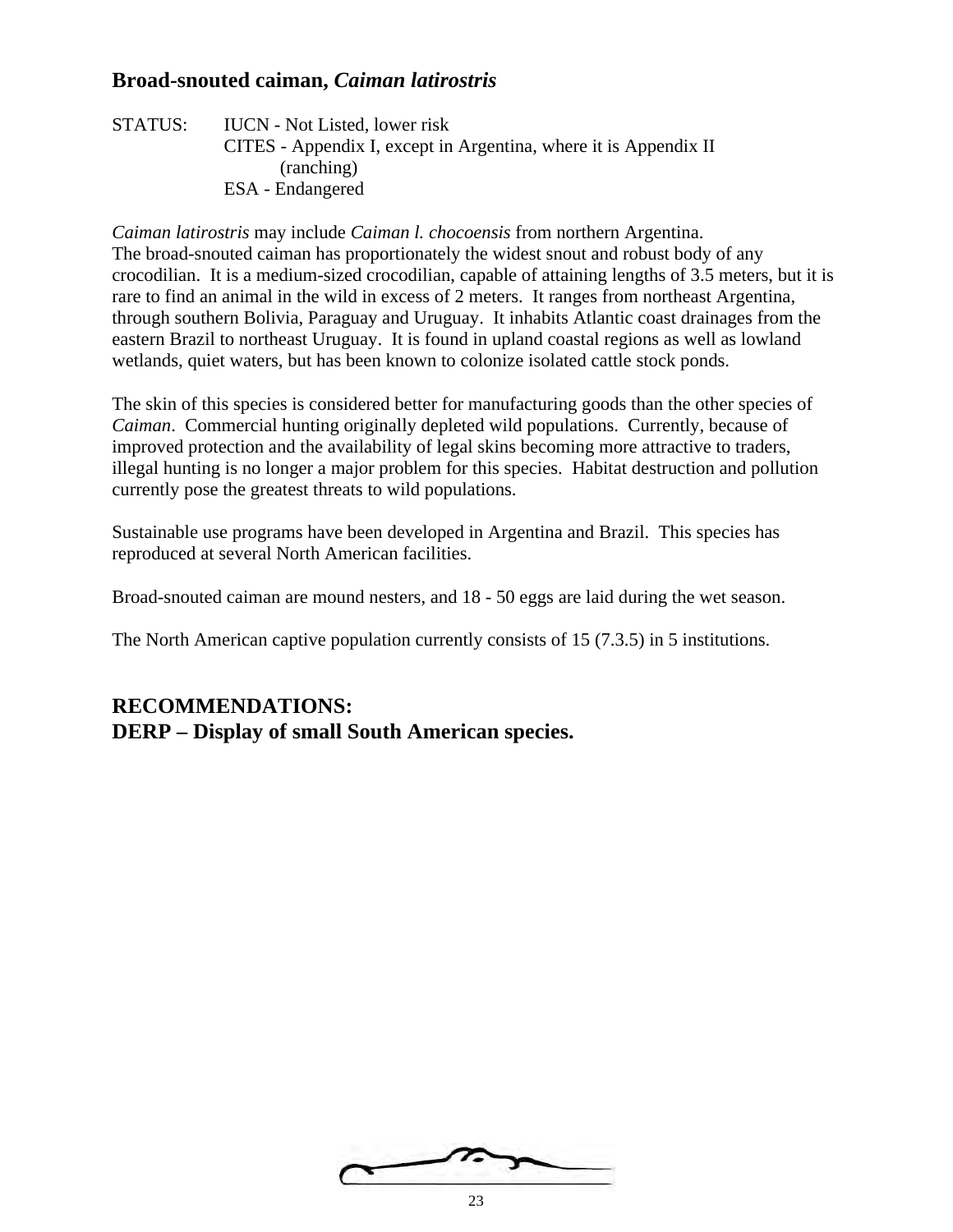#### **Yacare caiman,** *Caiman yacare*

| STATUS: IUCN - Lower Risk, least concern |
|------------------------------------------|
| CITES - Appendix II                      |
| <b>ESA</b> - Threatened                  |

The Yacare caiman is a small to medium-sized crocodilian that reaches 2.8 meters in length. It is native to southern Brazil and Bolivia, through the Paraguay and Parana River systems of Paraguay and northern Argentina. This was previously considered a subspecies of *Caiman crocodilus*. Further work is needed to sort out the *Caiman crocodilus* complex. Because of the Yacare's distinct geographic range and unique role in the skin trade, the USFWS has classified it as Threatened due to similarity of appearance, unlike other populations of the *Caiman crocodilus*  complex.

Yacare were depleted in all four countries due to illegal hunting in the 1970s and 1980s, but the species appears to have recovered sufficiently to be declassified from Endangered. Commercially oriented programs are in place in 3 of the 4 countries they inhabit. There is continued need for regulation and control of the captive breeding and harvest programs in range countries.

Yacare caiman are mound nesters and egg laying usually peaks in the middle of the wet season. Clutch size is usually 25-35 eggs.

The North American population currently consists of 16 (2.13.1) in 5 institutions.

**RECOMMENDATIONS: Phase Out. Do Not Breed.**

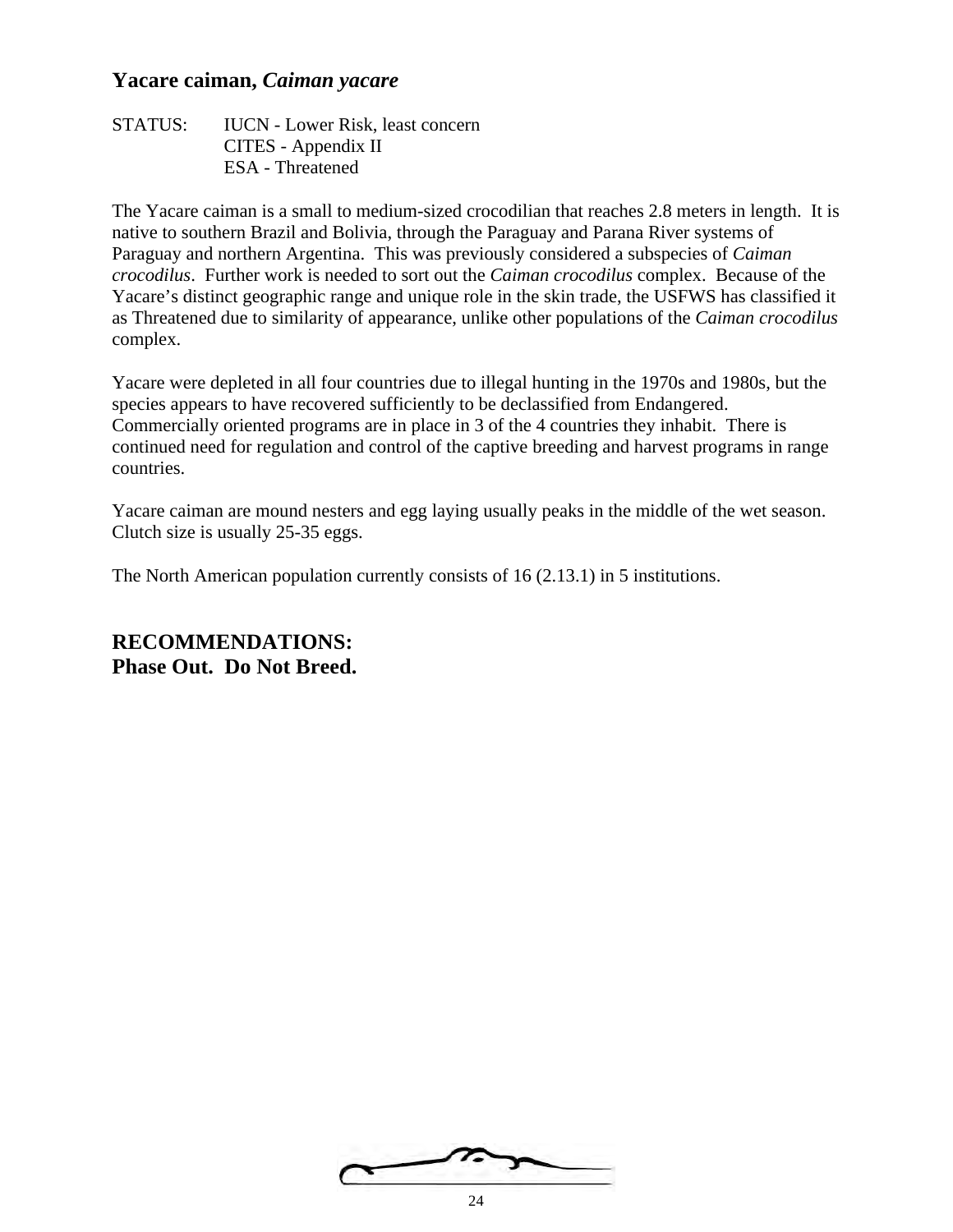#### **Black caiman,** *Melanosuchus niger*

STATUS: IUCN – Endangered CITES - Appendix I, except in Ecuador, where Appendix II ESA - Endangered.

Restricted to the Amazon river basin and its lowland tributaries. Black caiman grow to be very large – over 4 meters in length for males. Populations have been greatly reduced over the years due to over-hunting, and continue to be reduced by poaching. It is considered severely depleted in four of the seven South American countries in which it occurs; it is considered depleted in the remaining three with an estimated total decline of greater than 50% in the last 3 generations. Although legislation is in place to protect the black caiman throughout its range, in many areas it is ineffective in stopping illegal trade in skins. Human food consumption and habitat loss are additional factors. Despite populations being highly fractionated, good populations in some local areas have encouraged down-listing the Brazilian population for purposes of commercial skin trade. Black caiman skin simulates the appearance of quality American alligator skin.

Female black caiman reach sexual maturity at 2.8 meters in length. They are mound nesters, and the average clutch size is about 40 eggs.

The North American population currently consists of 5 (0.2.3) in 3 institutions.

## **RECOMMEDATIONS: DERP - Husbandry Research Population**

This animal cannot be easily obtained for North American collections, and there has been a history of difficulties in maintaining this species in captivity using husbandry practices that are effective for other species of crocodilians. Support *in situ* conservation efforts if possible.

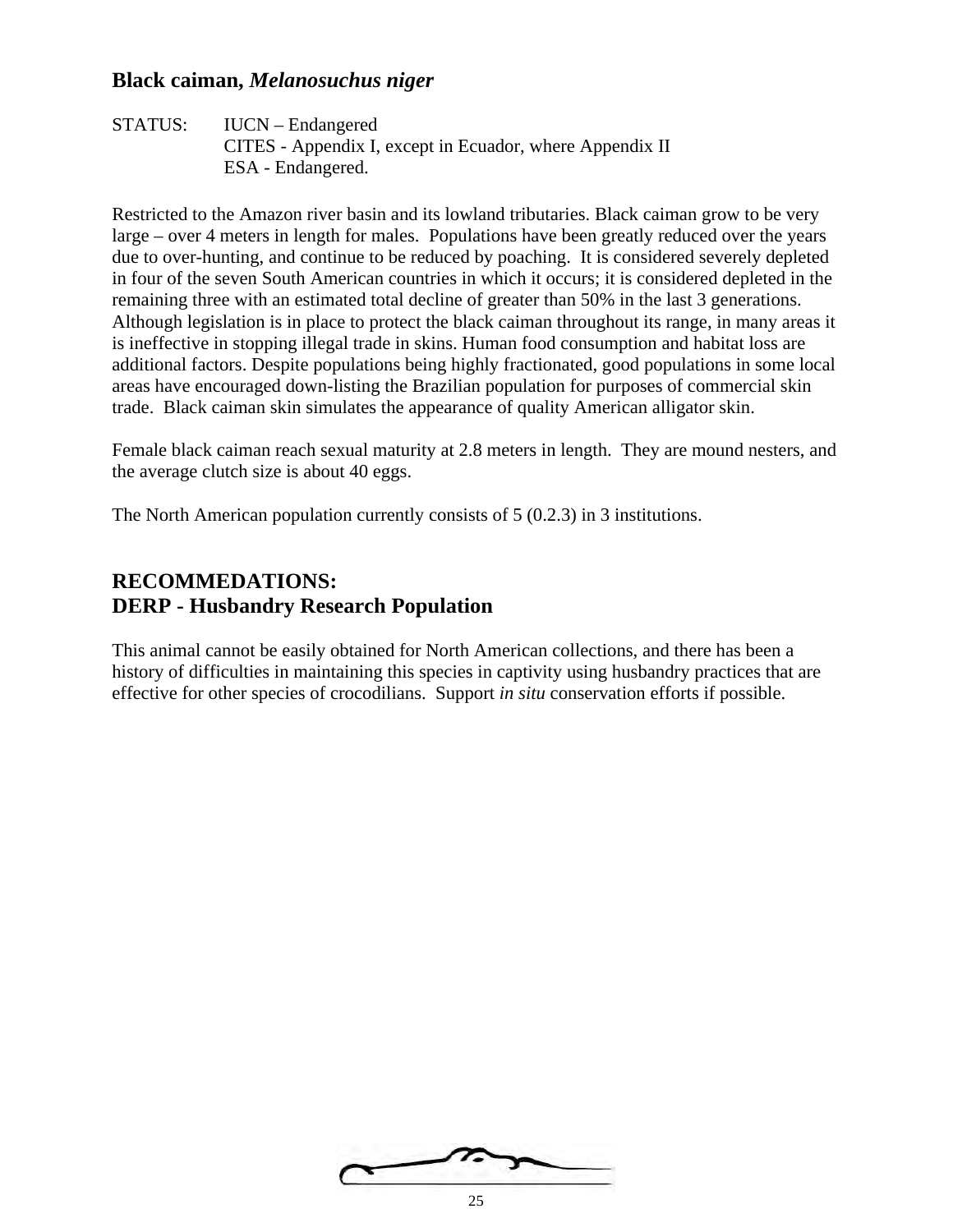#### **Dwarf caiman,** *Paleosuchus palpebrosus* **(Cuvier's dwarf caiman)**

STATUS: IUCN -Lower Risk, least concern CITES – Appendix II ESA – not listed

This species is widespread in open waters of the Amazon and Orinoco river drainages, and the upper Paraguay River drainages, not including black-water forest streams. Dwarf caiman prefer the shallow water of riverbanks under the cover of low hanging branches. They may occur in streams at slightly higher elevations, too cold for *Caiman*. Overland movements may be extensive to reach ephemeral wetlands. Dwarf caiman are present in both large rivers and small streams in Bolivia, usually along stretches of shore frequently in association with dead trees.

This is the smallest species of crocodilian, with the maximum length for males reported to be about 1.6 meters. Female caiman are known to be mound nesters, laying 10-15 eggs.

*Paleosuchus* have well-developed osteoderms present over most of the body. This, as well as the small size, makes their hide virtually worthless for commercial purposes and has resulted in minimum pressure from hide hunting. However it is utilized for human consumption.

The North American captive population currently consists of 98 (32.40.26) in 34 institutions.

## **RECOMMENDATIONS: DERP – Display of small South American species.**

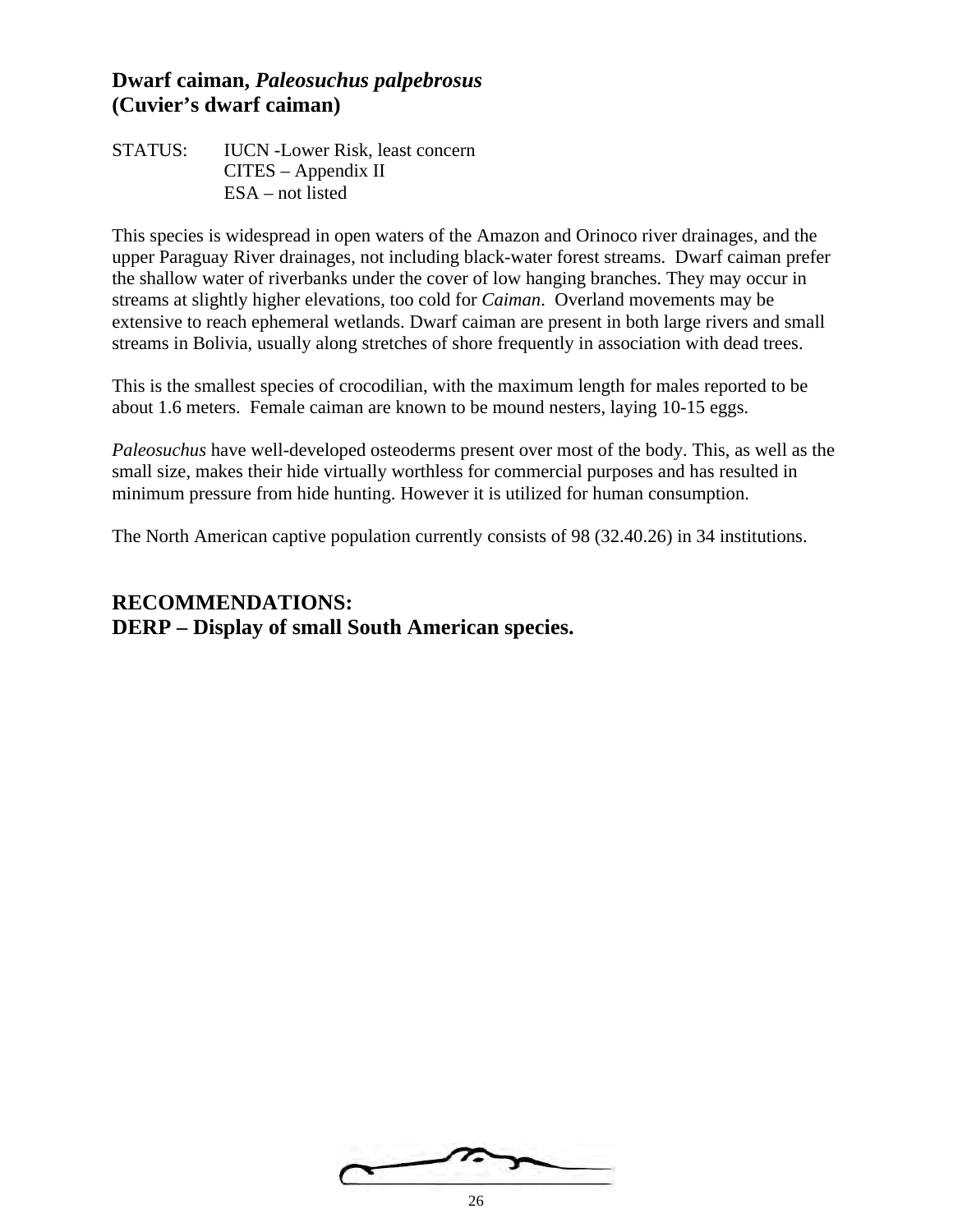#### **Smooth-fronted caiman,** *Paleosuchus trigonatus* (**Schneider's smooth-fronted caiman)**

STATUS: IUCN - Lower Risk, least concern CITES - Appendix II ESA – not listed

The smooth-fronted caiman is somewhat larger than the dwarf caiman. Maximum male length is 2.3 meters.

The distribution of this species is restricted to the black-water Amazon river basin and its forest tributaries, and the Guyana shield in Venezuela, and has been reported at elevations of up to 1300 meters. Studies of this species reveal that the diet is mostly comprised of terrestrial vertebrates.

Environmental pollution and habitat destruction associated with gold mining is having an adverse affect on the entire ecosystem. This in turn has a negative impact upon the wild populations of *P. trigonatus*. Because of this species' small size and ventral ossification, the commercial value of the hide is extremely low.

This species may have the longest incubation period of any crocodilian, which may last in excess of 100 days. Smooth-fronted caiman are mound nesters and typically build nests adjacent to or on top of termite mounds, which maintain elevated nest temperatures. Egg laying generally begins at the end of the dry season.

The North American captive population currently consists of 13 (4.8.1) in 4 institutions.

# **RECOMMENDATIONS: DERP – Display of small South American species.**

*Paleosuchus palpebrosus* has been recommended as the target *Paleosuchus* species for North American collections. Barring zoogeographical restrictions, the space available should be used for other small crocodilians (see matrix, page 10).

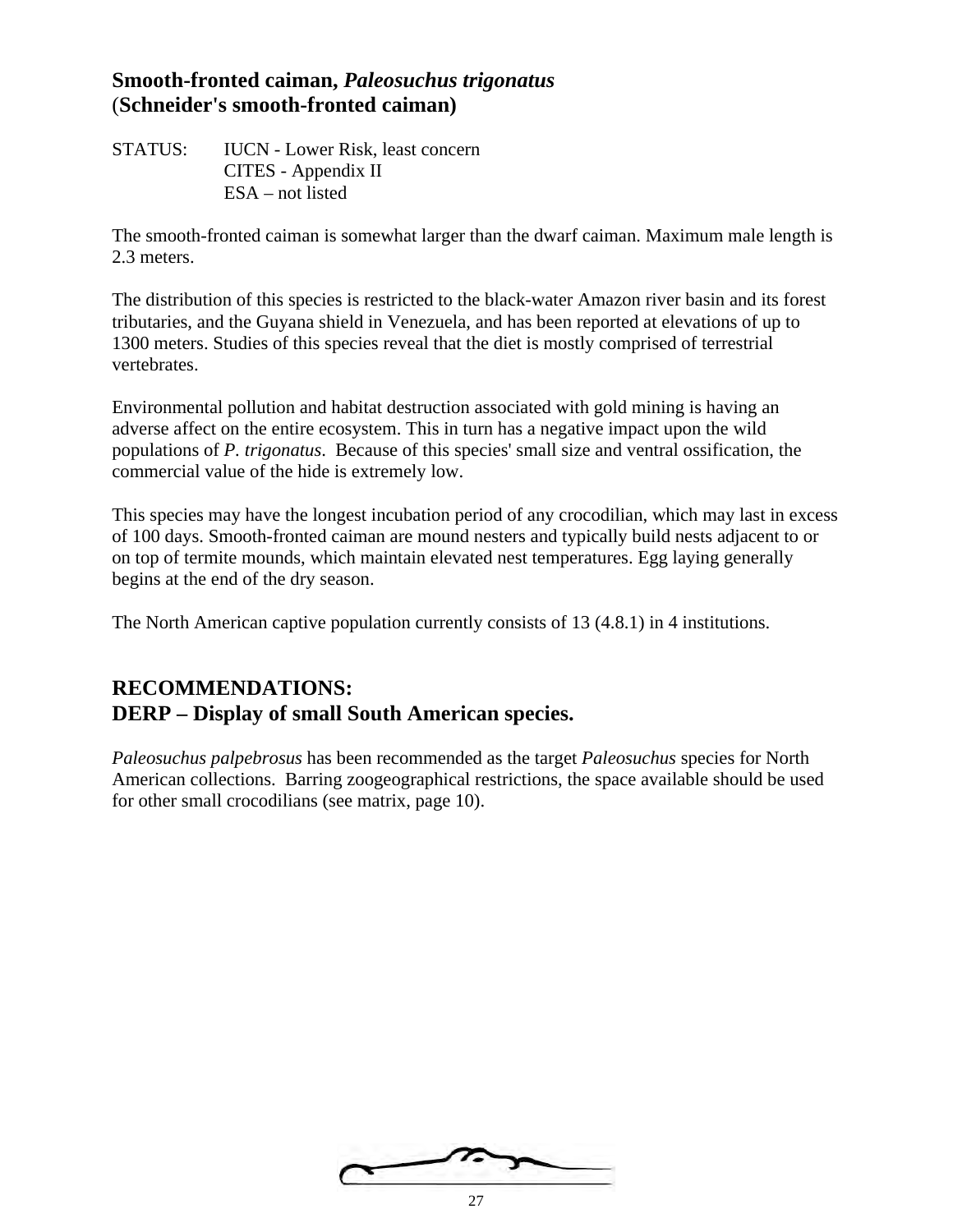#### **American crocodile,** *Crocodylus acutus*

STATUS: IUCN – Vulnerable CITES - Appendix I ESA - Threatened

The American crocodile is a large species, with males reaching maximum lengths of 5 - 6 meters. It is primarily an estuarine form, inhabiting the New World mangrove swamps of southern Florida, Cuba, Haiti, Dominican Republic, Jamaica, Central America and northern South America. It is a morphologically variable species, particularly where it may come into contact with congeners. It is an ecologically adaptable nester, utilizing marl, earth, and even crushed shell substrates in both hole and mound nests. During the dry season, a female will typically lay 30 - 60 eggs, although clutches as small as 20 eggs have been reported.

Extensive commercial hunting in the 1930s through the 1960s for the skin industry is largely responsible for the present population status throughout its range. While protected status has been provided throughout most of its range, enforcement is often difficult to non-existent. Currently, habitat destruction for beach development is a concern, as females often use communal nesting sites much smaller than a hectare in size. These sites, specially chosen by the female crocodiles for optimum drainage, sun, etc., need enforceable protection. Its populations are recovering gradually in the U.S., but in Central and South America, limited survey data indicate that some populations may be declining.

The North American captive population currently consists of 22 (7.9.6) in 15 institutions.

## **RECOMMENDATIONS: DERP – Display/Education. Do Not Breed.**

This is the only crocodile found in the continental United States (Florida). Because of the geographically wide distribution of this species and the large housing requirements of this taxon, it is recommended that *in situ* projects be supported.

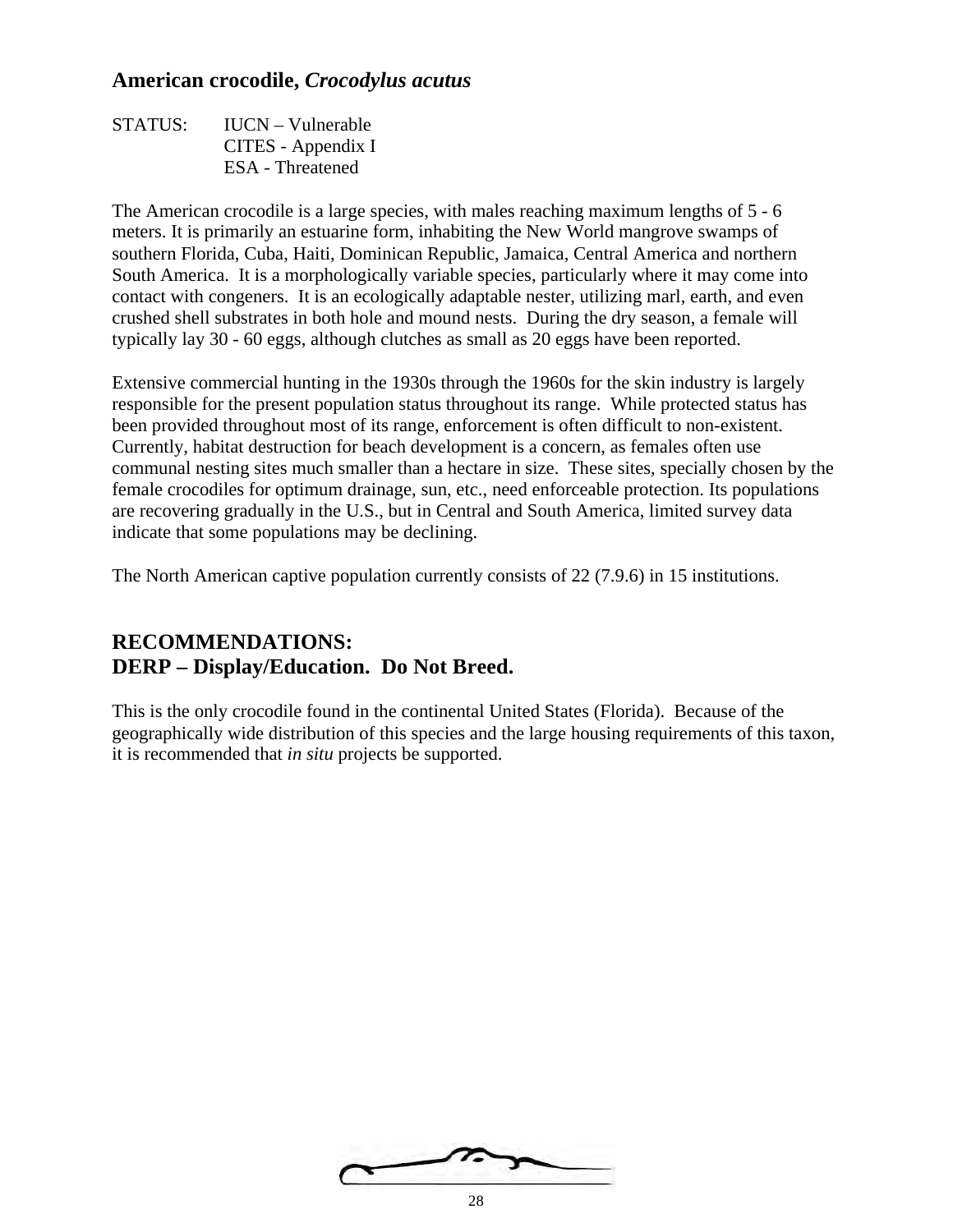## **African slender-snouted crocodile,** *Crocodylus cataphractus*

```
STATUS: IUCN - Data Deficient, possibly Endangered or Vulnerable
 CITES - Appendix I
 ESA - Endangered
```
This medium-sized African species of crocodile is considered to be one of the most morphologically unique crocodile species. In fact, it has been suggested that this species should be placed in it's own genus (*Mecistops*). It has a narrow snout, and reaches a maximum length of 4 meters. This species is believed to be declining throughout its range, but surveys are needed to determine its current status. Of the 24 countries that this species inhabits, only four countries have basic survey data on their populations. Regulated hunting of this crocodile is permitted in Chad, Sierra Leone, Togo, Cameroon and Zaire, but there are no management plans associated with these activities. Habitat destruction and degradation of the rivers in which it lives are the most serious threats to this species. Hide trading, although not considered a serious threat to its populations at this time, may have a greater impact on this species as its populations decline due to continued habitat destruction.

Females build mound nests, in which they lay approximately 16 relatively large eggs at the beginning of the wet season.

The North American captive population currently contains 38 (12.11.15) at 10 institutions. However, progeny of only five wild-caught specimens are currently represented in the captive population. John Groves (North Carolina Zoological Park) maintains the regional studbook for this crocodile.

## **RECOMMENDATIONS: SUSTAINABILITY LEVEL: RED STUDBOOK**

**The African slender-snouted crocodile is recommended for exhibit and educational programs where a large to moderate sized African species is needed**. A stable, well-managed captive population of this species is the goal of this program. Space will be needed to allow the current population to grow to the 75 specimens needed to maintain genetic diversity in zoological institutions. Unpaired founder specimens need to be matched for additional breeding and incubation of the eggs must be managed for control of sex and number of offspring. Field surveys and educational programs in the 24 countries where this crocodile occurs are urgently needed to help manage this species in the wild to ensure its future.

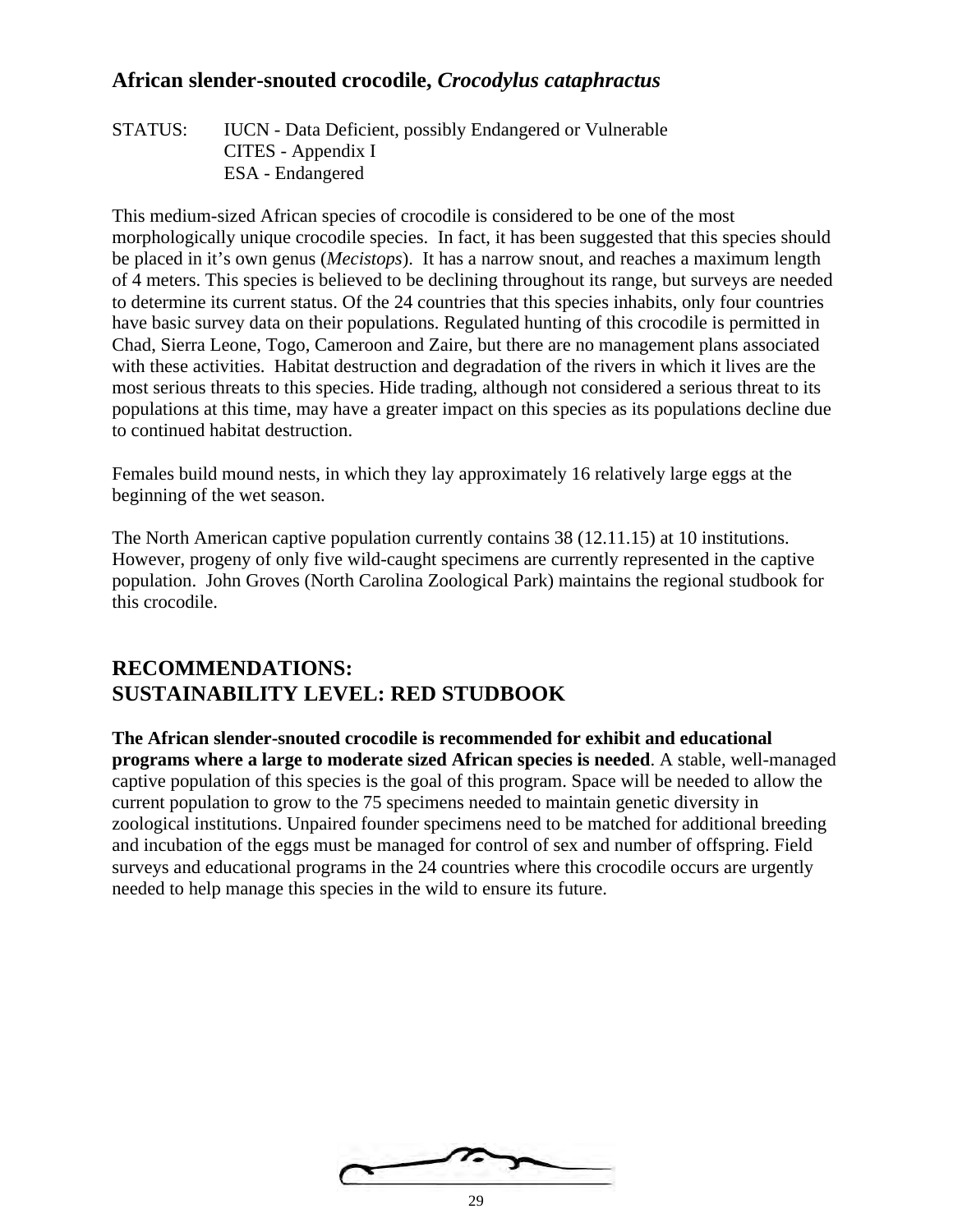### **Orinoco crocodile,** *Crocodylus intermedius*

STATUS: IUCN - Critically Endangered CITES - Appendix I ESA – Endangered

The Orinoco crocodile is a large crocodile native to the mid and lower reaches of the Orinoco River in Venezuela and Colombia. Historical records exist of animals reaching lengths of over 7 meters, but it is more likely that today large males only reach lengths of 5 meters. It is the most critically endangered New World crocodilian, and has suffered a population decline of over 80 percent within the last 3 generations. There may be less than 250 individuals left in the wild. This species is legally protected in both Venezuela and Colombia, but the protection has had little effect in Colombia in the past. Nothing is known about the status of this crocodile in Colombia, while significant research and conservation activities have taken place in Venezuela.

This species is a hole nester, laying 40 - 70 eggs in exposed sandbars and riverbanks during the dry season. Hatching is correlated with the onset of the wet season and the natural rise in water levels.

The Dallas World Aquarium (DWA) has been involved for more than ten years with the conservation of this crocodile. As of July 2010, 10 Orinoco crocodiles have been sent to some AZA institutions: Miami Metro Zoo (2006), San Antonio Zoo (2007) and Saint Augustine Alligator farm (2009). All of our crocodiles hatched at DWA in 2006 and 2007 (total 53) were sent to Venezuela on December 2008 and released into the wild as part of the loan agreement DWA made with the Venezuelan government when they gave them their pair for exhibit in 1998.

The North American captive population currently consists of 5 and their offspring (9.61.35) in 5 institutions.

## **RECOMMENDATIONS: SUSTAINABILITY LEVEL: RED STUDBOOK**

Work towards the establishment of a stable, genetically diverse captive population in North America by working with Venezuelan contacts to obtain unrelated stock. With additional founders, future formation of an SSP is warranted.

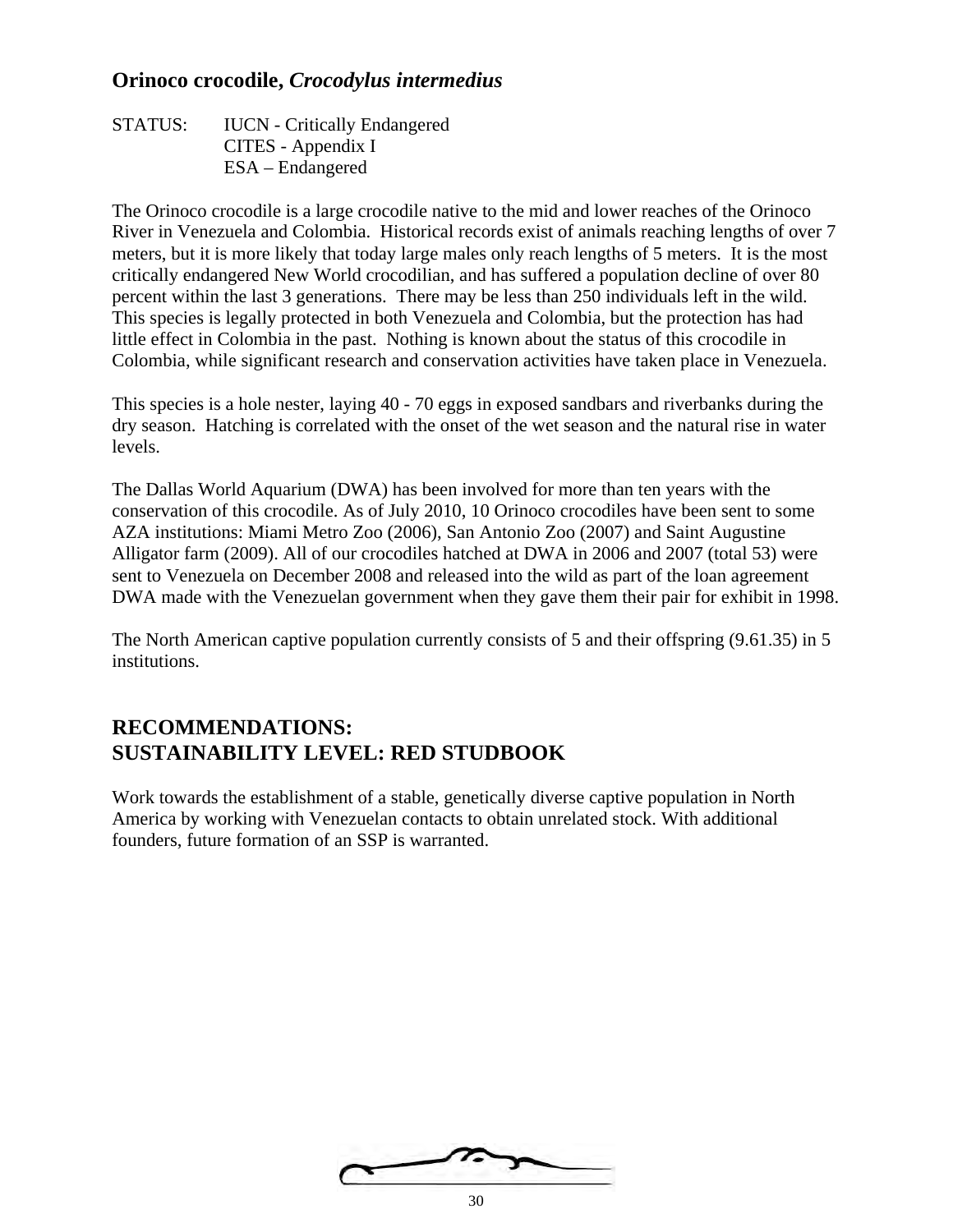### **Australian freshwater crocodile,** *Crocodylus johnsoni*

STATUS: IUCN - Lower Risk, least concern CITES - Appendix II ESA -Endangered

This freshwater crocodile is native to tropical northern Australia. It is a small to medium-sized crocodile, and is readily identified by its elongated, narrow snout. Males grow to a length of nearly 3 meters.

There may be as many as 50,000 to 100,000 freshwater crocodiles in the Northern Territory; because their habitats are intact and their skins are of low value, they seem relatively secure in the wild.

Females dig hole nests during the dry season, and clutch size averages about 13 eggs.

The North American captive population currently consists of 21 (6.8.7) in 5 institutions.

#### **RECOMMENDATIONS:**

#### **DERP – Display of small to medium Australian species.**

Replace with targeted taxon where possible.

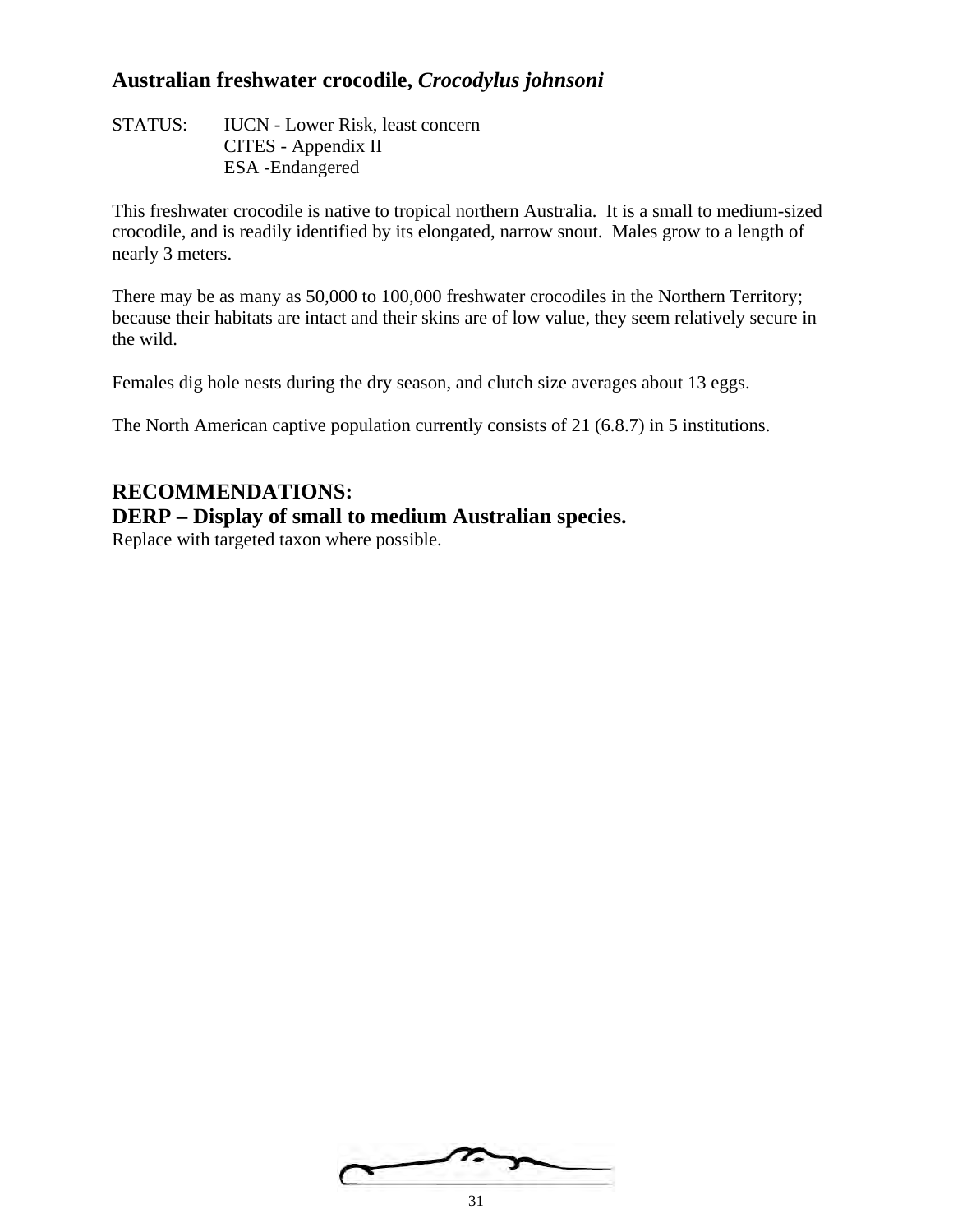### **Philippine crocodile,** *Crocodylus mindorensis*

STATUS: IUCN - Critically Endangered CITES - Appendix I ESA - Endangered

This is a relatively small freshwater crocodilian that has been eliminated from most of its historic range. It now occurs only in very small populations in northeastern Luzon and Mindanao in the Philippines. Males of the species seldom attain lengths over 3 meters. The wild population has declined more than 80% in 3 generations, initially due to commercial overexploitation and currently due to habitat loss and killing by local people. There may be fewer than 100 adults left in the wild.

Worldwide interest in contributing to the conservation of this species has resulted in agreements (MOA's) with the Philippine government, who retains ownership of all the known individuals in captivity. Through these MOAs, the transfer of crocodiles to several zoos has taken place, including to the Gladys Porter Zoo in Brownsville, Texas. These agreements provide the foundation for captive breeding, fundraising and promotion of conservation for the species in the Philippines. The Gladys Porter Zoo has been the sole U.S. signatory to a MOA, and by its terms produced and loaned young Philippine crocodiles to other U.S. facilities. However, all offspring in the U.S. are closely related. With the recent genetic questions about whether populations of Philippine crocs hailing from different islands should be managed separately answered at the genetics lab at Omaha's Henry Doorly Zoo, it is now essential to both bring in new bloodlines and to make space for multiple breeding pairs in U.S. zoos. This will not only create the genetic reservoir needed as a hedge against extinction, but will also raise visibility for the need to support *in situ* conservation initiatives for this imperiled little crocodile.

The North American population currently consists of 31 (3.10.18) at 6 institutions. There has been high juvenile mortality due to intra-specific aggression.

#### **RECOMMENDATIONS: SUSTAINABILITY LEVEL: RED STUDBOOK** (Future)

Renew currently expired MOA with the DENR-PAWB in the Philippines, thereby allowing the importation of unrelated animals for breeding. Establish a stable, genetically diverse captive population in North America by obtaining select, unrelated stock from CFI in the Philippines. As young captive Philippine crocodiles are extremely territorial in low densities, they should be reared individually until close to breeding age. With additional founders, future formation of an SSP is warranted.

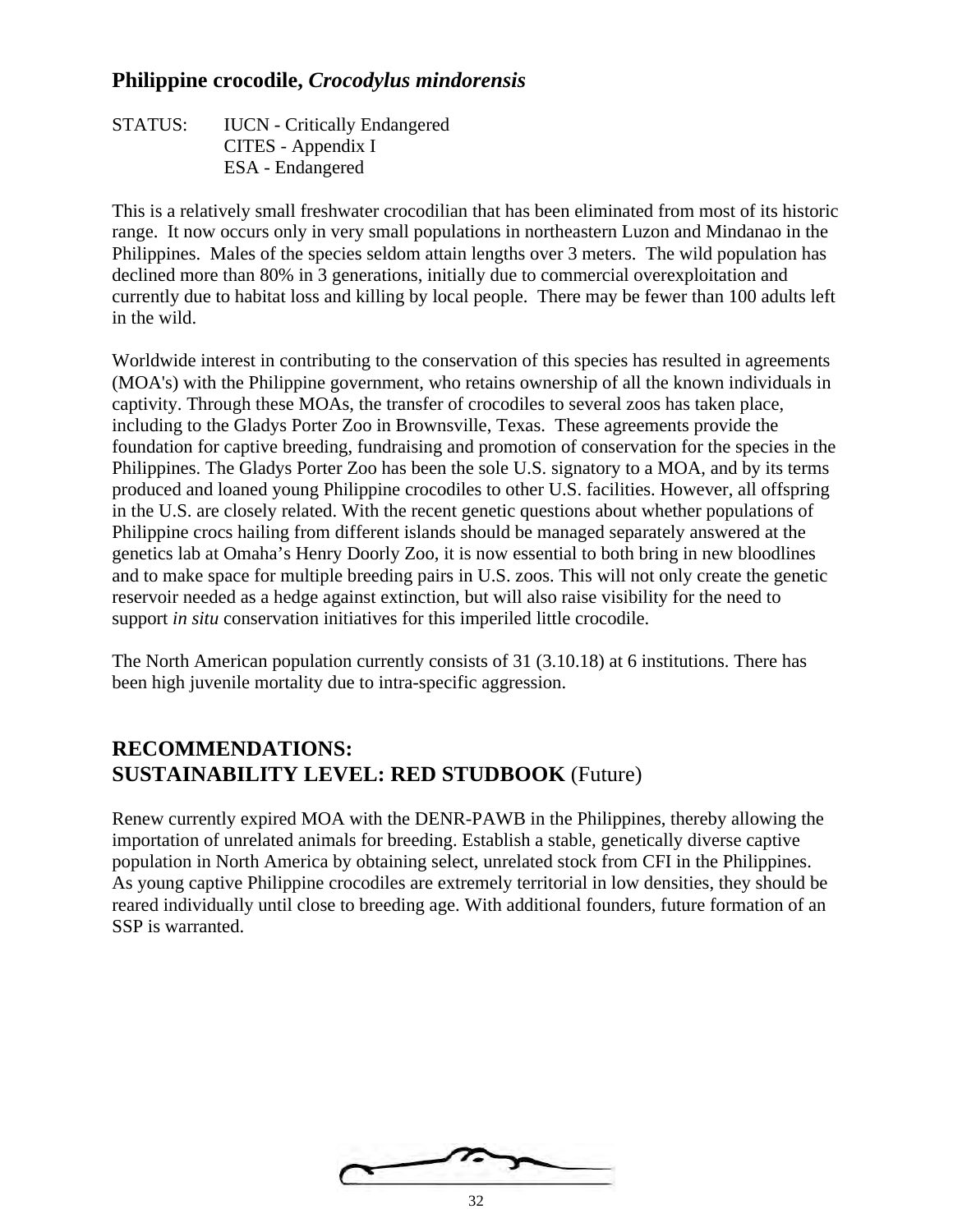### **Morelet's crocodile,** *Crocodylus moreletii*

STATUS: IUCN – Low Risk, Conservation Dependent CITES **-** Appendix I Some subpopulations in Mexico and Belize – Appendix II ESA - Endangered

This broad-snouted species rarely exceeds 3 meters in length. It is primarily a freshwater species, but has been known to inhabit brackish waters. Its range extends from the Atlantic coast of Mexico down to northern Central America. In the southernmost portion of its range, it overlaps with *C. acutus*.

Morelet's crocodile suffered from uncontrolled hide hunting in the 1940s and 1950s. Currently, continued illegal killing for skins and habitat destruction is causing a gradual decline throughout its range, particularly in Mexico. There are stable populations at Cox Lagoon and other locations in Belize and Mexico, but the status of the species in Guatemala remains unknown. Commercial farming is currently being conducted; sustainable use programs are currently being considered in Guatemala and Belize. Escapes from farms in Mexico that are outside of its natural range are threatening native populations of *C. acutus*.

This species is exclusively a mound nester, with clutches consisting of 20 - 40 eggs deposited prior to the rainy season.

The North American captive population currently consists of 7 (0.4.3) in 4 institutions.

**RECOMMENDATIONS: Phase out. Do Not Breed.**

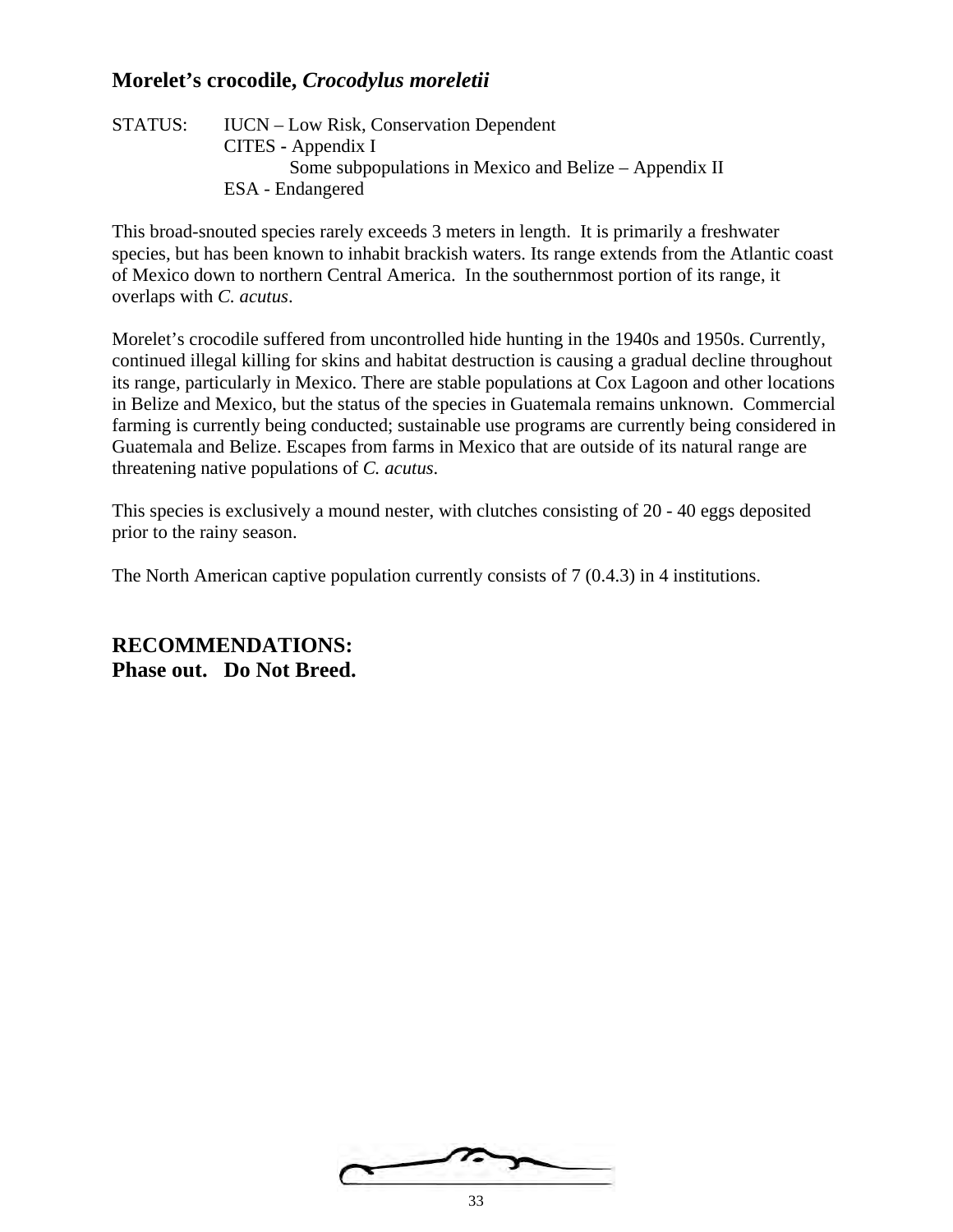#### **Nile crocodile,** *Crocodylus niloticus*

STATUS: IUCN - Lower Risk, least concern CITES - Appendix I in all countries except Madagascar, and Uganda (Appendix II, subject to export quotas), Botswana, Ethiopia, Kenya, Malawi, Mozambique, South Africa, Zambia, Zimbabwe, and Tanzania (Appendix II, subject to ranching provisions). ESA - Threatened

This crocodile is among the largest and most-studied of the crocodilians. The average size is approximately 5 meters, but very large males can reach lengths of 6 meters. Niles in the cooler regions of South Africa achieve smaller adult sizes, and there are two known populations of dwarf Niles living along the fringe of the range for the species; these only average 2 to 3 meters in length.

Although it is widely distributed in Africa, some populations appear to be declining. Unfortunately, reliable survey data is available for only a few countries in its extensive range. The primary factors contributing to its apparent decline in the wild are habitat destruction, degradation of the rivers in which it lives and hunting for food and hides. This species is, however, being farmed and is a good candidate for sustainable use management.

Recent molecular studies of Nile crocodile populations throughout Africa have revealed that populations in West Africa are, in all likelihood, a separate, previously unrecognized species. As our understanding of this taxonomic diversity increases, we will have to classify all of our captive Nile crocodiles as to their specific identity. Population distributions, densities, and conservation status of these western populations is poorly know at this time. It is likely that this new species of crocodile may be in need of additional protection. If warranted, we may need to change our recommendations for this species and develop cooperative breeding efforts within AZA institutions for this West African Nile crocodile.

Females are hole nesters and lay 40 to 60 eggs during the dry season.

The North American captive population currently contains 60 (38.18.4) specimens at 14 institutions with many additional unrecorded specimens being held at private facilities.

#### **RECOMMENDATIONS: DERP – Display of large African species – Do not Breed.**

Replace this species with *Crocodylus cataphractus* for exhibit and educational purposes where possible.

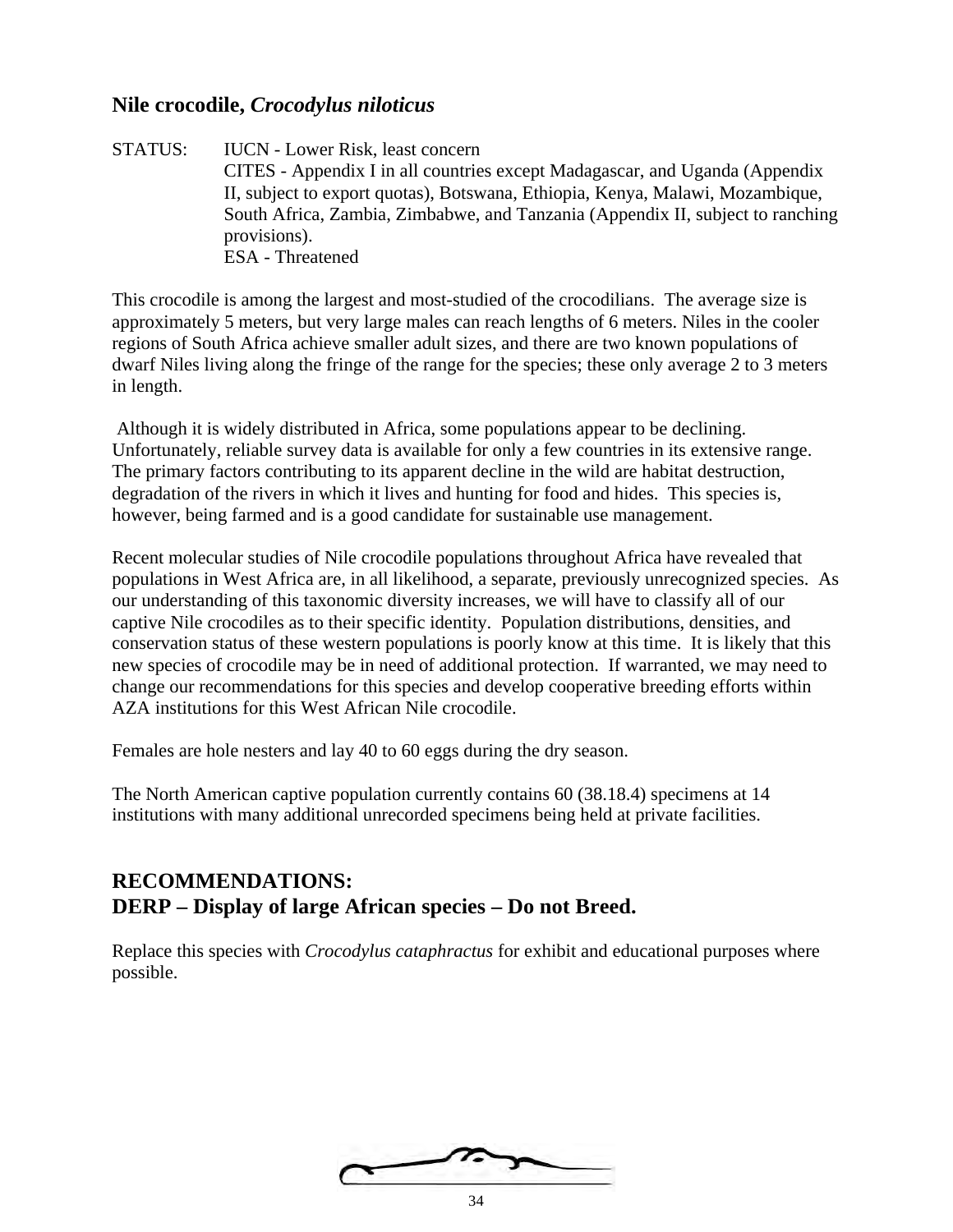#### **New Guinea crocodile,** *Crocodylus novaeguineae*

STATUS: IUCN - Low Risk, Least Concern CITES - Appendix II ESA - Endangered

The New Guinea crocodile is a medium-sized crocodile that inhabits the island of New Guinea. Males attain lengths of 3.5 meters. Recent studies reflect major differences, both in morphology and breeding habits, between northern and southern (Papua) populations. Wild populations are currently secure, with effective sustainable use programs in effect.

New Guinea crocodiles are mound nesters, and females reach sexual maturity at lengths of 1.5 to 2 meters. Northern populations have a tendency to lay larger clutches of smaller eggs than the populations in the south.

The North American captive population currently consists of 6 (4.2.0) in 1 institution.

## **RECOMMENDATIONS: Phase out. Do Not Breed.**

Replace wherever possible, with other targeted species of Asian crocodiles (see matrix, page 10).

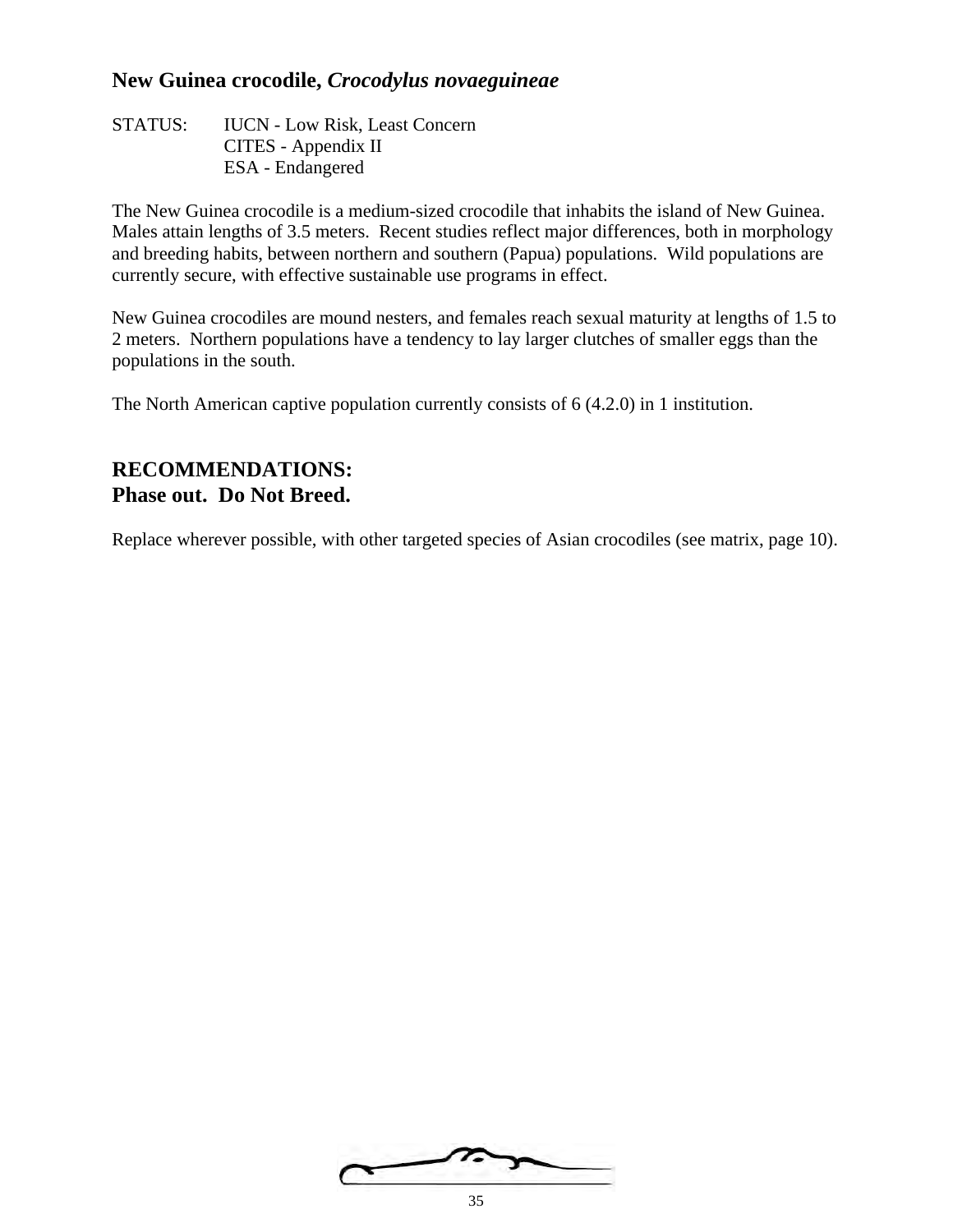#### **Mugger crocodile,** *Crocodylus palustris* **(Marsh crocodile)**

STATUS: IUCN - Vulnerable CITES - Appendix I ESA - Endangered

The mugger is the once common freshwater crocodile of India, Sri Lanka and Nepal. It also inhabits Pakistan and Iran. It is thought to be extinct in Bangladesh and Myanmar. The mugger inhabits a variety of freshwater and coastal habitats and has invaded man-made reservoirs and canals. It is a medium to large species with an adult size of 4 to 5 meters; it has a wide alligatorlike head. Populations were decimated in India during the 1950s and 1960s due to the trade in skins, but today the species is primarily threatened due to the loss of its natural habitat, egg collecting, illegal hunting, and conflicts with fisherman.

Muggers have been extirpated in many parts of their range, leaving an estimated 3,000-5,000 in isolated populations scattered across India, with a population of about 2,000 in Sri Lanka. Nepal and Iran are believed to have small but stable populations. A head-start recovery program is being considered in Pakistan. Captive breeding and collection of eggs from wild nests have resulted in a captive population of over 12,000 in India, where large numbers of these crocodiles have been released into National Parks and other sanctuaries. A lack of suitable habitat and local public support has hindered restocking efforts.

Females mature at 1.8 to 2 meters in length and lay 25 - 30 eggs in a hole nest during the dry season.

The North American captive population currently consists of  $2(1.1.0)$  in 1 institution.

## **RECOMMENDATIONS: Phase out. Do Not Breed.**

Replace with targeted species where possible. Support *in situ* efforts in India.

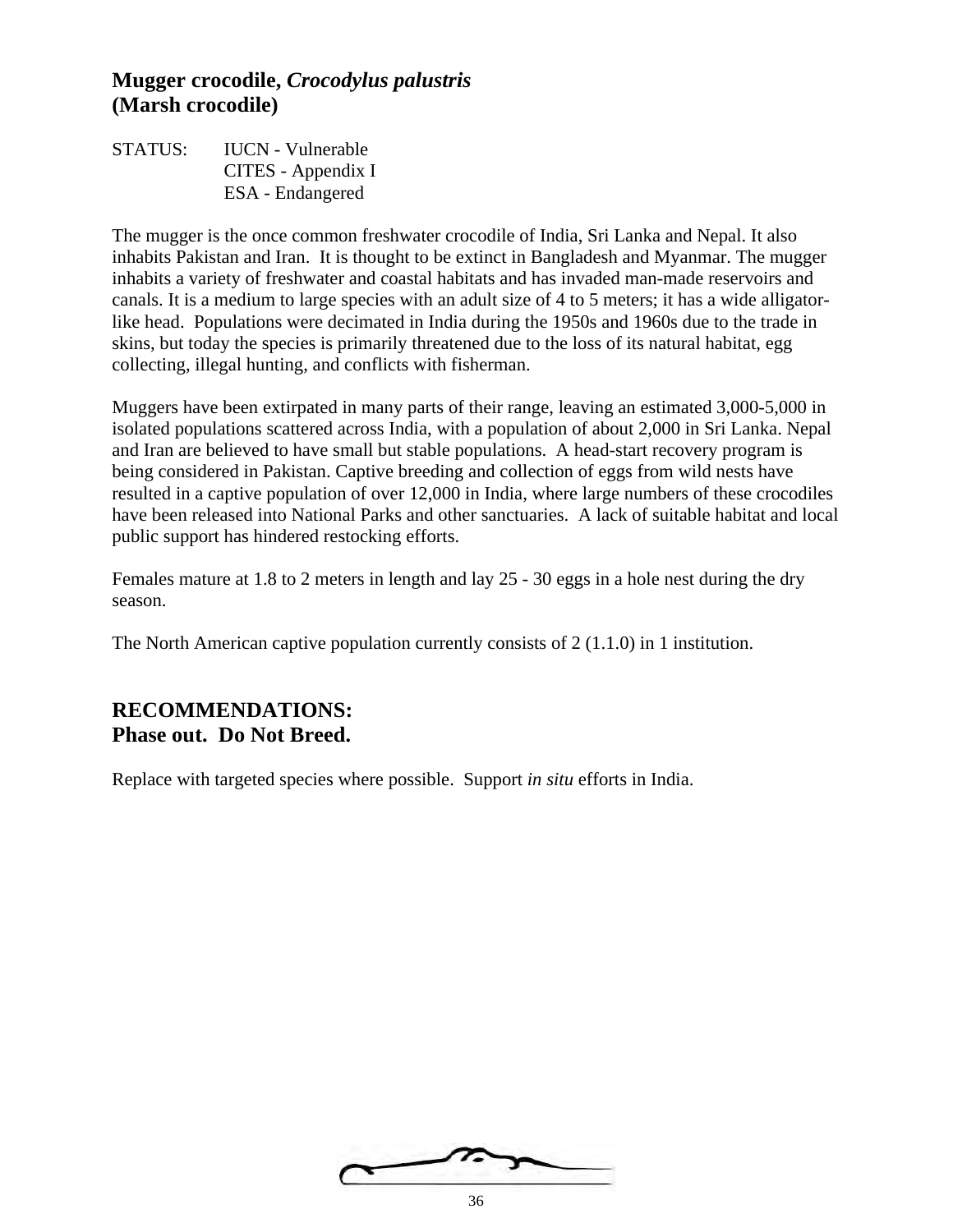#### **Saltwater crocodile,** *Crocodylus porosus* **(Indo-Pacific crocodile, estuarine crocodile)**

STATUS: IUCN - Low Risk, Least Concern CITES - Appendix II in Australia and Papua, New Guinea, and Appendix II in Indonesia, which has an annual quota for ranching. Appendix I in all other countries ESA - Endangered

The saltwater crocodile is the world's largest crocodilian, attaining lengths of up to 6 meters (and reports of individuals attaining lengths of up to 7 meters). This species is the most widely distributed crocodilian, ranging from southern India throughout Southeast Asia to the Philippines, Palau and the Solomon Islands, as well as New Guinea and northern Australia. Severely depleted through most of its range from the 1940s to the 1970s, it has made an incredible comeback in Australia and New Guinea, where sustainable use programs are in effect. It is becoming rare, however, through most of the rest of its range, due to habitat loss and persecution by local people.

Females reach maturity at lengths over 2 meters, and build mound nests during the rainy season. Clutch size ranges from 40 - 60 eggs.

The North American captive population currently consists of 15 (4.5.6.) in 7 institutions. Additionally, there are 3.3.0 hybrids listed at 2 institutions.

## **RECOMMENDATIONS: DERP – Display of large Australian species – Do not breed.**

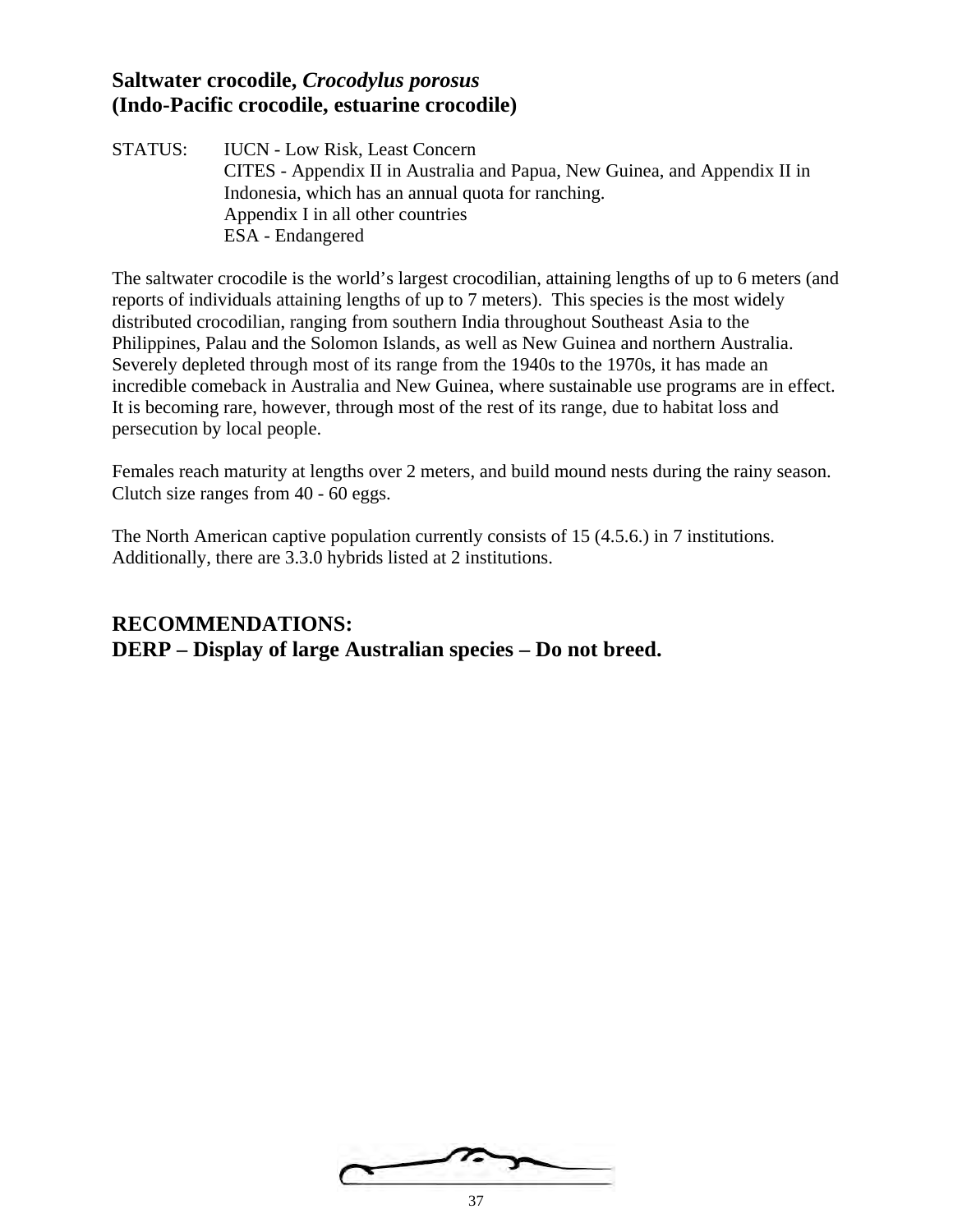## **Cuban crocodile,** *Crocodylus rhombifer*

| <b>STATUS:</b> | <b>IUCN</b> – Critically Endangered |
|----------------|-------------------------------------|
|                | CITES - Appendix I                  |
|                | ESA - Endangered                    |

The Cuban crocodile is Critically Endangered and the most threatened crocodilian in the New World. This animal had a much wider distribution across Cuba in the past, and subfossil material indicates its former range also included the Bahamas and Cayman Islands. This species is currently confined to a core area of freshwater marsh of approximately 300 square kilometers inside the Zapata Peninsula in Cuba, and has been reintroduced into about 100 square kilometers of the Lanier Swamp on Cuba's Isla de la Juventud. Its entire current range would fit inside Florida's Lake Okeechobee five times.

Hybridization with the abundant American crocodile in Cuba is rapidly destroying the genetic integrity of this unique organism. The Cuban crocodile has also been intentionally hybridized with several other *Crocodylus* species in captivity - *C*. *acutus, siamensis, niloticus, porosus* and *palustris* - which poses a grave threat to captive stocks and this crocodile's ex-situ persistence. Poaching is another serious problem for the Cuban crocodile in Cuba, as is the introduction of a flourishing, exotic crocodilian (*Caiman crocodilus*) on Isla de la Juventud. As a result of all of these factors, the prospects for the Cuban crocodile's survival appear increasingly bleak.

Usually not exceeding 3.5 meters in length, this animal possesses a beautiful yellow and black speckled pattern, and is heavily armored. This species is widely regarded for its ability to jump, its alert and active behavior, and strong feeding response - all qualities that make it popular with the public.

Females build mound nests, and clutch size is typically 20 - 30 eggs. It has been bred at several facilities in Cuba and the United States.

The Cuban Crocodile SSP has a strong *in situ* component and is working closely with Cuban conservation authorities. Bill McMahan (Louisville Zoo) is the Species Coordinator and Steve Conners (Miami Metro Zoo) is the studbook keeper.

The North American captive population currently consists of 33 (9.23.1) in 11 institutions.

## **RECOMMENDATIONS: SUSTAINABILITY LEVEL: YELLOW SSP**

Breed male 17 and female 4 at the Smithsonian National Zoo Breed male 25 and female 9 at the Gladys Porter Zoo Breed male 55 and female 78 at the Louisville Zoo

Recruit new institutions into the SSP with the goal of developing a Yellow SSP. The European Association of Zoos and Aquaria is working on a studbook for this species

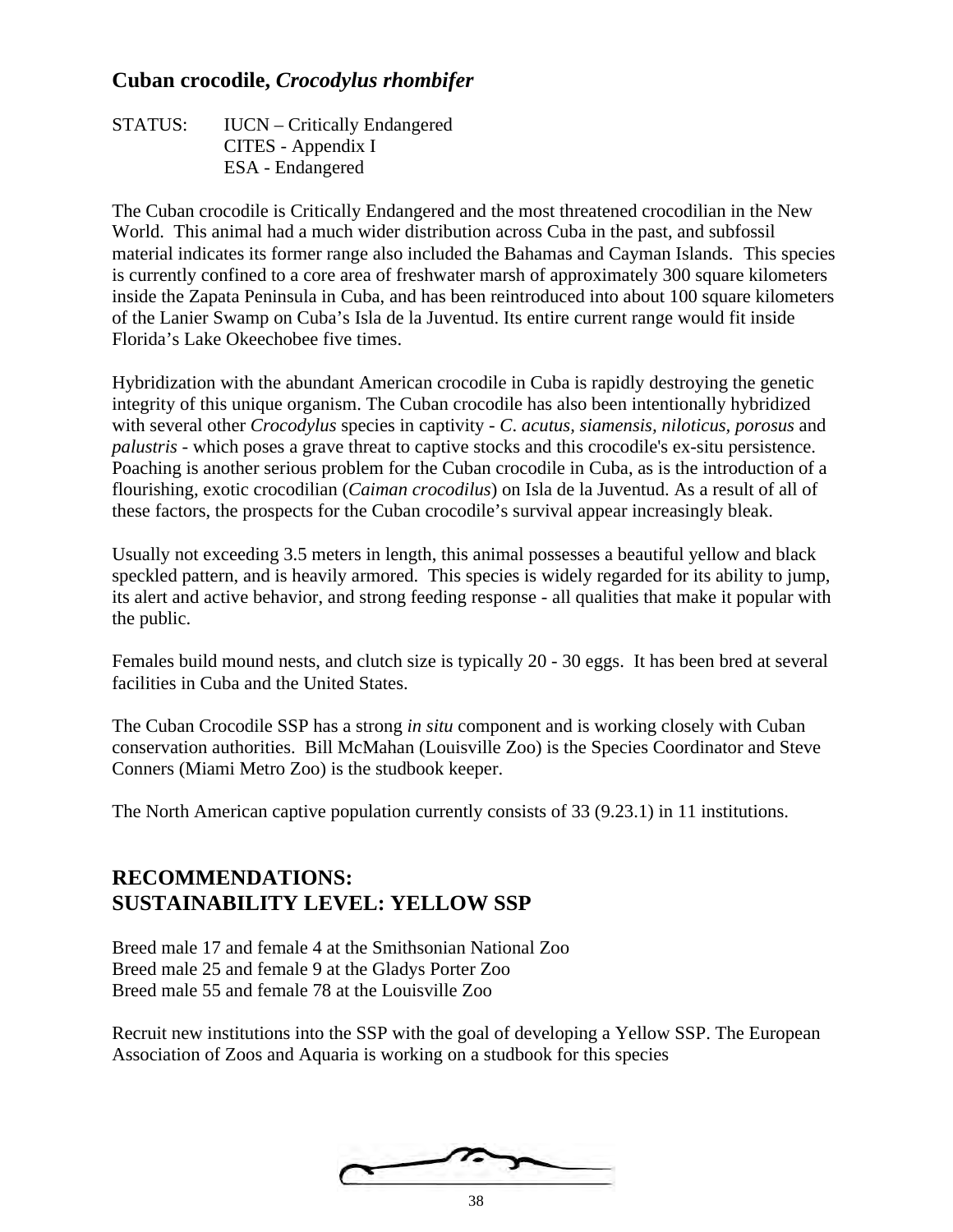#### **Siamese crocodile,** *Crocodylus siamensis*

STATUS: IUCN - Critical CITES - Appendix I ESA - Endangered

This is a medium-sized crocodile that reaches up to 4 meters in length, although most individuals rarely exceed 3 meters. Its historical range includes Thailand, Cambodia, Vietnam, Indonesia, Lao PDR, and Malaysia. Viable populations occur only in the Mekong River basin in Cambodia and Lao PDR; even these populations are fragmented and depleted. Recently there has been a sizeable population found in Mesangat Indonesia that seems to have little pressure from hunting.

Very little is actually known about their natural history. However, since 1999 Flora and Fauna International (FFI) have done intensive survey work in Cambodia to identify existing populations and research on their natural history there. Sixty-nine Siamese crocodiles have been confiscated throughout Cambodia over the last several years and are being held at the Phnom Tamao Wildlife Rescue Centre. DNA work recently completed on 15 adults and 54 young has revealed that 35 of the crocodiles were indeed purebred Siamese crocodiles. Other individual animals in this group appear to be a mixture of hybrid Siamese x saltwater or Siamese x Cuban crocodiles. The purebred individual animals will make up the nucleus of a captive breeding group targeted for a reintroduction program in Cambodia. Through the survey work conducted over the years by FFI, areas have already been identified as possible release site with community support. To-date there has never been a documented account of a wild Siamese crocodile attack on a human in Cambodia, where this species is highly regarded as sacred over much of its range. Even with the secure areas, some of the current areas where Siamese crocodiles are found are at risk due to the construction of hydroelectric dams. They are currently considered critically endangered, with greater than 80% decline in wild populations in three generations.

There are thousands of pure *C. siamensis* in many of farms in Thailand and Cambodia Unfortunately there have been efforts at many farms to hybridize *C. siamensis* with *C. porosus* in an effort to produce a faster growing animal with more marketable hide. If pressures, such as human disturbance and habitat loss can be controlled or reversed, there are enough wild crocodiles left for the species to recover in many areas where it has been severely depleted.

Females construct mound nests during the wet season and lay clutches of 20 - 50 eggs. All of the information available on reproduction has come from captive specimens.

The North American population currently consists of 37 (4.15.18) at 8 institutions. Lonnie McCaskill of Disney's Animal Kingdom has taken over the duties of maintaining the North American Regional Studbook and will also be traveling to Cambodia to assist with the captive breeding efforts for reintroduction.

## **RECOMMENDATIONS: SUSTAINABILITY LEVEL: RED STUDBOOK**

Establish a self-sustaining population of 75 animals in North American institutions. Assist and partner with *in-situ* conservation efforts through fundraising or educational opportunities for awareness or ranger training.

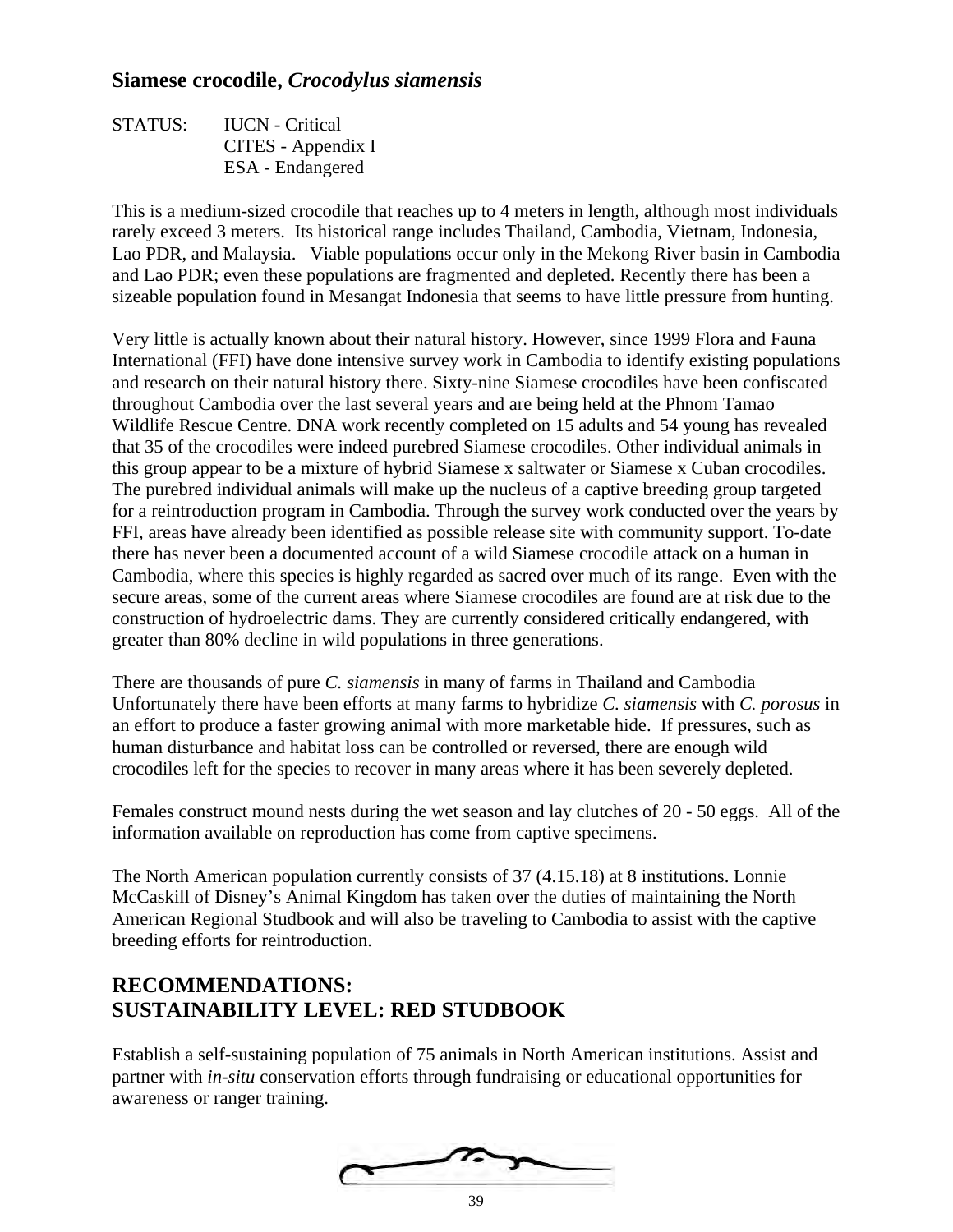### **African dwarf crocodile,** *Osteolaemus tetraspis*

STATUS: IUCN - Vulnerable CITES - Appendix I ESA - Endangered

The smallest species of crocodile, the African dwarf crocodile attains a maximum length of only 2 meters. In recent times, this species has been considered to contain two subspecies: *O. t. tetraspis* and *O. t. osborni*. The former is known as the West African dwarf crocodile and the latter is known as the Congo dwarf crocodile. The population status of this species is currently unknown from most countries it inhabits, but five of the 20 countries in its wide range have listed it as depleted or severely depleted. Field surveys have been conducted in only four of the countries in its range. The primary threats to the continued survival of this crocodile in the wild are illegal hunting for food and habitat destruction. The hide produces a relatively poor quality leather product.

Recent molecular studies of *Osteolaemus* populations in Africa have revealed greater taxonomic diversity within this genus than was previously appreciated. The genus appears to include at least three separate, but closely related species – *O. tetraspis* in the Ogooué River drainage of Gabon in west central Africa, *O. osborni* in the Congo Basin, and a third species, morphologically very similar to *O. tetraspis* in the West Africa. No known *O. osborni* currently exist in AZA facilities. However, West African and Ogooué drainage specimens are difficult to distinguish from one another by morphological means. As a result, we must work to determine the specific identity of all captive dwarf crocodiles in AZA institutions. If warranted, we may need to change our recommendations for this species and develop cooperative breeding efforts within AZA institutions for this West African dwarf crocodile.

The North American captive population contains 63 (15.24.24) *O. t. tetraspis* at 24 institutions. No reporting institutions list *O. t. osborni* in their collections.

## **RECOMMENDATIONS: DERP – Display of small African species.**

The African dwarf crocodile is recommended for exhibit only when enclosure space is a limiting factor and a small African species or a small crocodile is necessary. Where an African species is not necessary, space should be made available for another small crocodilian species that is currently being managed.

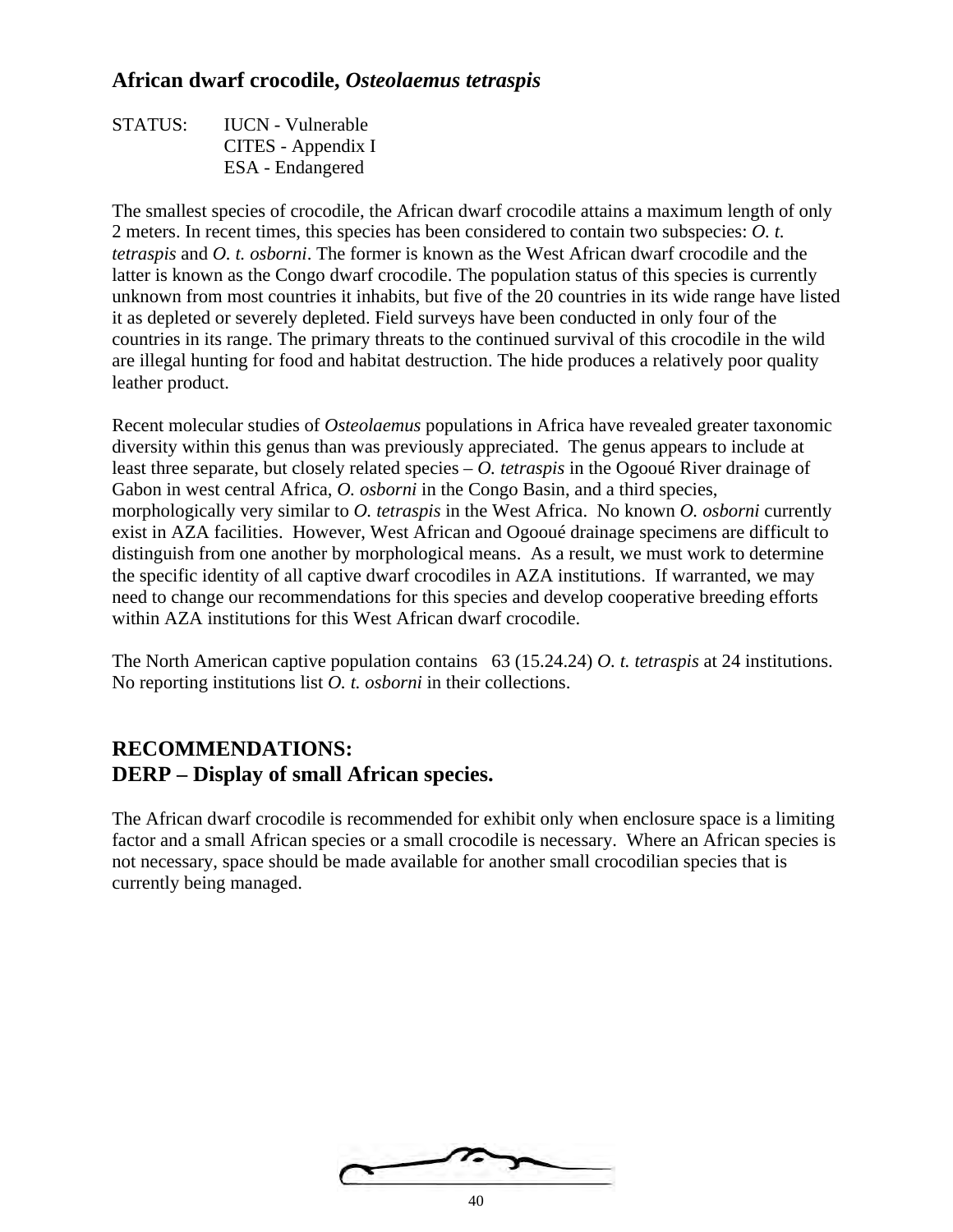#### **Indian gharial,** *Gavialis gangeticus* **(Gavial)**

#### STATUS: IUCN Critically Endangered CITES - Appendix I ESA - Endangered

This is a very large, distinctive crocodilian from India, Nepal, Pakistan and Bangladesh. Known to inhabit four river systems of the northern Indian subcontinent - the Ganges, the Mahanadi, the Brahmaputra and the Indus. The species has probably been extirpated in Bangladesh. Preferred habitat is deeper pools of flowing rivers characterized by high sand banks and healthy stocks of fish. Survival in reservoirs needs to be ascertained as a possible way to ensure long-term survival as rivers become increasingly inhospitable

The gharial is generally considered to be the only living member of the family Gavialidae, although recent molecular evidence suggests that *Tomistoma* may be closely related. Indian gharial are distinguished by extremely long slender snouts. Adult males grow a large bulbous swelling around the external nares known as a 'ghara.' The species is highly aquatic, with short, flattened legs. Indian gharial may well be the longest living crocodilian, with males attaining lengths of 6 - 7 meters.

Gharial are primarily piscivorous, but are known to take other vertebrate prey. They nest on large high sand banks. Gharial lay the largest eggs of any crocodilian, about 160 grams on average. Thirty to 50 eggs are laid in hole nests. Females mature at a length of 3 meters; males at almost 4 meters.

Current threats include massive dam and irrigation projects that change river courses and drastically reduce river flow as well as irregular water releases from dams that flood nests and flush juvenile gharial downstream. Illegal fishing in Protected Areas, resulting in entanglement (hooks and nets), drowning, de-beaking and beheading of gharial caught in nets, is a leading cause of mortality. Already marginal habitats are rapidly becoming uninhabitable for gharial due to dams, canals, siltation, sand mining, water removal for agriculture, riverbed cultivation, livestock and human disturbance at basking and nesting beaches. Over 80% of known gharial habitat has already been lost.

The gharial is a critically endangered species. At present there are an estimated 200 breeding adult gharial left in the wild. There are three places in India where a total of 88 nests were recorded and one location in Nepal where 6 nests were recorded in 2006. The gharial is now considered the most endangered large animal on the Subcontinent. In spite of high fecundity and a massive egg collection/head-starting/release program (12,000+ eggs collected, 5,000+ young gharial released) initiated in India in 1975, the gharial is still in serious trouble. Compared to the many reserves that have been set aside for the tiger, breeding populations of the gharial survive in only three reserves in India, namely, Katerniaghat, Chambal and the Son, and one in Nepal at Chitawan. Despite these recovery efforts – once championed as one of the world's great conservation success stories - the gharial still faces a high probability of extinction in the wild. Apart from a period in the early phases of the Chambal Project, when population increases created the false impression that its survival had been secured, the status of gharial will likely swing between critically endangered and 'conservation dependent', and relict populations are probably the best that can be hoped for. Reports began surfacing in 2005 indicating that human

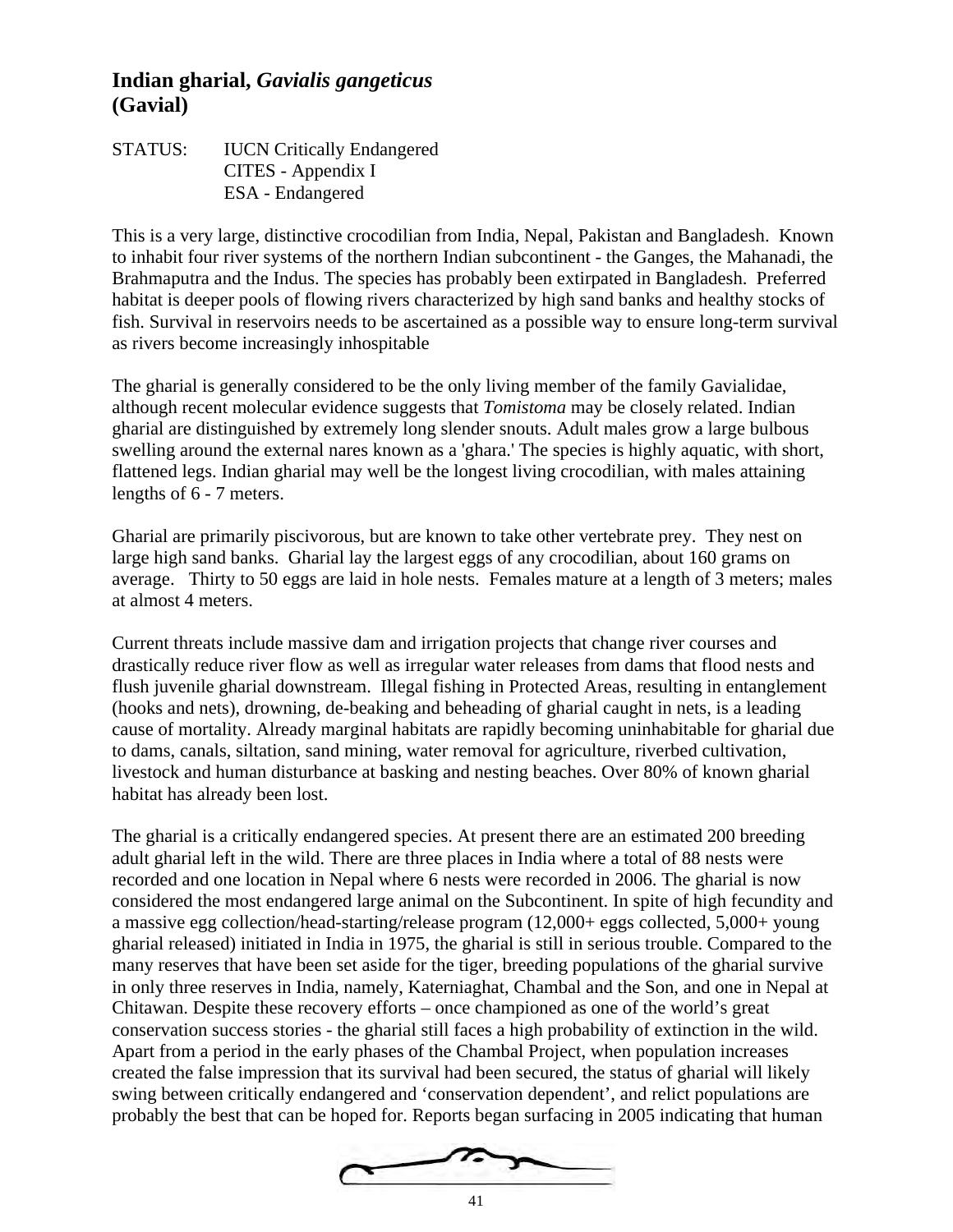pressures had increased significantly in recent years and that enforcement to protect the sanctuaries was marginal and ineffective. The tri-state National Chambal Sanctuary has become increasingly lawless, with sand mining and turtle and fishing activities now being largely mafia controlled with little or no governmental enforcement. Until the Indian government steps up to address this problem, wild populations are at risk. Captive populations must be expanded accordingly.

The North American captive population currently consists of 14 (3.11.0) in 7 institutions. Of these, about 60% are of Nepalese origin. No reproduction has occurred in North American collections due to the immaturity of the population. Studbook first established in 1989 and is maintained by Kent Vliet (St. Augustine Alligator Farm).

#### **RECOMMENDATIONS: SUSTAINABILITY LEVEL: RED STUDBOOK**

The gharial is highly recommended for exhibit and educational programs due to its endangered status, distinct appearance, taxonomic position, and conservation history.

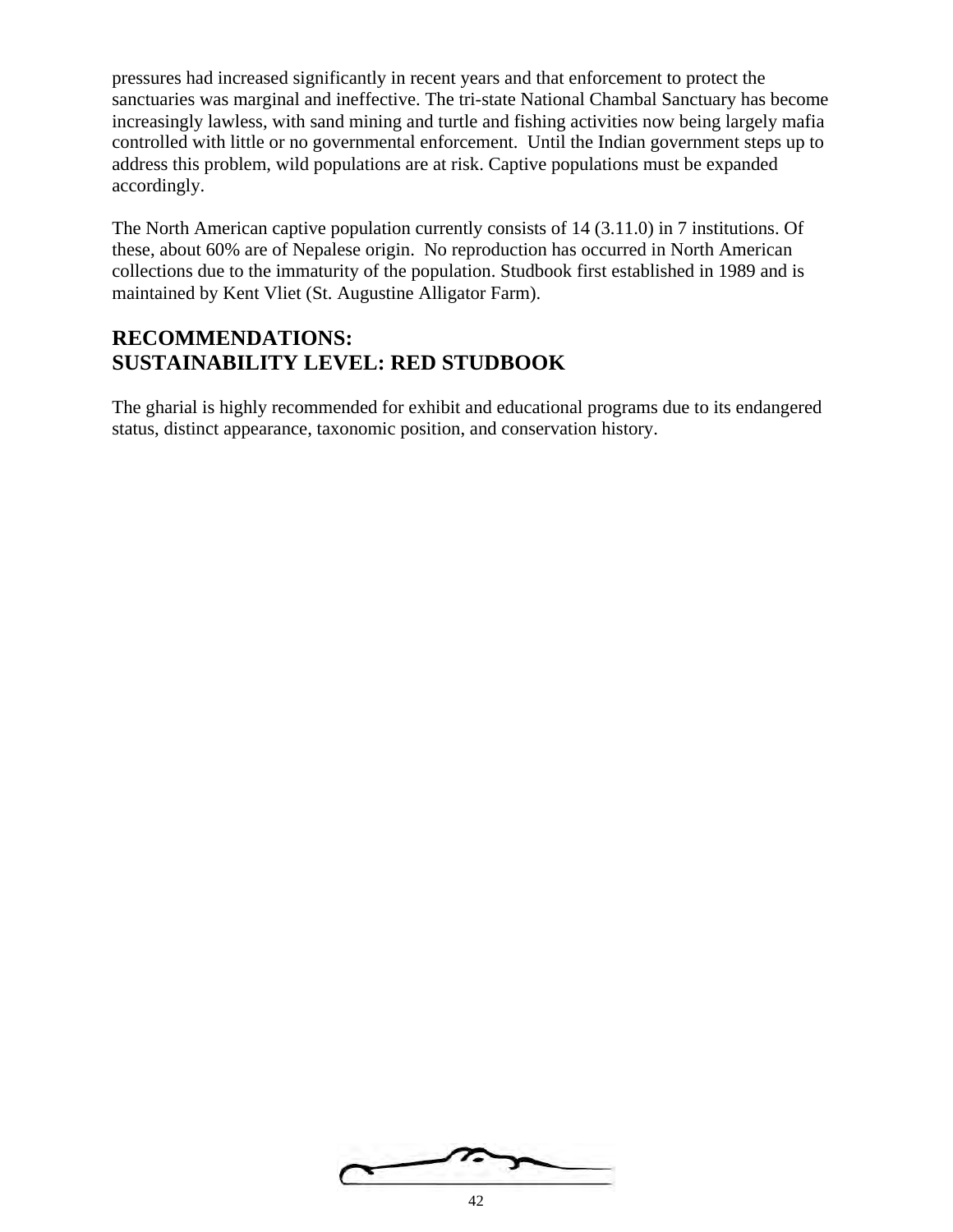#### **Malay gharial,** *Tomistoma schlegelii* **(Tomistoma, Sunda gharial)**

STATUS: IUCN – Endangered – Critical 1 CITES - Appendix I ESA - Endangered

The Malay gharial belongs to a monotypic genus of crocodilian that is taxonomically distinct. The vernacular for this species has recently been changed from false gharial to the preferred Malay gharial, or Tomistoma. It is currently listed by the IUCN as endangered but probably warrants critically endangered status. The historical range of the species includes the Malay Peninsula, Sumatra, Borneo, Java and possibly Vietnam and Sulawesi. Today the range is restricted to low density, scattered populations in eastern Sumatra, Sarawak and Kalimantan on the island of Borneo and small remnant populations in peninsular Malaysia and western Java. Preferred habitat appears to be restricted to peat swamp forest and shaded, slow moving water. The size of the remaining wild population is largely unknown, but is small, of low density, and highly fragmented.

This is one of the largest species of crocodilians with males attaining sizes of up to 6 meters in length. Females build mound nests, and lay 20 - 60 large eggs. Sexual maturity in females is reached at approximate lengths of 2.5 to 3 meters.

The current North American population is 23 (9.10.4) in 9 institutions. The North American Regional Studbook is maintained by Scott Pfaff of the Riverbanks Zoo.

## **RECOMMENDATIONS: SUSTAINABILITY LEVEL: RED STUDBOOK**

The Malay gharial population in North America is currently managed as a studbook. Successful managed reproduction of *Tomistoma* has proven to be problematic. In the past 40 years, there have only been five successful breeding events in North America. Egg fertility has been very low and consequently only 17 offspring have been produced. Intensive management to optimize reproductive potential is necessary to maintain this species in North American institutions. Given the lack of reproduction of *Tomistoma* in captivity, ascertaining the reasons for breeding failures must be a high priority. When reproductive issues have been overcome, the RCP recommends the development of an SSP program

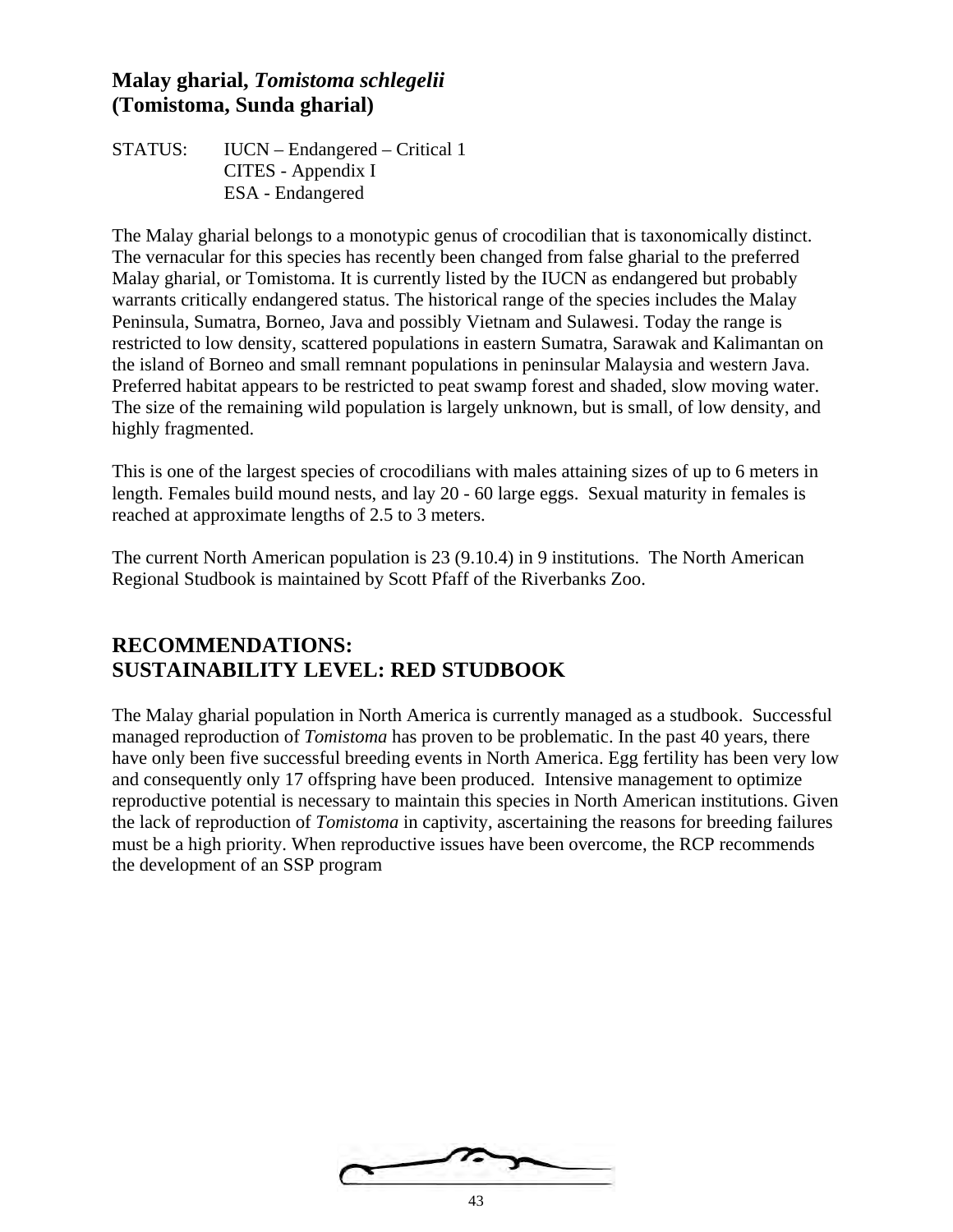# **Appendix I**

# **Current CAG Officers and Steering Committee**

#### **Chairs (Vote of Confidence 2009)**

| Kent A. Vliet, University of Florida, kvliet@ufl.edu   | Chair      |
|--------------------------------------------------------|------------|
| John Groves, North Carolina Zoo, john.groves@nczoo.org | Vice-chair |

#### **Ends 2013 (Election 2014):**

Colette Adams, Gladys Porter Zoo, cadams@gpz.org Steve Conners, Miami MetroZoo, sconner@miamidade.gov Jessi Krebs, Omaha's Henry Doorly Zoo, jkrebs@omahazoo.com Kevin Wilson, Cape May County Zoo, kwilson@co.cape-may.nj.us Terry Wolf, Lion Country Safari, wolf@lioncountrysafari.com

#### **Ends 2012 (Election 2013):**

John Brueggen, St. Augustine Alligator Farm, *jbrueggen1@aol.com* Secretary Donal Boyer, San Diego Zoo, dboyer@sandiegozoo.org Lonnie McCaskill, Disney's Animal Kingdom, Lonnie.mccaskill@disney.com Brian Aucone, Denver Zoo, baucone@denverzoo.org Barry Downer, Tulsa Zoo, bdowner@cityoftulsa.org

#### **Ends 2011 (Election 2012):**

John Groves, North Carolina Zoo, John.Groves@nczoo.org Scott Pfaff, Riverbanks Zoo, spfaff@riverbanks.org Bill McMahan, Louisville Zoo, bill.mcmahan@louisvilleky.gov Andy Odum, Toledo Zoo, RAOdum@aol.com Treasurer Steve Binnig, Philadelphia Zoo, Binnig.steve@phillyzoo.org

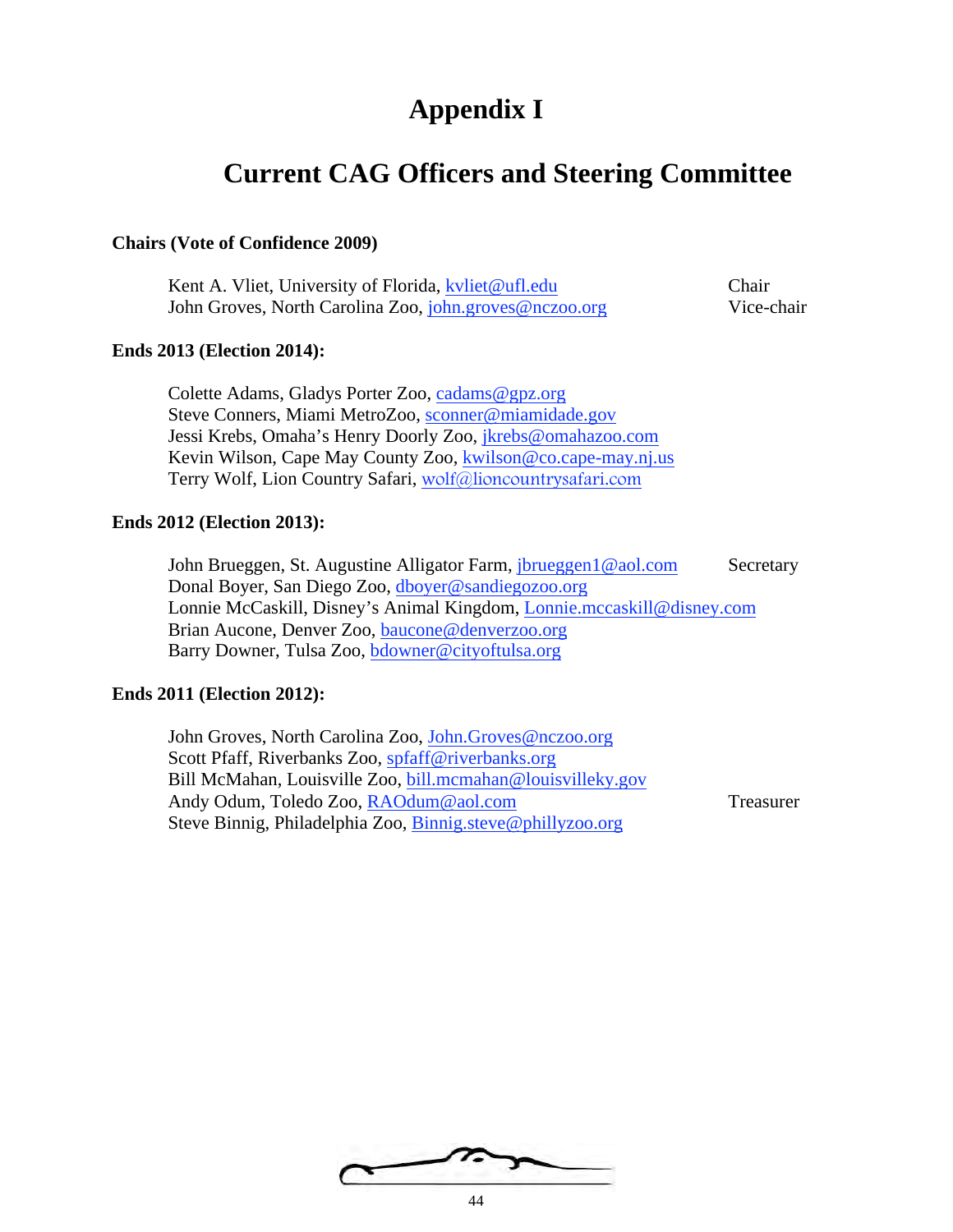# **Appendix II**

# **CAG Species Contacts**

Contact information for persons identified in Table 4 as an AZA contact for crocodilian species.

### **Colette Adams**

**Curator of Reptiles** 

Gladys Porter Zoo 500 Ringgold Street Brownsville, TX 78520 (956) 546-9431 (956) 541-4940 FAX **E-Mail:** cadams@gpz.org

#### **John Brueggen (CAG Secretary) Director**

St. Augustine Alligator Farm 999 Anastasia Blvd. St. Augustine, FL 32080 (904) 824-3337 x 24 (904) 829-6677 FAX **E-Mail:** Jbrueggen1@aol.com

#### **Mike Davenport**

**Curator (retired)** National Zoo 6013 27th Road North Arlington, VA 22207 (703) 533-7443 **E-Mail:** michaeld@webbox.com

**Rick Hudson**

**Conservation Biologist** Fort Worth Zoological Park 1989 Colonial Parkway Fort Worth, TX 76110 (817) 871-7431 (817) 871-7012 FAX **E-Mail:** RHudson@fortworthzoo.org

#### **Peter Brazaitis**

American Museum of Natural History Peabody Museum, Yale University 155 Woodchuck Lane Harwinton, CT 06791 (860) 485-0044 (860) 485-9527 FAX **E-Mail:** croc1@99main.com

**Steve Conners General Curator** Miami Metrozoo 12400 SW 152 St. Miami, FL 33177 (305) 251-0400 x 226 **E-Mail:** sconner@miamidade.gov

### **John D. Groves (CAG Vice Chair)**

**Curator, Amphibians & Reptiles** North Carolina Zoological Park 4401 Zoo Parkway Asheboro, NC 27203 (336) 879-7620 (336) 879-2891 FAX **E-Mail:** John.Groves@nczoo.org

**Jessi Krebs Curator of Reptiles and Amphibians** Omaha's Henry Doorly Zoo 3701 S. 10<sup>th</sup> Street Omaha, NE 68107 (402) 557-6931 **E-Mail:** jkrebs@omahazoo.com

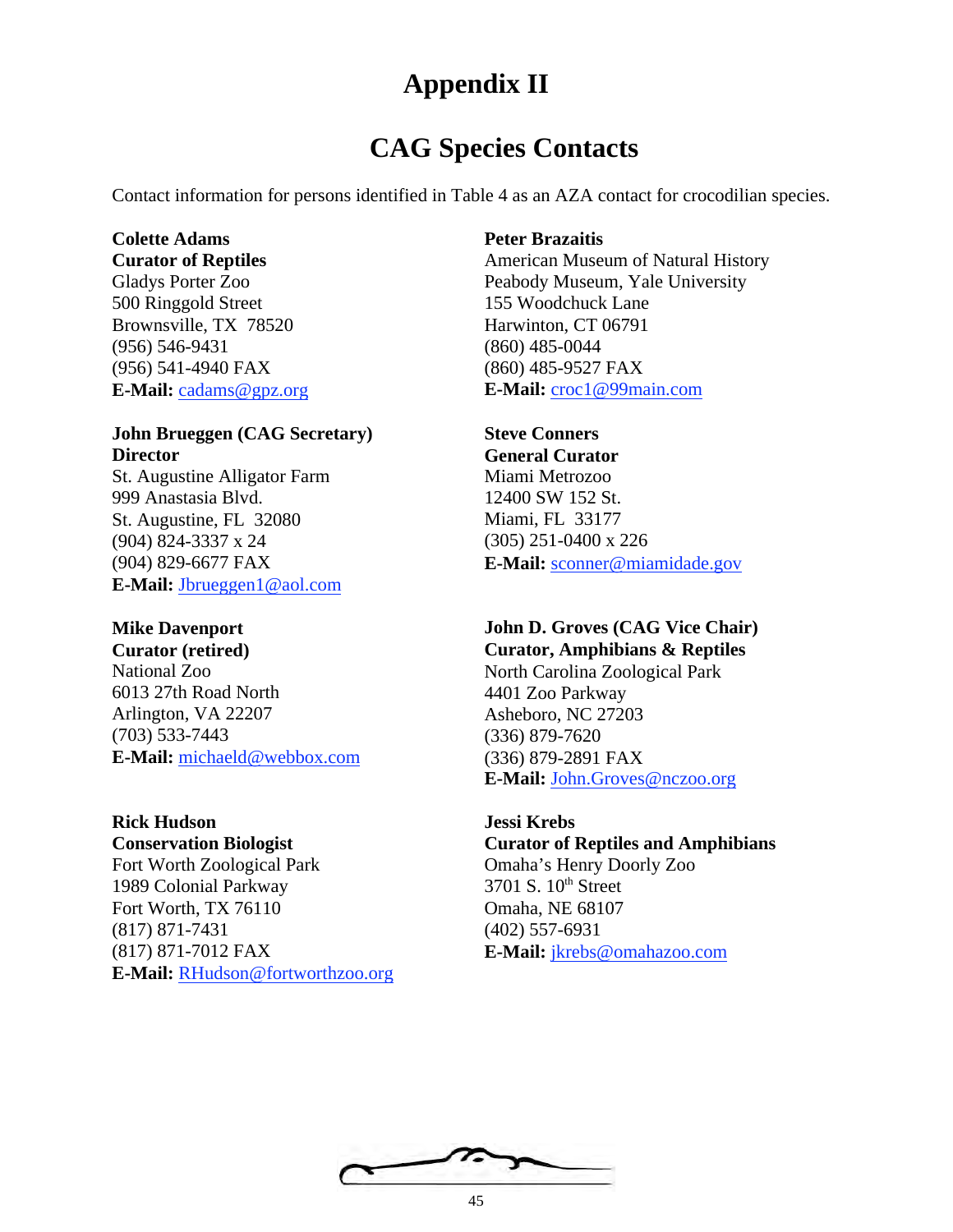#### **Melanie Litton Keeper Amphibians & Reptiles**

Audubon Zoo 6500 Magazine St. New Orleans, LA 70118 (504) 212-5343 **E-Mail:** reptiles@auduboninstitute.org

#### **Bill McMahan**

#### **Curator of Ectotherms**

Louisville Zoo 1100 Trevillian Way Louisville, KY 40233 (502) 459-2181 (502) 459-2196 FAX **E-Mail:** cubacroc@louky.org

#### **Bill Orrico Wildlife Keeper, Herpetology**

Bronx Zoo, Wildlife Conservation Society Southern Blvd. Bronx, New York (718) 2220-5042 (718) 220-7114 FAX **E-Mail**: dfoster@wcs.org

#### **Bruce Shwedick**

Crocodile Conservation Services P.O. Box 3176 Plant City, FL 33564 (813) 757-0807 (941) 324-7262 FAX **E-Mail :** bshwedick@aol.com

#### **Kevin Torregrosa Curator of Reptiles**

St. Augustine Alligator Farm 999 Anastasia Blvd. St. Augustine, FL 32080 (904) 824-3337 x 6 (904) 829-6677 FAX **E-Mail:** KevinT@alligatorfarm.com

#### **Lonnie McCaskill Zoological Manager** Disney's Animal Kingdom 1200 N. Savannah circle East

Bay Lake, FL 32830 (407) 938-2805 (407) 939-6391 FAX **E-Mail:** Lonnie.McCaskill@disney.com

#### **R. Andrew Odum (CAG Treasurer) Curator, Dept. Of Herpetology**

Toledo Zoological Gardens 2700 Broadway Toledo, OH 43609 (419) 385-5721 (419) 385-6935 FAX **E-Mail:** raodum@ao1.com

#### **Scott Pfaff**

# **Curator, Dept. Of Herpetology**

Riverbanks Zoological Park P.O. Box 1060 Columbia, SC 29202 (803) 779-8717 x 1119 (803) 253-6381 FAX **E-Mail:** spfaff@riverbanks.org

#### **Luis Sigler**

Dallas World Aquarium 1801 North Griffin Dallas, TX 75202 214-720-2224 cocodriloblanco@yahoo.com

#### **Kent A. Vliet (CAG Chair) (Scientific Advisor,**

St. Augustine Alligator Farm Zoological Park) University of Florida, Department of Biology P.O. Box 118525 Gainesville, FL 32611-8525 (352) 392-8130 (352) 392-3704 FAX **E-Mail**: kvliet@ufl.edu

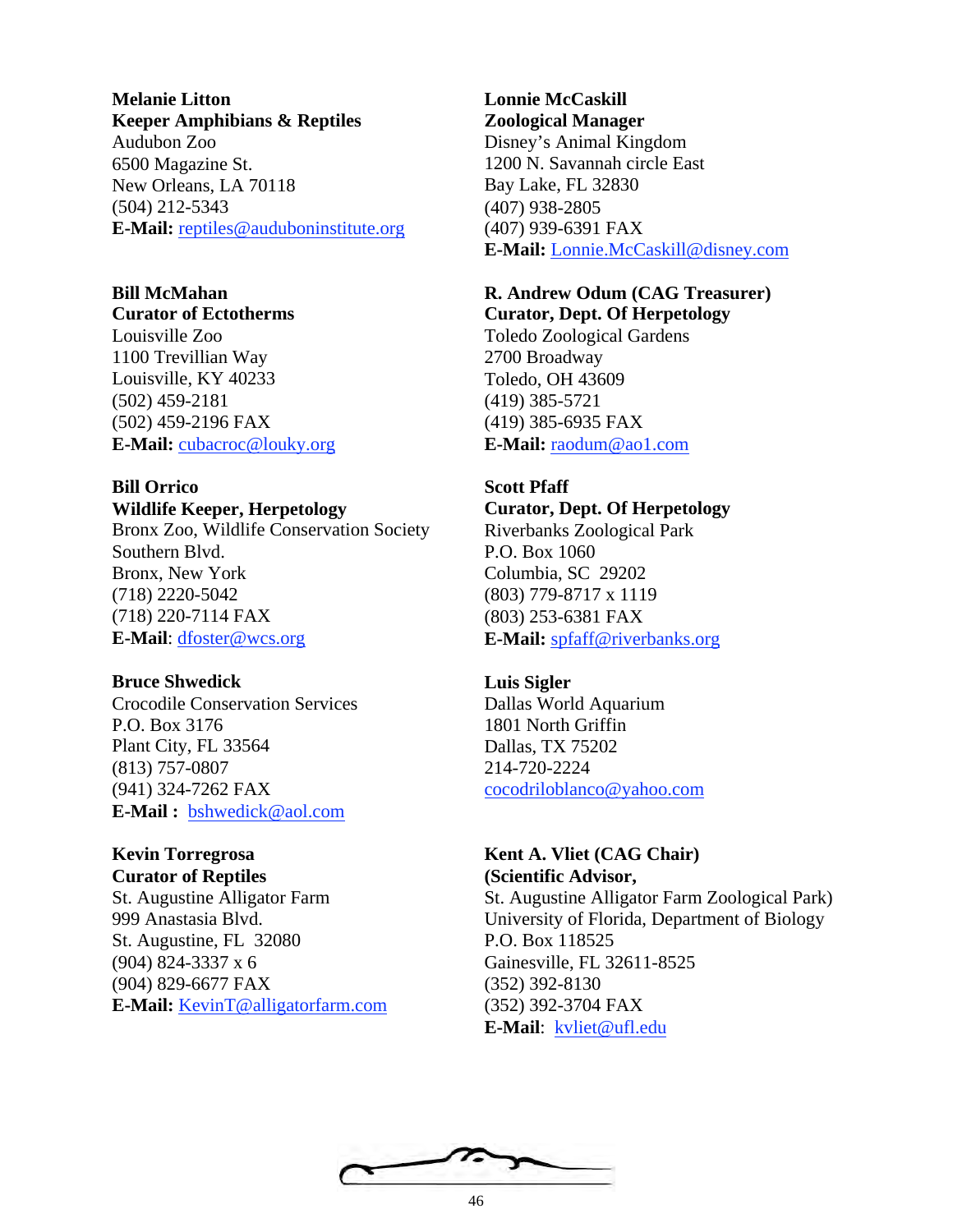# **Appendix III**

# **Results of the 2011 CAG Space Survey**

**Table 7. Space currently allocated to crocodilians and potential additional space that could be devoted to crocodilians in 122 institutions responding to the CAG space survey. The survey was conducted by Kent Vliet and compiled and organized with the assistance of Megan Terry.**

| 2011 CAG Space Survey                                  | <b>CURRENT HOLDING</b> |                |                |                  |                | POTENTIAL ADDITIONAL HOLDING |                |                  |                |                  |          |            |              |
|--------------------------------------------------------|------------------------|----------------|----------------|------------------|----------------|------------------------------|----------------|------------------|----------------|------------------|----------|------------|--------------|
|                                                        | <b>ADULTS</b>          |                |                | <b>JUVENILES</b> |                |                              | <b>ADULTS</b>  |                  |                | <b>JUVENILES</b> |          |            |              |
| <b>SPECIES</b>                                         | <b>Male</b>            | Female         | <b>UNK</b>     | <b>Male</b>      | Female         | <b>UNK</b>                   | <b>Male</b>    | Female           | <b>UNK</b>     | Male             | Female   | <b>UNK</b> | <b>TOTAL</b> |
| Alligator mississippiensis<br>American alligator       | 55                     | 76             | 273            | 7                | 26             | 586                          | 15             | 11               | 36             | $\Omega$         | $\Omega$ | 16         | 1023/78      |
| Alligator sinensis<br>Chinese alligator                | 11                     | 19             | 42             | $\mathbf{0}$     |                | $\overline{0}$               | 1              | $\overline{2}$   | 12             | $\Omega$         | $\Omega$ | 50         | 73/65        |
| Caiman crocodilus<br>Common caiman                     | 1                      | $\overline{2}$ | 20             | $\overline{0}$   | $\Omega$       | 20                           | $\Omega$       | $\Omega$         | $\theta$       | $\Omega$         | $\Omega$ | $\Omega$   | 43/0         |
| Caiman latirostris<br>Broad-snouted caiman             | 1                      | 1              | 9              | $\Omega$         | $\theta$       | $\Omega$                     | $\Omega$       | $\Omega$         | 2              | $\Omega$         | $\Omega$ | 8          | 11/10        |
| Caiman yacare<br>Yacare caiman                         | $\overline{2}$         | 5              | 8              | $\Omega$         | $\theta$       | $\Omega$                     | $\Omega$       | $\Omega$         | $\theta$       | $\Omega$         | $\Omega$ | $\Omega$   | 15/0         |
| Melanosuchus niger<br><b>Black</b> caiman              | $\Omega$               | 1              | $\overline{2}$ | $\Omega$         | $\Omega$       | $\Omega$                     | $\Omega$       | $\Omega$         | 5              | $\Omega$         | $\Omega$ | $\Omega$   | 3/5          |
| Paleosuchus palpebrosus<br>Dwarf caiman                | 13                     | 14             | 37             | 1                | 2              | 8                            | $\overline{2}$ | 3                | 10             | $\Omega$         | $\Omega$ | 28         | 75/43        |
| Paleosuchus trigonatus<br>Smooth-fronted caiman        |                        | 5              | $\overline{7}$ | $\theta$         | $\theta$       | $\Omega$                     | $\Omega$       | $\Omega$         | 2              | $\Omega$         | $\Omega$ | 10         | 13/12        |
| Crocodylus acutus<br>American crocodile                | 3                      | 22             | $\overline{7}$ | $\Omega$         | $\overline{2}$ | $\overline{2}$               | 1              | $\overline{0}$   | 1              | $\Omega$         |          | 1          | 36/4         |
| Crocodylus cataphractus<br>Slender-snouted crocodile   | $\overline{4}$         | $\overline{4}$ | 10             | $\Omega$         | $\theta$       | 5                            | 3              | 3                | $\overline{2}$ | $\Omega$         | $\Omega$ | 36         | 23/44        |
| Crocodylus intermedius<br>Orinoco crocodile            |                        | 1              | $\overline{4}$ | $\overline{c}$   | $\Omega$       | 31                           | 1              | $\overline{2}$   | $\theta$       | $\Omega$         | $\Omega$ | 15         | 39/18        |
| Crocodylus johnsoni<br>Australian freshwater crocodile | 3                      | $\overline{4}$ | 3              | $\mathbf{0}$     | $\Omega$       | $\overline{4}$               | $\Omega$       | $\boldsymbol{0}$ | $\mathbf{1}$   | $\Omega$         | $\Omega$ | 10         | 14/11        |
| Crocodylus mindorensis<br>Philippine crocodile         | $\overline{2}$         | 6              | 1              | $\Omega$         | $\Omega$       | 21                           | $\Omega$       | $\Omega$         | 1              | $\Omega$         | $\Omega$ | 1          | 30/2         |
| Crocodylus moreletii<br>Morelet's crocodile            | $\Omega$               | 3              | $\theta$       | 1                | $\Omega$       | 2                            | $\Omega$       | $\Omega$         | $\overline{2}$ | $\Omega$         | $\Omega$ | $\Omega$   | 6/2          |

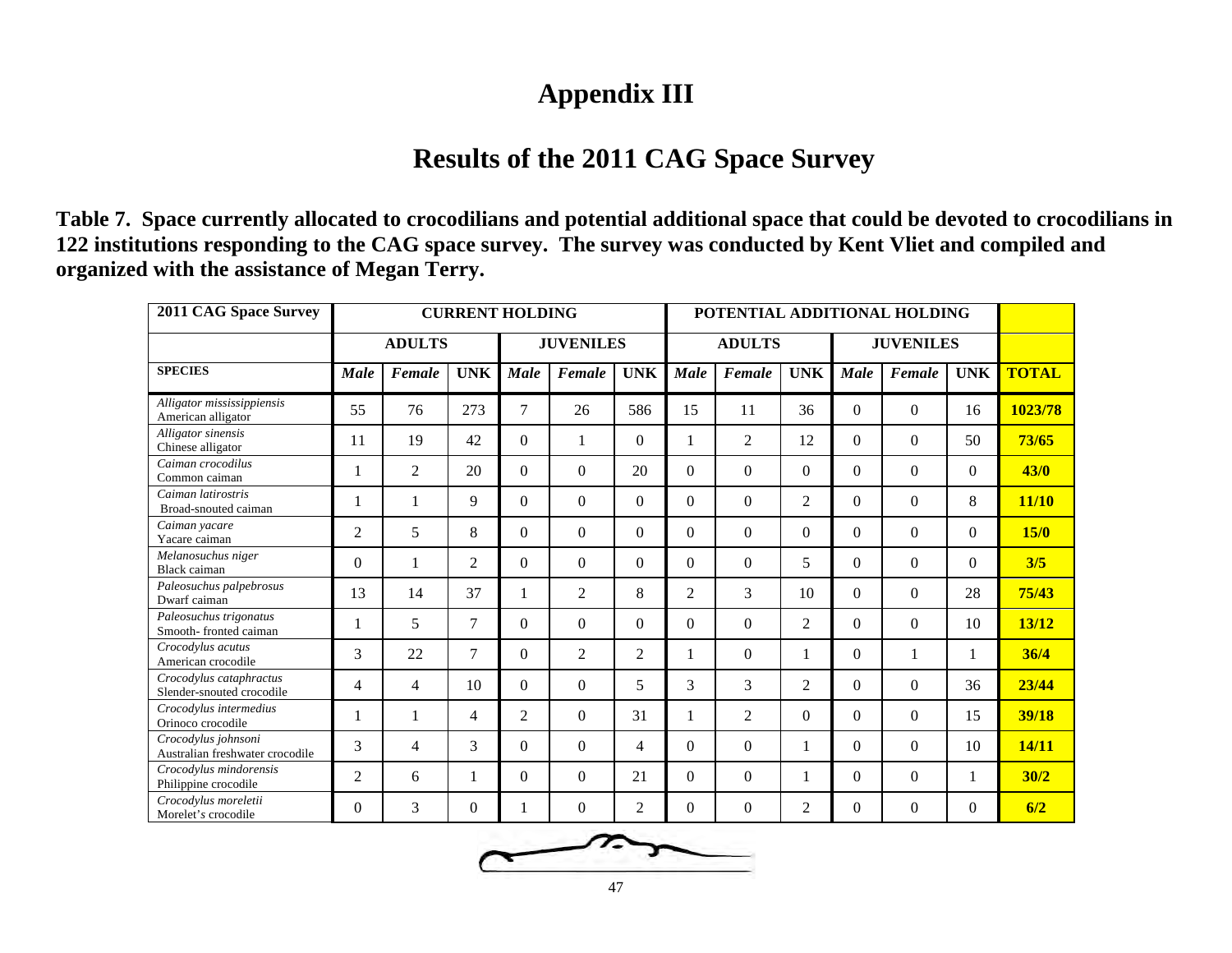| 2011 CAG Space Survey                                      | <b>CURRENT HOLDING</b> |               |                |                  |          |                | POTENTIAL ADDITIONAL HOLDING |                  |                  |             |          |            |              |
|------------------------------------------------------------|------------------------|---------------|----------------|------------------|----------|----------------|------------------------------|------------------|------------------|-------------|----------|------------|--------------|
|                                                            |                        | <b>ADULTS</b> |                | <b>JUVENILES</b> |          |                | <b>ADULTS</b>                |                  | <b>JUVENILES</b> |             |          |            |              |
| <b>SPECIES</b>                                             | <b>Male</b>            | Female        | <b>UNK</b>     | <b>Male</b>      | Female   | <b>UNK</b>     | <b>Male</b>                  | Female           | <b>UNK</b>       | <b>Male</b> | Female   | <b>UNK</b> | <b>TOTAL</b> |
| Crocodylus niloticus<br>Nile crocodile                     | 32                     | 9             | 10             | $\overline{0}$   | $\Omega$ | $\overline{c}$ | $\Omega$                     | $\boldsymbol{0}$ | 17               | $\Omega$    | $\Omega$ | $\Omega$   | 53/17        |
| Crocodylus novaeguineae<br>New Guinea freshwater crocodile | $\Omega$               | $\Omega$      | I              | $\overline{0}$   | $\Omega$ | 5              | $\Omega$                     | $\overline{0}$   |                  | $\Omega$    | $\Omega$ | $\theta$   | 6/1          |
| Crocodylus palustris<br>Mugger crocodile                   | $\theta$               | $\theta$      | 2              | $\boldsymbol{0}$ | $\Omega$ | $\Omega$       | $\Omega$                     | $\boldsymbol{0}$ | 2                | $\Omega$    | $\Omega$ | $\theta$   | 2/2          |
| Crocodylus porosus<br>Saltwater crocodile                  |                        | 1             | $\overline{2}$ | $\Omega$         | $\Omega$ | 11             |                              | -1               | $\Omega$         | $\Omega$    | $\Omega$ | $\Omega$   | 15/2         |
| Crocodylus porosus<br>Saltwater crocodile hybrids          |                        | 1             | $\Omega$       | $\Omega$         | $\Omega$ | $\Omega$       | $\Omega$                     | $\Omega$         | 0                | $\Omega$    | $\Omega$ | $\theta$   | 2/0          |
| Crocodylus rhombifer<br>Cuban crocodile                    | 5                      | 15            | 5              | $\boldsymbol{0}$ |          | 6              | 1                            | 1                | 8                | 3           | 3        | 16         | 32/32        |
| Crocodylus siamensis<br>Siamese crocodile                  | 4                      | 6             | 2              | $\overline{0}$   | $\Omega$ | 20             | $\overline{2}$               | 2                | 0                | $\Omega$    | $\Omega$ | 3          | 32/7         |
| Osteolaemus tetraspis<br>African Dwarf crocodile           | 4                      | 6             | $\overline{2}$ | $\Omega$         | $\Omega$ | 20             | 2                            | 2                | 0                | $\Omega$    | $\Omega$ | 3          | 42/19        |
| Gavialis gangeticus<br>Indian gharial                      | 3                      | 14            | $\Omega$       | $\overline{0}$   | $\Omega$ | $\Omega$       | 3                            | 3                | 0                | $\Omega$    | $\Omega$ | 20         | 17/26        |
| Tomistoma schlegelii<br>Malay gharial                      | 4                      | 5             | 8              | $\overline{0}$   | $\Omega$ | 10             | $\Omega$                     | $\overline{0}$   | 3                |             |          | 29         | 27/34        |
| <b>TOTAL</b>                                               |                        |               |                |                  |          |                |                              |                  |                  |             |          |            | 1632/434     |